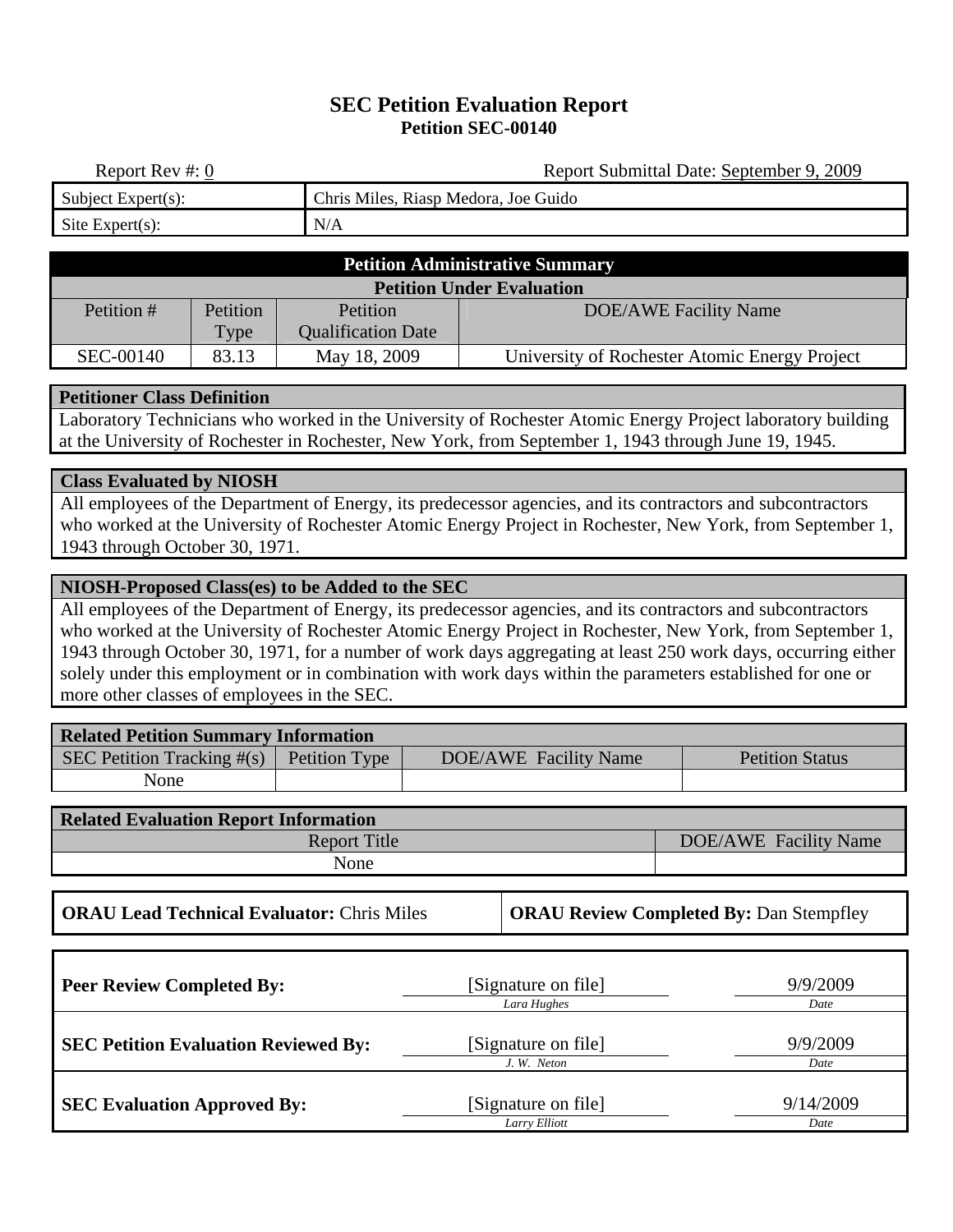This page intentionally left blank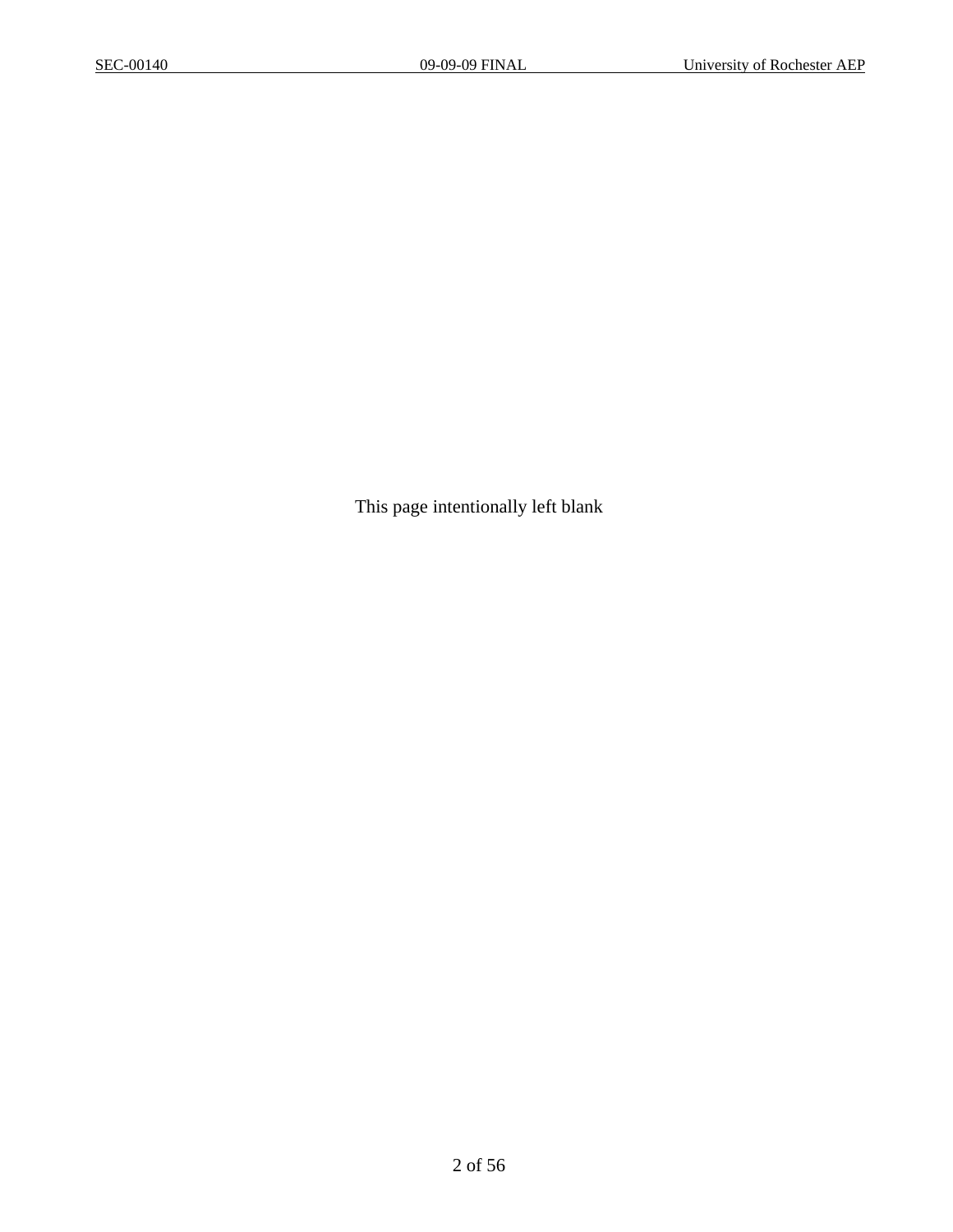## **Evaluation Report Summary: SEC-00140 University of Rochester Atomic Energy Project**

<span id="page-2-0"></span>This evaluation report by the National Institute for Occupational Safety and Health (NIOSH) addresses a class of employees proposed for addition to the Special Exposure Cohort (SEC) per the *Energy Employees Occupational Illness Compensation Program Act of 2000*, as amended, 42 U.S.C. § 7384 *et seq.* (EEOICPA) and 42 C.F.R. pt. 83, *Procedures for Designating Classes of Employees as Members of the Special Exposure Cohort under the Energy Employees Occupational Illness Compensation Program Act of 2000*.

#### Petitioner-Requested Class Definition

Petition SEC-00140, qualified on May 18, 2009, requested that NIOSH consider the following class: *Laboratory Technicians who worked in the University of Rochester Atomic Energy Project laboratory building at the University of Rochester in Rochester, New York, from September 1, 1943 through June 19, 1945.* 

#### Class Evaluated by NIOSH

Based on its preliminary research, NIOSH expanded and extended the petitioner-requested class. NIOSH evaluated the following class: All employees of the Department of Energy, its predecessor agencies, and its contractors and subcontractors who worked at the University of Rochester Atomic Energy Project in Rochester, New York, from September 1, 1943 through October 30, 1971.

The petitioner-requested class was expanded to include all workers because NIOSH found no basis for limiting the class to only Laboratory Technicians. Other potentially-exposed workers could have included, but may not have been limited to, Animal Caretakers, Guards, and Research Staff.

Although work for the Manhattan Engineering District (MED) at the University of Rochester officially began in March 1943 with the appointment of Dr. Stafford Warren as civilian consultant to the District (URAEP, 1943-1968), NIOSH concurs with the petitioner's start date of September 1, 1943, because there is documented evidence that the facilities for Atomic Energy Project (AEP) work were not ready for occupancy until September 1; there is no evidence to suggest that any work for the MED involving radioactive materials or radiation-generating machines took place at the university prior to that date.

The petitioner-requested class was also extended to include later years because, in addition to finding no evidence of personnel monitoring during the petitioner-proposed time period, NIOSH identified a lack of monitoring data (particularly internal monitoring data) for later years as well. The greatest potential cause of internal exposure at the University of Rochester Atomic Energy Project after 1951 was activities associated with the Alpha Laboratory, which operated from 1952 until "mothballed" in 1968. Alpha Lab gloveboxes and associated wastes were shipped from the AEP prior to October 30, 1971; therefore, the period beyond that date has been reserved in this evaluation report pending further review of dose reconstruction feasibility and health endangerment determinations for that time period.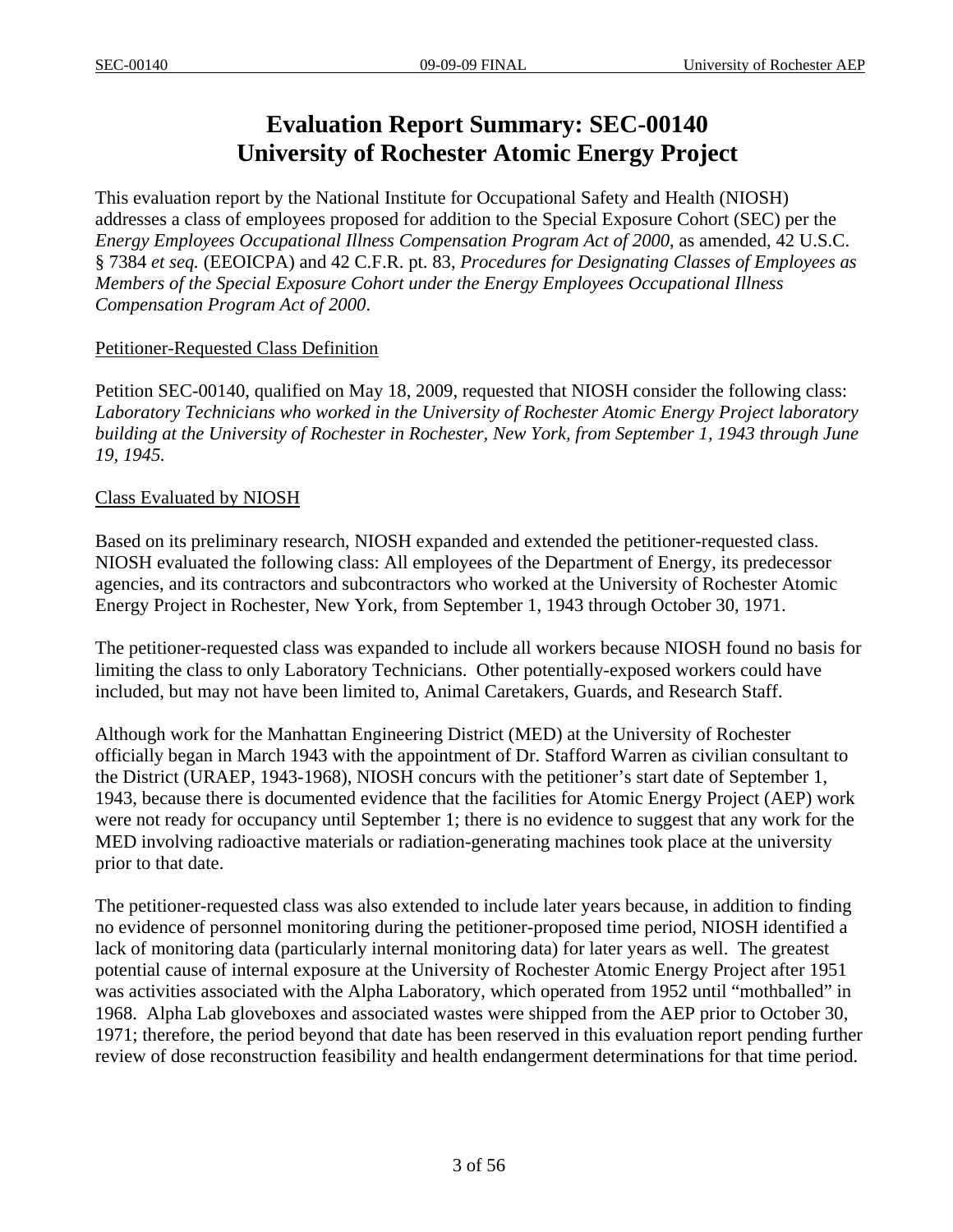External radiation monitoring data are available from 1953 through 1986, the end of the covered period specified by the Department of Energy. The period evaluated in this report, September 1, 1943 through October 30, 1971, includes all current claimants. NIOSH will prioritize the evaluation of the time period after October 30, 1971 if pertinent individual claims are submitted; currently, there are none.

#### NIOSH-Proposed Class(es) to be Added to the SEC

Based on its full research of the class under evaluation, NIOSH has defined a single class of employees for which NIOSH cannot estimate radiation doses with sufficient accuracy. The NIOSHproposed class includes all employees of the Department of Energy, its predecessor agencies, and its contractors and subcontractors who worked at the University of Rochester Atomic Energy Project in Rochester, New York, from September 1, 1943 through October 30, 1971, for a number of work days aggregating at least 250 work days, occurring either solely under this employment or in combination with work days within the parameters established for one or more other classes of employees in the SEC. The class under evaluation was accepted (see Section 3.0 below) because internal monitoring data are very limited and insufficient for dose reconstruction purposes.

#### Feasibility of Dose Reconstruction

Per EEOICPA and 42 C.F.R. § 83.13(c)(1), NIOSH has established that it does not have access to sufficient information to: (1) estimate the maximum radiation dose, for every type of cancer for which radiation doses are reconstructed, that could have been incurred in plausible circumstances by any member of the class; or (2) estimate radiation doses of members of the class more precisely than an estimate of maximum dose. Information available is not sufficient to document or estimate the maximum internal and external potential exposure to members of the evaluated class under plausible circumstances during the specified period.

#### Health Endangerment Determination

Per EEOICPA and 42 C.F.R. § 83.13(c)(3), a health endangerment determination is required because NIOSH has determined that it does not have sufficient information to estimate dose for the members of the evaluated class.

NIOSH did not identify any evidence supplied by the petitioners or from other resources that would establish that the proposed class was exposed to radiation during a discrete incident likely to have involved exceptionally high-level exposures. However, evidence indicates that some workers in the proposed class may have accumulated substantial chronic exposures through episodic intakes of radionuclides, combined with external exposures to gamma, beta, and neutron radiation. Consequently, NIOSH has determined that health was endangered for those workers covered by this evaluation who were employed for at least 250 aggregated work days either solely under their employment or in combination with work days within the parameters established for other SEC classes (excluding aggregate work day requirements).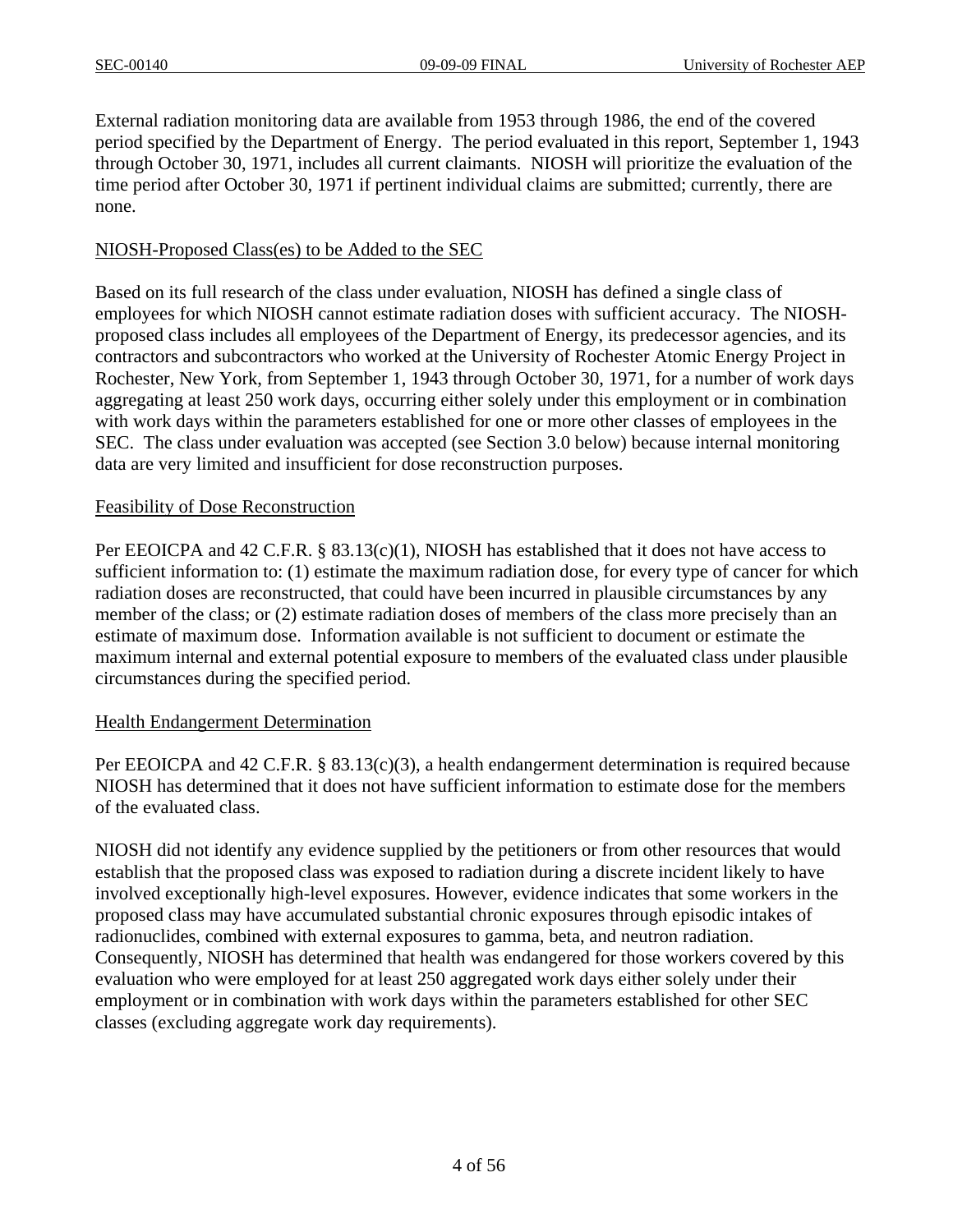# **Table of Contents**

|     |     | Evaluation Report Summary: SEC-00140 University of Rochester Atomic Energy Project 3 |  |
|-----|-----|--------------------------------------------------------------------------------------|--|
| 1.0 |     |                                                                                      |  |
| 2.0 |     |                                                                                      |  |
|     |     |                                                                                      |  |
| 3.0 |     |                                                                                      |  |
|     | 3.1 |                                                                                      |  |
|     | 3.2 |                                                                                      |  |
|     | 3.3 |                                                                                      |  |
| 4.0 |     |                                                                                      |  |
|     | 4.1 |                                                                                      |  |
|     | 4.2 |                                                                                      |  |
|     | 4.3 |                                                                                      |  |
|     | 4.4 |                                                                                      |  |
|     | 4.5 |                                                                                      |  |
| 5.0 |     |                                                                                      |  |
|     | 5.1 |                                                                                      |  |
|     | 5.2 |                                                                                      |  |
|     |     | Internal Radiological Exposure Sources from AEP Operations 17<br>5.2.1               |  |
|     |     | External Radiological Exposure Sources from AEP Operations  19<br>5.2.2              |  |
|     |     | 5.2.2.1                                                                              |  |
|     |     | 5.2.2.2                                                                              |  |
|     |     | 5.2.2.3                                                                              |  |
| 6.0 |     | Summary of Available Monitoring Data for the Class Evaluated by NIOSH  20            |  |
|     | 6.1 |                                                                                      |  |
|     | 6.2 |                                                                                      |  |
| 7.0 |     |                                                                                      |  |
|     |     |                                                                                      |  |
|     |     | 7.1.1                                                                                |  |
|     |     | 7.1.2                                                                                |  |
|     | 7.2 |                                                                                      |  |
|     |     | 7.2.1                                                                                |  |
|     |     | 7.2.2                                                                                |  |
|     |     | Methods for Bounding Internal Dose at University of Rochester AEP  28<br>7.2.3       |  |
|     |     | 7.2.4                                                                                |  |
|     | 7.3 |                                                                                      |  |
|     |     | 7.3.1                                                                                |  |
|     |     | 7.3.2                                                                                |  |
|     |     | 7.3.3                                                                                |  |
|     |     | Methods for Bounding External Dose at University of Rochester AEP  29<br>7.3.4       |  |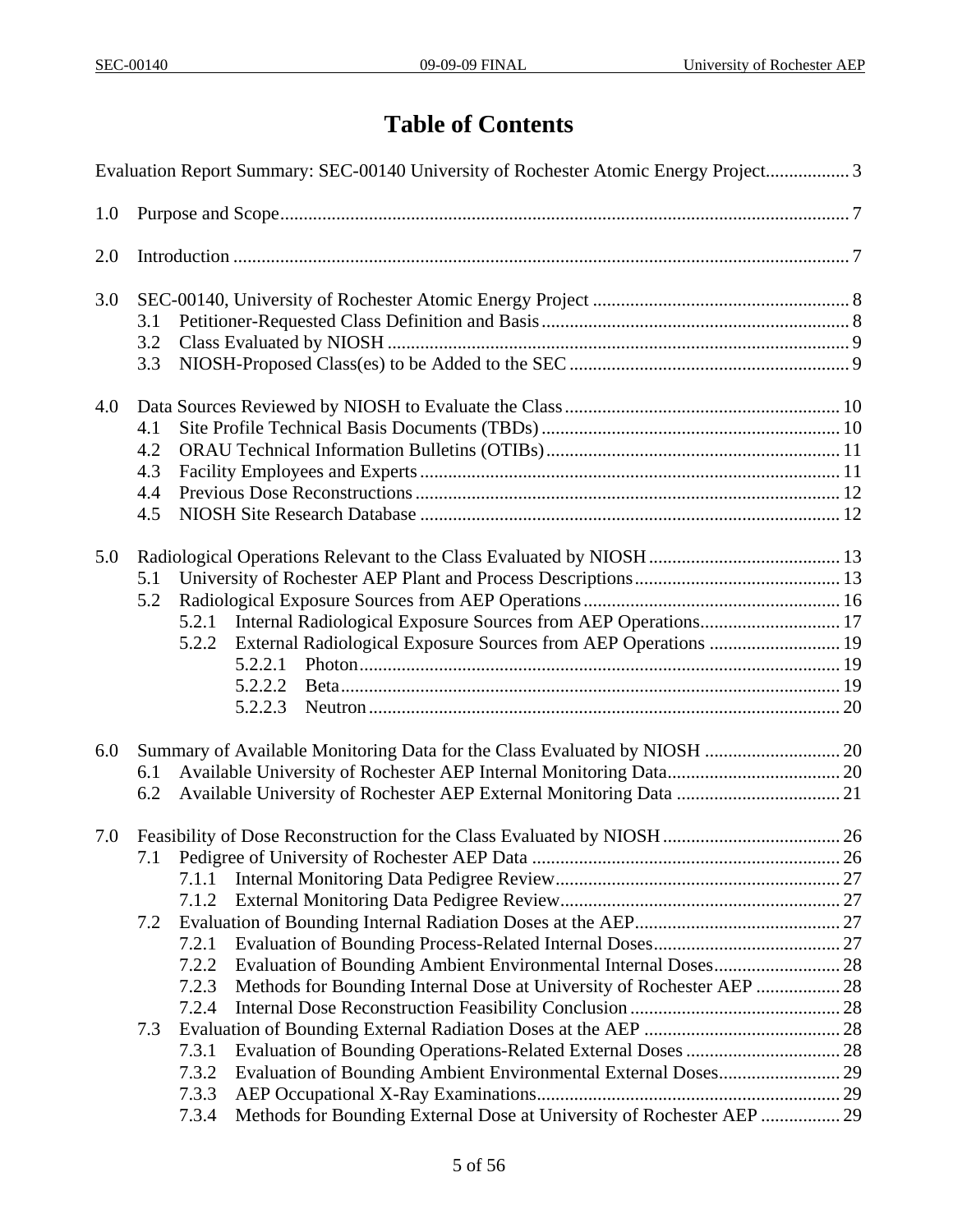## **Figure**

|--|--|--|

## **Tables**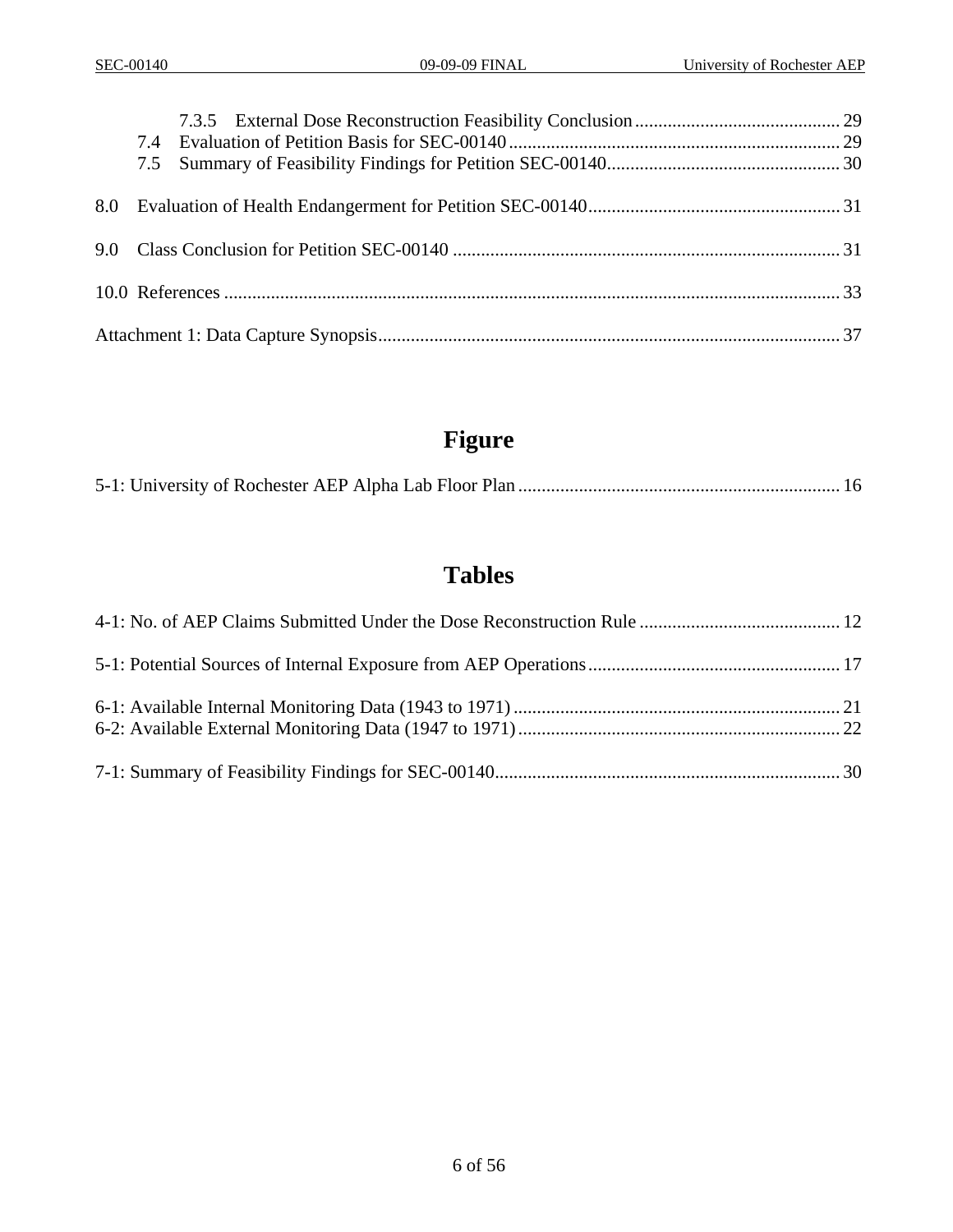## **SEC Petition Evaluation Report for SEC-00140**

*ATTRIBUTION AND ANNOTATION: This is a single-author document. All conclusions drawn from the data presented in this evaluation were made by the ORAU Team Lead Technical Evaluator*: *Chris Miles, Quantaflux, LLC. These conclusions were peer-reviewed by the individuals listed on the cover page. The rationales for all conclusions in this document are explained in the associated text.*

## <span id="page-6-0"></span>**1.0 Purpose and Scope**

This report evaluates the feasibility of reconstructing doses for all employees of the Department of Energy, its predecessor agencies, and its contractors and subcontractors who worked at the University of Rochester Atomic Energy Project in Rochester, New York, from September 1, 1943 through October 30, 1971. It provides information and analyses germane to considering a petition for adding a class of employees to the congressionally-created SEC.

This report does not make any determinations concerning the feasibility of dose reconstruction that necessarily apply to any individual energy employee who might require a dose reconstruction from NIOSH. This report also does not contain the final determination as to whether the proposed class will be added to the SEC (see Section 2.0).

This evaluation was conducted in accordance with the requirements of EEOICPA, 42 C.F.R. pt. 83, and the guidance contained in the Office of Compensation Analysis and Support's (OCAS) *Internal Procedures for the Evaluation of Special Exposure Cohort Petitions*, OCAS-PR-004.

## <span id="page-6-1"></span>**2.0 Introduction**

 $\overline{a}$ 

Both EEOICPA and 42 C.F.R. pt. 83 require NIOSH to evaluate qualified petitions requesting that the Department of Health and Human Services (HHS) add a class of employees to the SEC. The evaluation is intended to provide a fair, science-based determination of whether it is feasible to estimate with sufficient accuracy the radiation doses of the class of employees through NIOSH dose reconstructions.<sup>[1](#page-6-2)</sup>

42 C.F.R. § 83.13(c)(1) states: *Radiation doses can be estimated with sufficient accuracy if NIOSH has established that it has access to sufficient information to estimate the maximum radiation dose, for every type of cancer for which radiation doses are reconstructed, that could have been incurred in plausible circumstances by any member of the class, or if NIOSH has established that it has access to sufficient information to estimate the radiation doses of members of the class more precisely than an estimate of the maximum radiation dose.*

Under 42 C.F.R. § 83.13(c)(3), if it is not feasible to estimate with sufficient accuracy radiation doses for members of the class, then NIOSH must determine that there is a reasonable likelihood that such radiation doses may have endangered the health of members of the class The regulation requires NIOSH to assume that any duration of unprotected exposure may have endangered the health of

<span id="page-6-2"></span><sup>&</sup>lt;sup>1</sup> NIOSH dose reconstructions under EEOICPA are performed using the methods promulgated under 42 C.F.R. pt. 82 and the detailed implementation guidelines available at http://www.cdc.gov/niosh/ocas.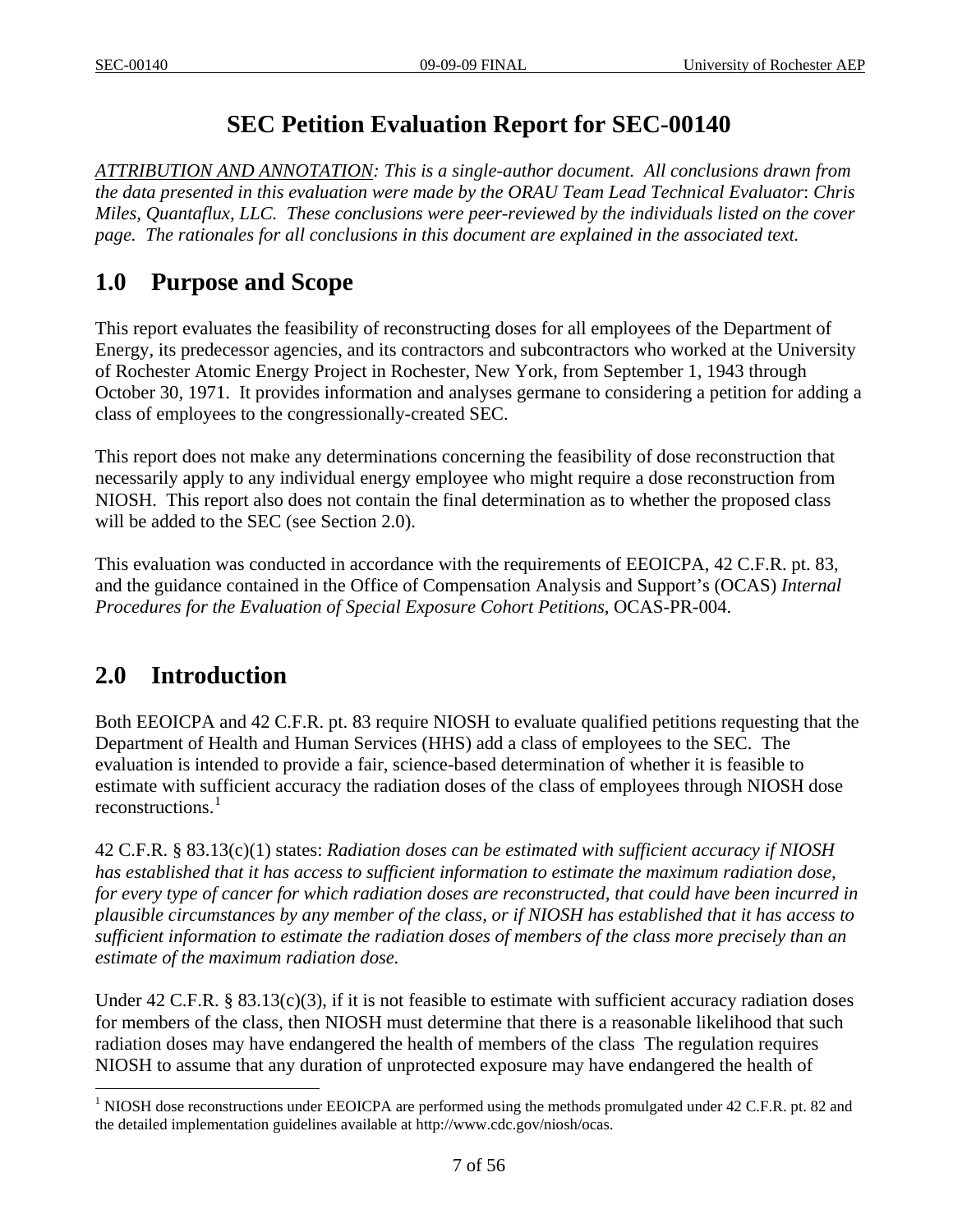$\overline{a}$ 

members of a class when it has been established that the class may have been exposed to radiation during a discrete incident likely to have involved levels of exposure similarly high to those occurring during nuclear criticality incidents. If the occurrence of such an exceptionally high-level exposure has not been established, then NIOSH is required to specify that health was endangered for those workers who were employed for at least 250 aggregated work days within the parameters established for the class or in combination with work days within the parameters established for other SEC classes (excluding aggregate work day requirements).

NIOSH is required to document its evaluation in a report, and to do so, relies upon both its own dose reconstruction expertise as well as technical support from its contractor, Oak Ridge Associated Universities (ORAU). Once completed, NIOSH provides the report to both the petitioner(s) and to the Advisory Board on Radiation and Worker Health (Board). The Board will consider the NIOSH evaluation report, together with the petition, petitioner(s) comments, and other information the Board considers appropriate, in order to make recommendations to the Secretary of HHS on whether or not to add one or more classes of employees to the SEC. Once NIOSH has received and considered the advice of the Board, the Director of NIOSH will propose a decision on behalf of HHS. The Secretary of HHS will make the final decision, taking into account the NIOSH evaluation, the advice of the Board, and the proposed decision issued by NIOSH. As part of this decision process, petitioners may seek a review of certain types of final decisions issued by the Secretary of HHS.<sup>[2](#page-7-2)</sup>

## <span id="page-7-0"></span>**3.0 SEC-00140, University of Rochester Atomic Energy Project**

The following subsections address the evolution of the class definition for SEC-00140, University of Rochester Atomic Energy Project (AEP). When a petition is submitted, the requested class definition is reviewed as submitted. Based on its review of the available site information and data, NIOSH will make a determination whether to qualify for full evaluation all, some, or no part of the petitionerproposed class. If some portion of the petitioner-proposed class is qualified, NIOSH will specify that class along with a justification for any modification of petitioner's class. After a full evaluation of the qualified class, NIOSH will determine whether to propose a class for addition to the SEC and will specify that proposed class definition.

## <span id="page-7-1"></span>**3.1 Petitioner-Requested Class Definition and Basis**

Petition SEC-00140, qualified on May 18, 2009, requested that NIOSH consider the following class for addition to the SEC: *Laboratory Technicians who worked in the University of Rochester Atomic Energy Project laboratory building at the University of Rochester in Rochester, New York, from September 1, 1943 through June 19, 1945.*

The petitioner provided information and affidavit statements in support of the petitioner's basis that radiation exposures and radiation doses potentially incurred by members of the proposed class were not monitored either through personal monitoring or through area monitoring. NIOSH deemed the following affidavit statement sufficient to qualify SEC-00140 for evaluation:

<span id="page-7-2"></span><sup>&</sup>lt;sup>2</sup> See 42 C.F.R. pt. 83 for a full description of the procedures summarized here. Additional internal procedures are available at http://www.cdc.gov/niosh/ocas.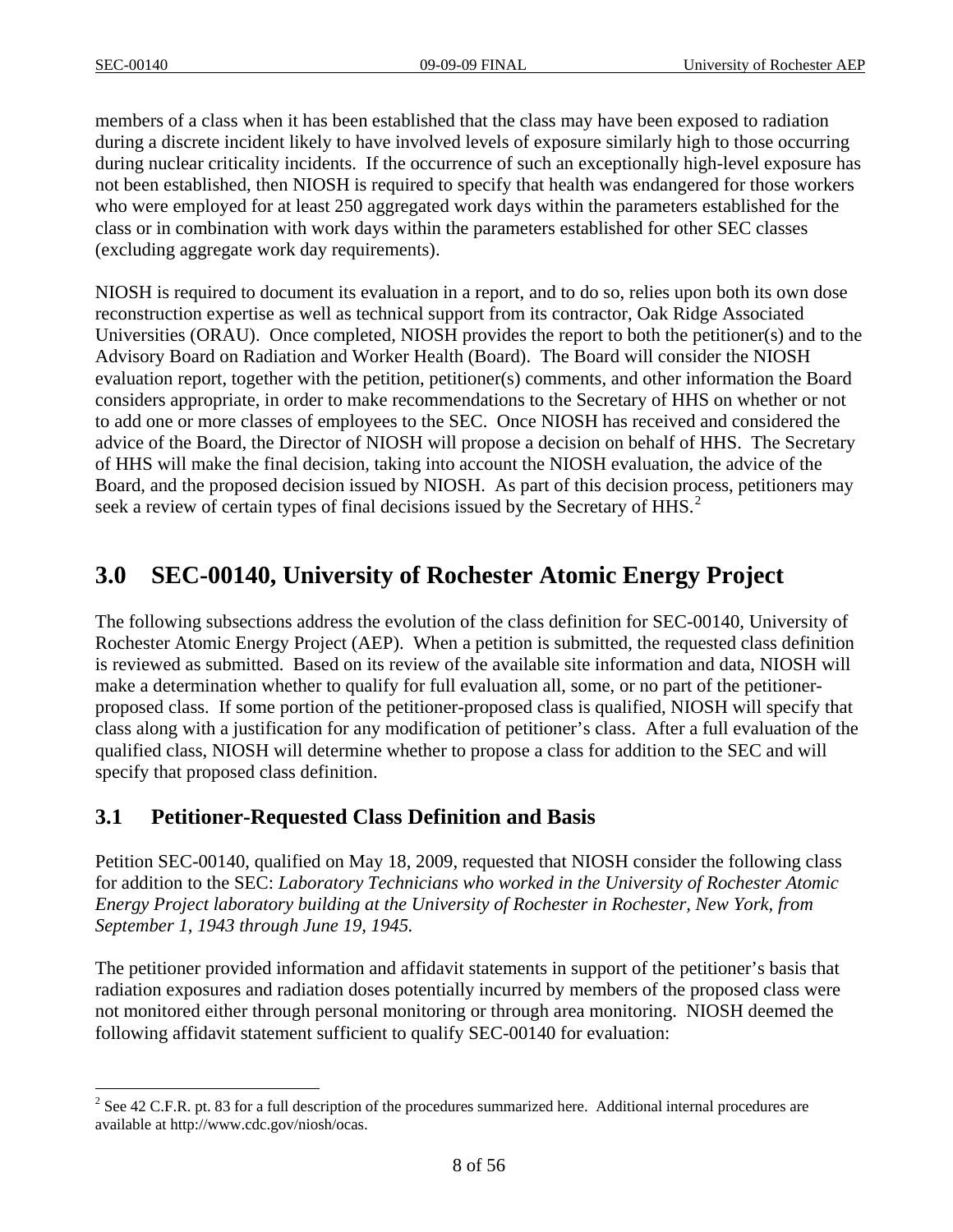*"To the best of my knowledge I was never monitored for radiation exposure for my work in the radiation area."* (Affidavit, 2009)

Based on its AEP research and data capture efforts, NIOSH determined that internal and external monitoring records are not complete for all time periods or for all radionuclides. The information and statements provided by the petitioner qualified the petition for further consideration by NIOSH, the Board, and HHS.

## <span id="page-8-0"></span>**3.2 Class Evaluated by NIOSH**

Based on its preliminary research, NIOSH expanded and extended the petitioner-proposed class. The petitioner-requested class was expanded to include all workers because NIOSH found no basis for limiting the class to only Laboratory Technicians. Other potentially-exposed workers could have included Animal Caretakers, Guards, and Research Staff. Although MED work at the University of Rochester officially began in March 1943 with the appointment of Dr. Stafford Warren as civilian consultant to the District (URAEP, 1943-1968), NIOSH concurs with the petitioner's start date of September 1, 1943, because there is documented evidence that AEP facilities were not ready for occupancy until September 1; there is no evidence to suggest that any work for the MED involving radioactive materials or radiation-generating machines took place at the university prior to that date.

This petition was qualified based on the petitioner's belief that there was a lack of personnel monitoring. The petitioner-requested class was also extended to include later years because, in addition to finding no evidence of personnel monitoring during the petitioner-proposed time period, NIOSH identified a lack of monitoring data (particularly internal monitoring data) for later years as well. The greatest potential cause of internal exposure at the University of Rochester Atomic Energy Project (AEP) after 1951 was activities associated with the Alpha Laboratory, which operated from 1952 until "mothballed" in 1968. Alpha Lab gloveboxes and associated wastes were shipped from the AEP prior to October 30, 1971; therefore, the period beyond that date has been reserved in this evaluation report pending further review of dose reconstruction feasibility and health endangerment determinations for that time period. External radiation monitoring data are available from 1953 through 1986, the end of the covered period specified by the Department of Energy. The period evaluated in this report, September 1, 1943 through October 30, 1971, includes all current claimants. NIOSH will prioritize the evaluation of the time period after October 30, 1971 if pertinent individual claims are submitted; currently, there are none.

Therefore, NIOSH defined the following class for further evaluation: All employees of the Department of Energy, its predecessor agencies, and its contractors and subcontractors who worked at the University of Rochester Atomic Energy Project in Rochester, New York, from September 1, 1943 through October 30, 1971.

### <span id="page-8-1"></span>**3.3 NIOSH-Proposed Class(es) to be Added to the SEC**

Based on its research of the class under evaluation, NIOSH has defined a single class of employees for which NIOSH cannot estimate radiation doses with sufficient accuracy. The NIOSH-proposed class to be added to the SEC includes all employees of the Department of Energy, its predecessor agencies, and its contractors and subcontractors who worked at the University of Rochester Atomic Energy Project in Rochester, New York, from September 1, 1943 through October 30, 1971, for a number of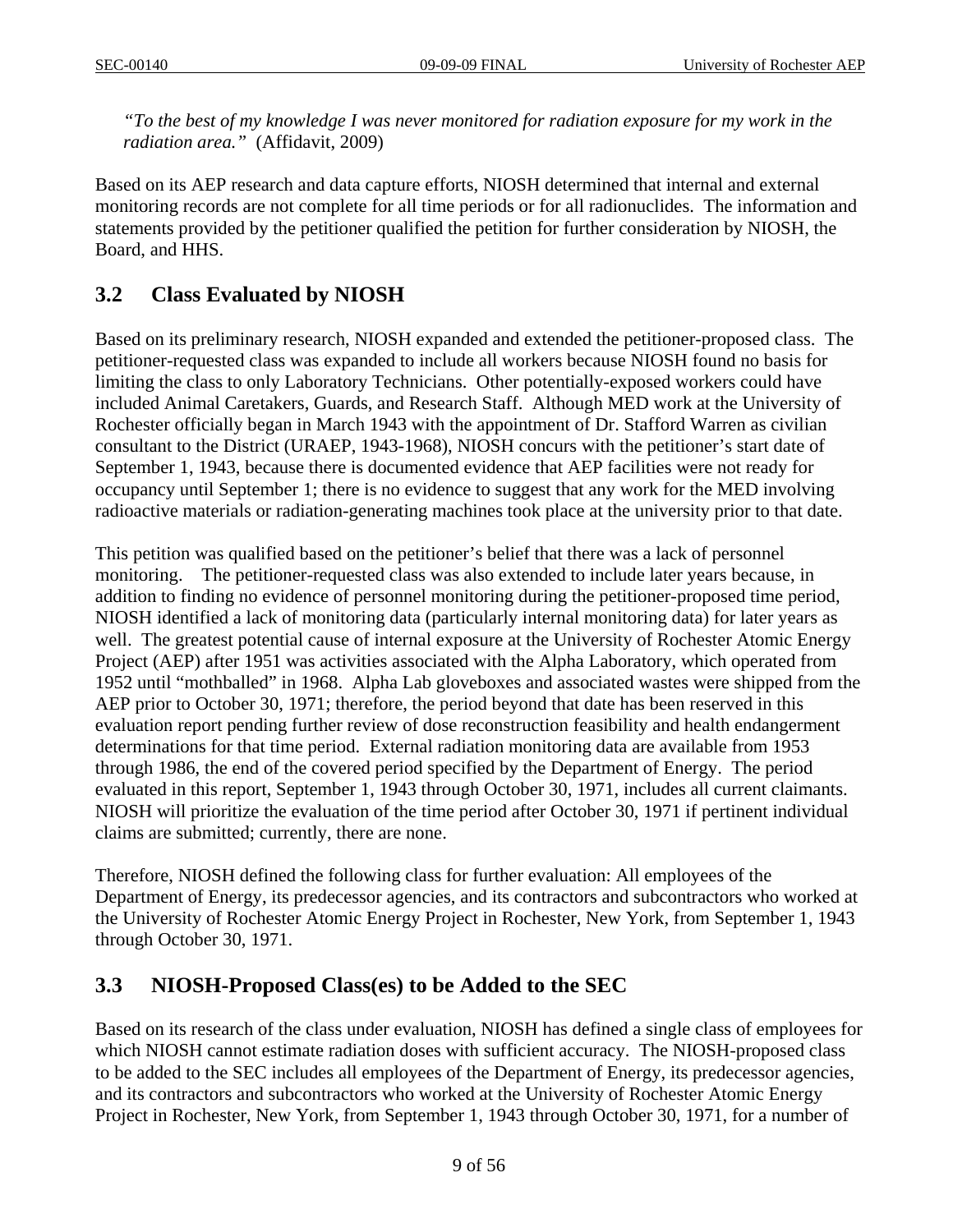work days aggregating at least 250 work days, occurring either solely under this employment or in combination with work days within the parameters established for one or more other classes of employees in the SEC.

## <span id="page-9-0"></span>**4.0 Data Sources Reviewed by NIOSH to Evaluate the Class**

As a standard practice, NIOSH completed an extensive database and Internet search for information regarding the University of Rochester Atomic Energy Project. The database search included the DOE Legacy Management Considered Sites database, the DOE Office of Scientific and Technical Information (OSTI) database, the Energy Citations database, the Atomic Energy Technical Report database, and the Hanford Declassified Document Retrieval System. In addition to general Internet searches, the NIOSH Internet search included OSTI OpenNet Advanced searches, OSTI Information Bridge Fielded searches, Nuclear Regulatory Commission (NRC) Agency-wide Documents Access and Management (ADAMS) web searches, the DOE Office of Human Radiation Experiments website, and the DOE-National Nuclear Security Administration-Nevada Site Office-search. In addition, finding aids for all relevant National Archives and Records Administration (NARA) facilities were reviewed for University of Rochester data and an exhaustive search was made of the University of Rochester holdings, including personnel and medical files. Attachment 1 summarizes NIOSH's data capture efforts. The summary specifically identifies data capture details and general descriptions of the documents retrieved.

In addition to the database and Internet searches listed above, NIOSH identified and reviewed numerous data sources to determine information relevant to determining the feasibility of dose reconstruction for the class of employees under evaluation. This included determining the availability of information on personal monitoring, area monitoring, industrial processes, and radiation source materials. The following subsections summarize the data sources identified and reviewed by NIOSH.

### <span id="page-9-1"></span>**4.1 Site Profile Technical Basis Documents (TBDs)**

A Site Profile provides specific information concerning the documentation of historical practices at the specified site. Dose reconstructors can use the Site Profile to evaluate internal and external dosimetry data for monitored and unmonitored workers, and to supplement, or substitute for, individual monitoring data. A Site Profile consists of an Introduction and five Technical Basis Documents (TBDs) that provide process history information, information on personal and area monitoring, radiation source descriptions, and references to primary documents relevant to the radiological operations at the site. The Site Profile for a small site may consist of a single document.

No Site Profile or TBD has been written for the University of Rochester Atomic Energy Project.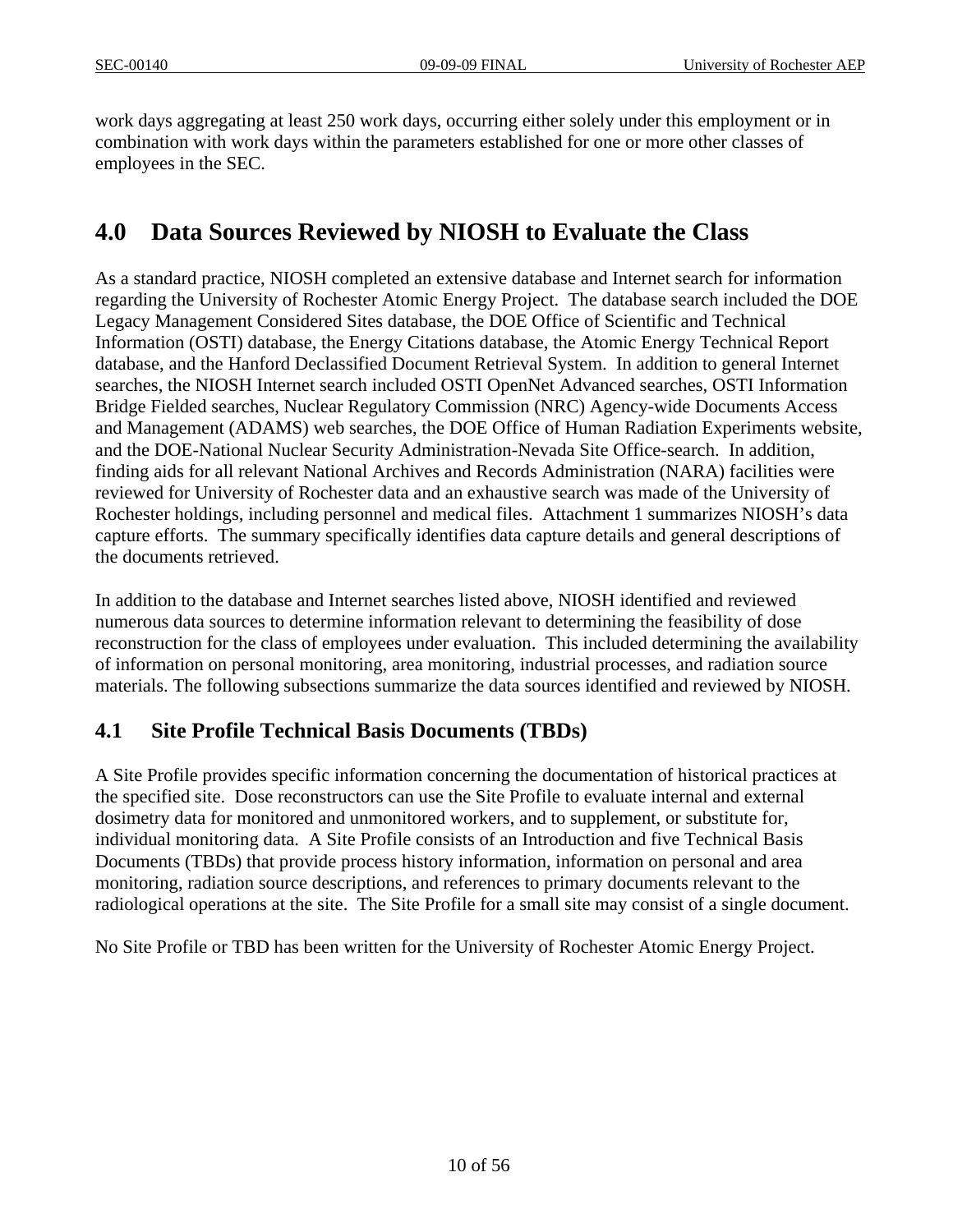## **4.2 ORAU Technical Information Bulletins (OTIBs)**

An ORAU Technical Information Bulletin (OTIB) is a general working document that provides guidance for preparing dose reconstructions at particular sites or categories of sites. NIOSH reviewed the following OTIB as part of its evaluation:

 *Dose Reconstruction from Occupationally Related Diagnostic X-ray Procedures*, ORAUT-OTIB-0006, Rev 03 PC-1; Oak Ridge Associated Universities; December 21, 2005; SRDB Ref ID: 20220

## <span id="page-10-1"></span>**4.3 Facility Employees and Experts**

To obtain additional information, NIOSH interviewed six former AEP employees and two members of the current University of Rochester radiation safety staff, including the Radiation Safety Officer. All interviews were conducted by phone and attended by ORAU team and NIOSH staff.

- Personal Communication, 2008a, *Personal Communication with former Health Physicist*; Telephone Interview by ORAU Team and NIOSH; June 17, 2008; SRDB Ref ID: 45530
- Personal Communication, 2008b, *Personal Communication with AEP former Graduate Student*; Telephone Interview by ORAU Team and NIOSH; June 10, 2008; SRDB Ref ID: 45531
- Personal Communication, 2008c, *Personal Communication with former Lab Technician*; Telephone Interview by ORAU Team and NIOSH; June 9, 2008; SRDB Ref ID: 45533
- Personal Communication, 2008d, *Personal Communication with former Chemist*; Telephone Interview by ORAU Team and NIOSH; June 9, 2008; SRDB Ref ID: 45535
- Personal Communication, 2008e, *Personal Communication with former Medical Researcher*; Telephone Interview by ORAU Team and NIOSH; June 10, 2008; SRDB Ref ID: 45536
- Personal Communication, 2008f, *Personal Communication with former Health Physicist*; Telephone Interview by ORAU Team and NIOSH; June 9, 2008; SRDB Ref ID: 45538
- <span id="page-10-0"></span> Personal Communication, 2008g, *Personal Communication with current Radiation Safety staff (two individuals)*; Telephone Interview by ORAU Team and NIOSH; July 1, 2008; SRDB Ref ID: 47123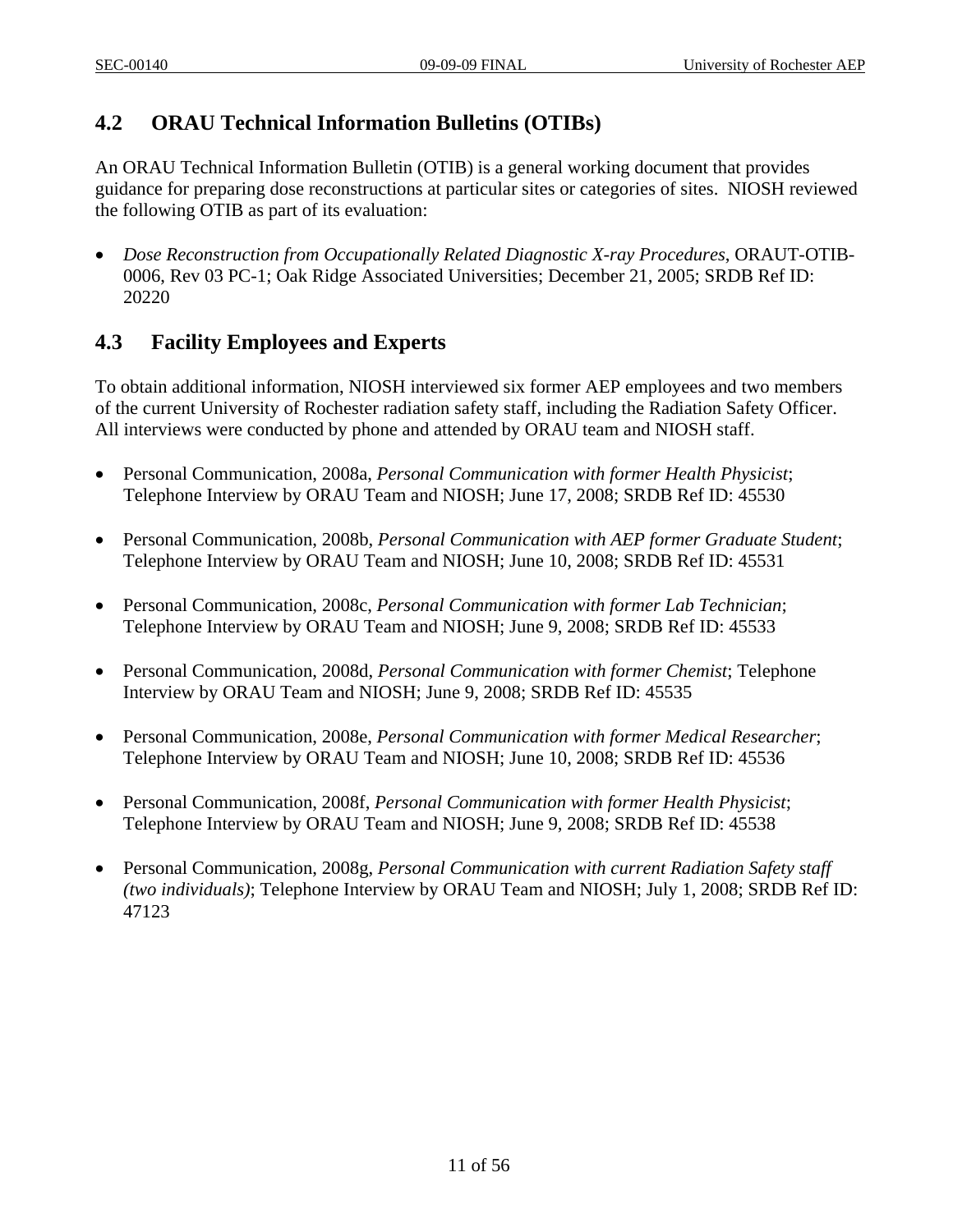### <span id="page-11-0"></span>**4.4 Previous Dose Reconstructions**

NIOSH reviewed its NIOSH OCAS Claims Tracking System (NOCTS) to locate EEOICPA-related dose reconstructions that might provide information relevant to the petition evaluation. Table 4-1 summarizes the results of this review. (NOCTS data available as of August 12, 2009)

<span id="page-11-2"></span>

| Table 4-1: No. of AEP Claims Submitted Under the Dose Reconstruction Rule                                                                                                                                                                             |               |
|-------------------------------------------------------------------------------------------------------------------------------------------------------------------------------------------------------------------------------------------------------|---------------|
| <b>Description</b>                                                                                                                                                                                                                                    | <b>Totals</b> |
| Total number of claims submitted for dose reconstruction                                                                                                                                                                                              | $7*$          |
| Total number of claims submitted for energy employees who meet the definition criteria for the class<br>under evaluation (September 1, 1943 through October 30, 1971).                                                                                | 6             |
| Number of dose reconstructions completed for energy employees who meet the definition criteria for<br>the class under evaluation (i.e., the number of such claims completed by NIOSH and submitted to the<br>Department of Labor for final approval). |               |
| Number of claims for which internal dosimetry records were obtained for the identified years in the<br>evaluated class definition                                                                                                                     |               |
| Number of claims for which external dosimetry records were obtained for the identified years in the<br>evaluated class definition                                                                                                                     |               |

\* One of these seven claims, although covered by the class definition evaluated in this report, was pulled by the Department of Labor because the claimant qualified for an SEC class established for another site.

NIOSH reviewed each claim to determine whether internal and/or external personal monitoring records could be obtained for the employee. External dose monitoring records were obtained for one claimant. Internal dose data were not obtained for any of the six claimants.

## <span id="page-11-1"></span>**4.5 NIOSH Site Research Database**

NIOSH also examined its Site Research Database (SRDB) to locate documents supporting the assessment of the evaluated class. There are 946 document entries in this database that were identified as pertaining to the University of Rochester Atomic Energy Project. Many of these entries consisted of multiple individual documents that pertained to the AEP. These documents were evaluated for their relevance to this petition. The documents include historical background on research conducted at the AEP; services provided by the AEP, including assessment of internal and external exposures at other Manhattan Engineer District (MED) projects; external monitoring data; radioactive material licenses; and reports and publications on the AEP's on-going work.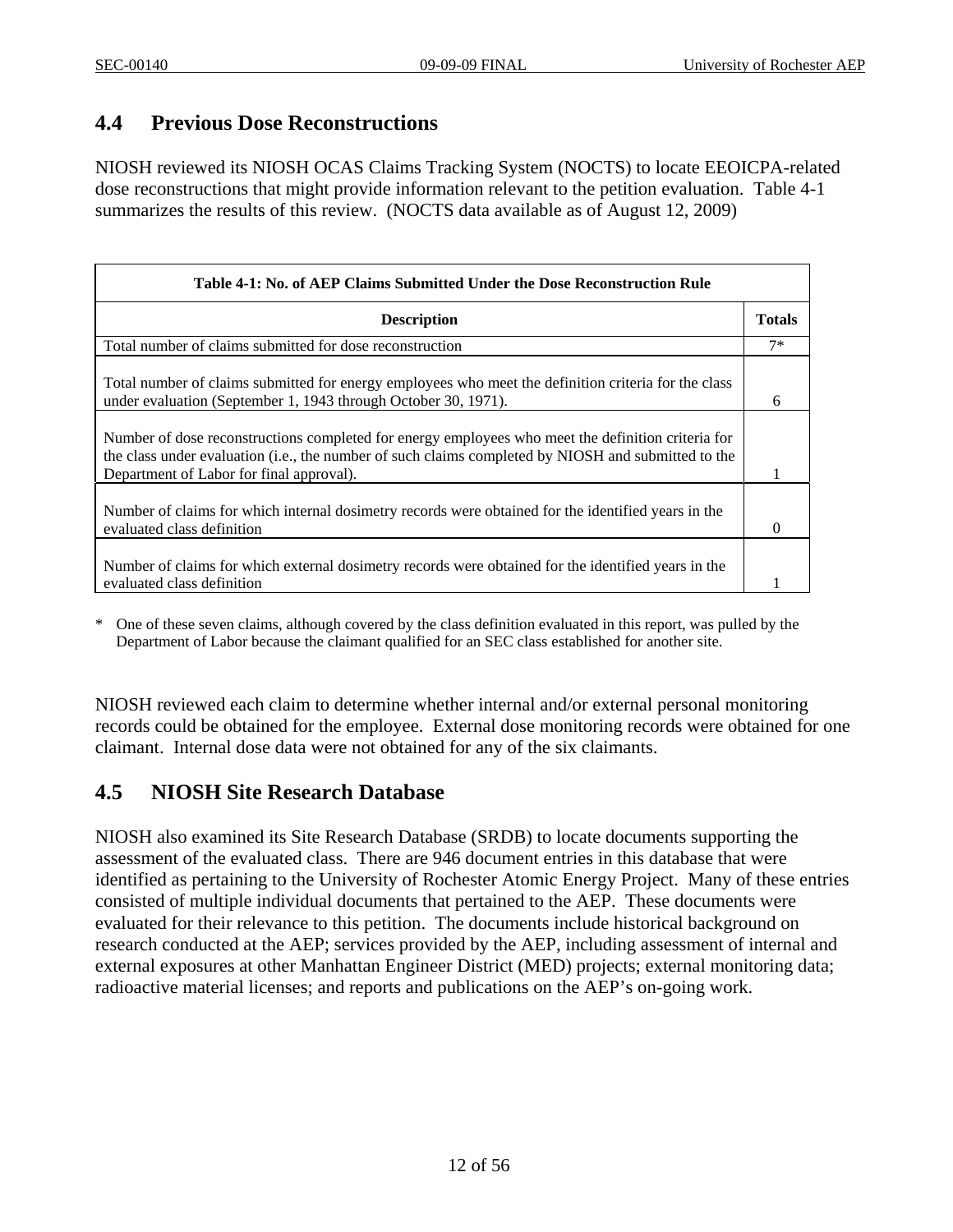## <span id="page-12-0"></span>**5.0 Radiological Operations Relevant to the Class Evaluated by NIOSH**

The following subsections summarize both radiological operations at the University of Rochester AEP from September 1, 1943 to October 30, 1971 and the information available to NIOSH to characterize particular processes and radioactive source materials. From available sources NIOSH has gathered process and source descriptions, information regarding the identity and quantities of each radionuclide of concern, and information describing processes through which radiation exposures may have occurred and the physical environment in which they may have occurred. The information included within this evaluation report is intended only to be a summary of the available information.

### <span id="page-12-1"></span>**5.1 University of Rochester AEP Plant and Process Descriptions**

In 1943, the MED contracted with the University of Rochester to provide research, consultation, and other services on the health hazards expected to arise in the facilities contributing to the atomic bomb program. The University of Rochester was chosen because various staff members of the School of Medicine and Dentistry had previously studied the pathological effects of radiation and the use of radioisotopes in research.

Dr. Stafford L. Warren of the University of Rochester was selected to head up the project. The two initial challenges facing Dr. Warren were: (1) outlining in detail a medical program for the MED; and (2) designing and erecting a building at Rochester in which a research group could be organized to investigate unexplored fields in medical research on the effects of radiation and other issues related to the development and production of the atomic bomb (Dowdy, 1945). Unless specified otherwise, the following information on buildings and their uses was drawn from *University of Rochester Atomic Energy Project Scope of the Work* (Scope of Work, 1959).

Building plans were drawn for the B Wing of the Medical School Annex in May 1943; the building was ready for occupancy on September 1, 1943. The B Wing was built next to an existing building (the A Wing) that had been completed in January 1942. The existing two-story building housed a new million-volt X-ray machine, which was to be used for non-destructive evaluation of castings and other war-related equipment. In September 1943, a group of "50 or more" individuals moved into the new building. These individuals consisted of guards, animal caretakers, lab technicians, a telephone operator, office workers, and research staff. By 1945, the building housed 350 persons (Dowdy, 1945). A 1959 historical document states that (at that time) the Project usually numbered between 250 and 300 (Scope of Work, 1959). A 1968 document states that (at that time) the total personnel of the Department usually numbered about 340, including 260 full-time employees, 30 student assistants, and 50 other students and fellows. The academic staff, including 14 to 17 technical associates, usually numbered about 70.

The Medical School Annex consisted of three wings  $(A, B, and C)$ . Wing A (9700 ft<sup>2</sup>), was constructed in 1942 by the University to house high-voltage X-ray equipment for testing castings for the Armed Forces. Wing B (originally 15,000 ft<sup>2</sup>) and Wing C (originally 19,000 ft<sup>2</sup>), were built by the Manhattan Engineer District in 1943 and 1944. Education space, O Wing  $(53,000 \text{ ft}^2)$ , was built by the AEC as an addition to the Medical School in 1950*.*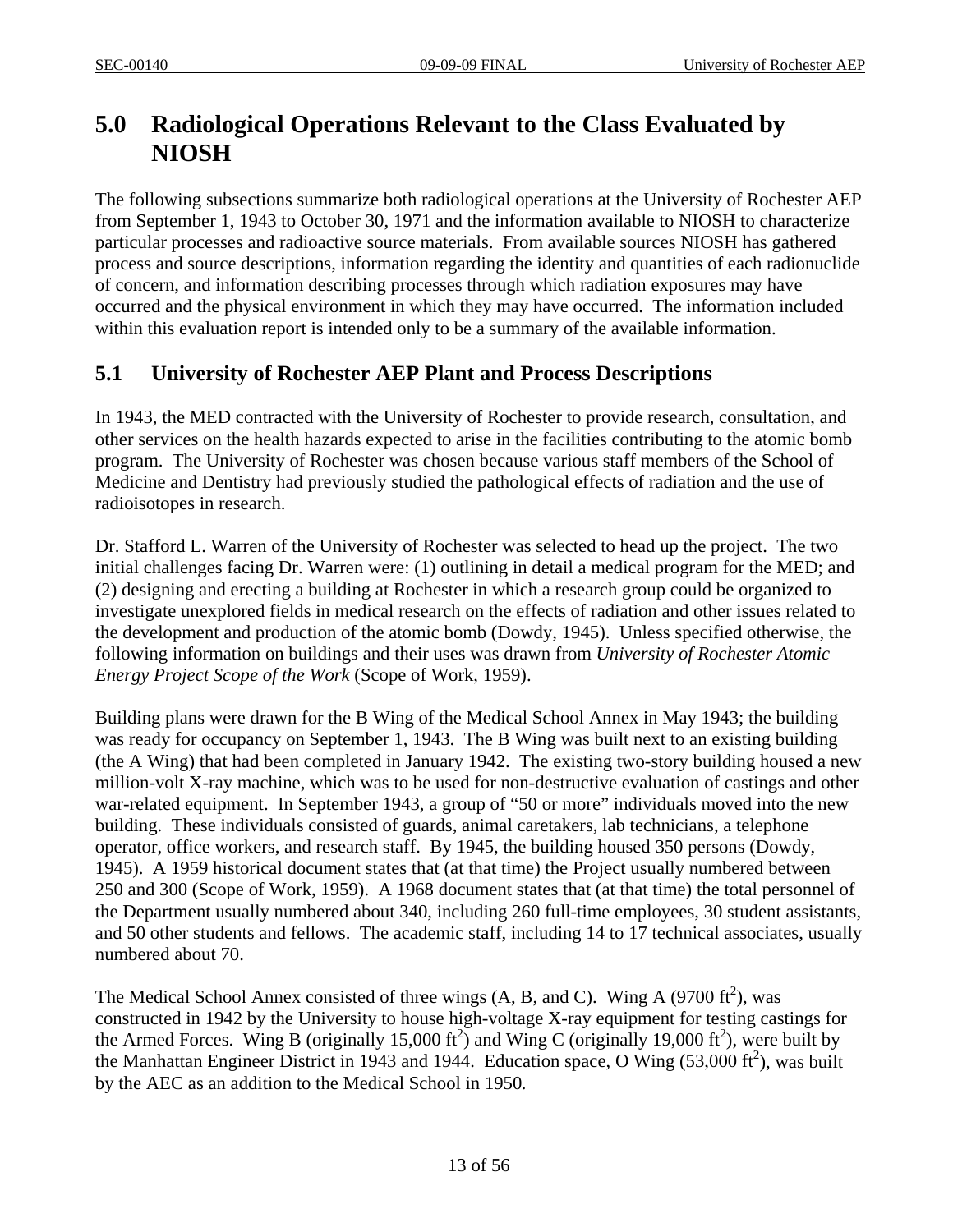Many additions were built for the AEP effort. Additions to B Wing were: the Alpha Laboratory (second floor - 6,000 ft<sup>2</sup>) in 1951; a third floor  $(5,200 \text{ ft}^2)$  in 1961; and a low-level counting facility  $(600 \text{ ft}^2)$  in 1964. In 1951, 900 ft<sup>2</sup> were added to C Wing for flash burn studies. In 1961, a radioactive storage vault  $(200 \text{ ft}^2)$  was constructed off the tunnel joining the Annex and the Medical School. All of these additions were built by the AEC. During 1965 and 1966, additions totaling  $50,000$  ft<sup>2</sup> were added to the O Wing of the Medical School. The additions consisted of an underground radiation facility off the tunnel and an eight-story building (OO Wing) that adjoined O Wing and contained laboratories and lecture rooms. The total space occupied by the Department by January 1967 was approximately 160,000 sq. ft., exclusive of storage (URAEP, 1943-1968). Additional space was provided by other departments (e.g., Biology, Physics, Biochemistry and Radiology). (Scope of Work, 1959)

On December 31, 1946, the Project was transferred to the jurisdiction of the newly-formed United States Atomic Energy Commission and placed under the supervision of its New York Operations Office. The effort was henceforth referred to as the Atomic Energy Project (AEP). Outside services to operating plants were gradually reduced as these responsibilities were assumed by the Health and Safety Laboratory of the New York Office. Of the Rochester Project's original functions, only research and consultation remained. These efforts were later amplified by an educational program that got fully underway in 1950 when additional space was provided by the Commission. Although the project had been administered from its inception by the Medical School's Radiology Department, the personnel in large part were not academic members of that department. Consequently, in January 1948, a new pre-clinical department of Radiation Biology was formed to administer the Project. The department was divided into four divisions: Radiology and Biophysics, Radiation Chemistry and Toxicology, Medical, and Miscellaneous Research. Including those registering in 1967, there had been 799 graduate students in the Department from 1948 to 1968 (URAEP, 1943-1968).

One responsibility of the AEP in the early days was the collection and analysis of periodic medical examination data on personnel involved in atomic energy production in plants across the nation. The AEP also advised these plants on how to protect their employees by: (1) determining tolerance standards for exposures to radiation and toxic chemicals; (2) developing instruments to measure exposure; (3) measuring radiation intensities and concentrations of toxic dust in plants; and (4) suggesting measures to make operations safer. Certain plants were surveyed periodically to determine radiation and other hazards, and recommendations were made for safe operation. Film badge and analytical services were provided for plant personnel. Research programs were established in two broad fields: the biological effects of external radiation, and the toxicity of radioactive and chemical materials (Scope of Work, 1959).

Initial efforts focused on characterizing the biological effects of external X-ray or gamma ray exposure. The AEP relied heavily on controlled animal exposures for these studies. The X-ray machines were used to give daily radiation exposures to the animals. These studies were used to estimate the amount of exposure that could be safely tolerated by humans. The studies involved chronic exposures whereby animals were observed, sometimes for many years, for long-term effects. In other studies, animals were given lethal or near-lethal exposures to observe acute effects. Cyclotron neutrons were also used for these purposes (Dowdy, 1945).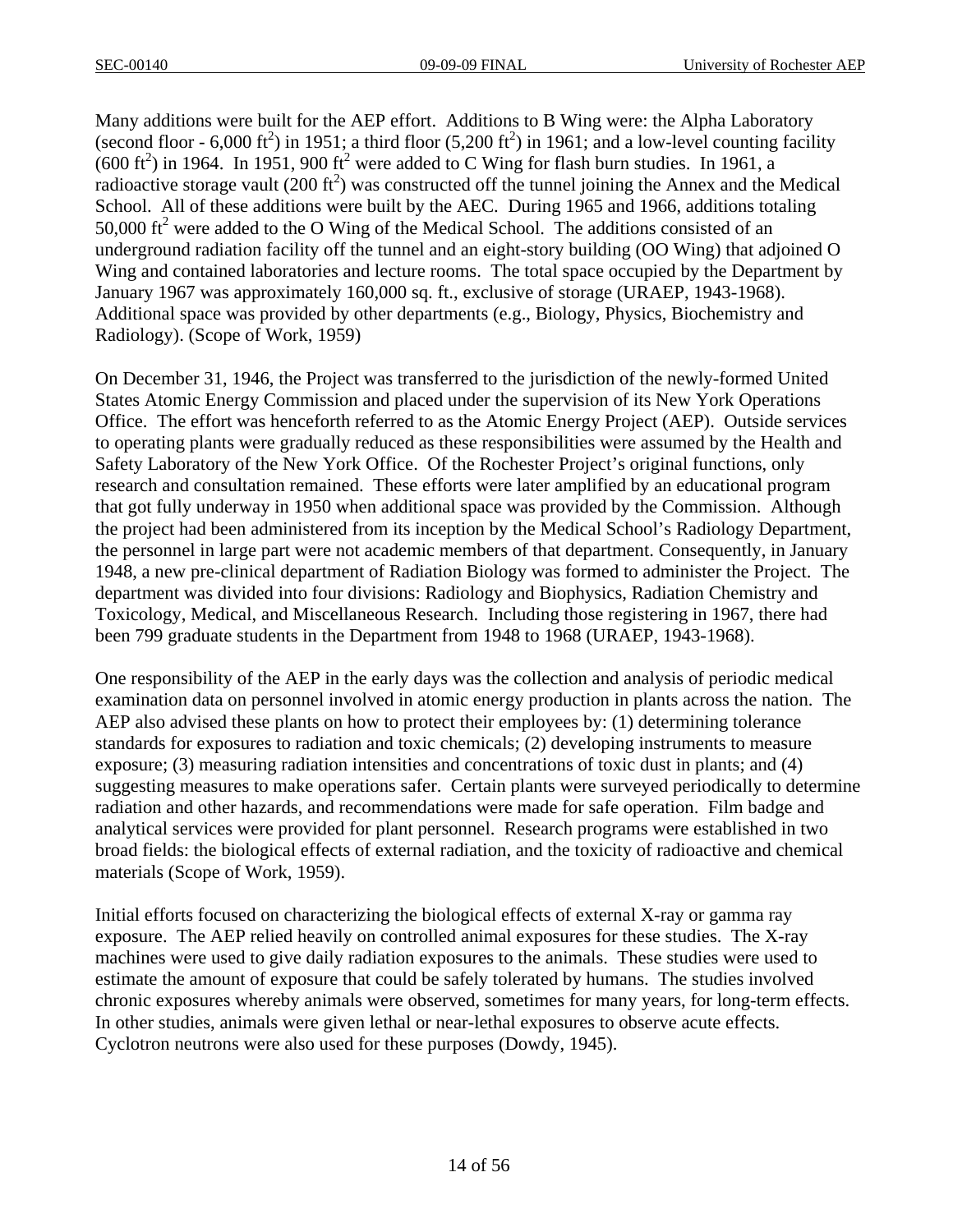Research was also conducted on internal deposition of radioactive materials. Airborne radioactive materials were of direct concern in most nuclear installations. They were of importance in weapons fallout, in the event of an accidental release of fission products from a power reactor, in the mining and processing of ores, in the chemical processing of nuclear fuels, and in laboratory or industrial processes involving radioactive materials. A program was instituted to study in detail the health hazards associated with such inhalation exposures. Among the radioactive materials studied or under study were isotopes of Ra, Pu, Po, U, Th, Rn, Be, Zr, In, P, Fe, Na, Ir, and Hg (Scope of Work, 1959). This work consisted primarily of inhalation studies involving various animals, although injection studies also were conducted.

In addition, during the atomic weapons testing era, the University of Rochester did some work with fallout fission products. The work involved the long-term effects of external radiation and ingestion of fallout radionuclides such as Sr-90 (Stannard, 1988).

From such observations, safe exposure levels could be ascertained for personnel working in all types of industrial, experimental, and biomedical operations. According to a 1945 document, since September 1943, 200 monkeys, 675 dogs, 20,000 rats, 277,400 mice, 100 hamsters, and 1200 rabbits were studied (Dowdy, 1945). A later study used about 500,000 mice to determine the rate of dominant mutations as a function of dose (URAEP, 1943-1968). Sacrificed animals were often incinerated in the on-site incinerator.

#### The Alpha Laboratory

The Alpha Laboratory in the Medical School Annex, which began operating in 1952, provided facilities for studying the radiotoxicology of uranium, Ra-226, Rn-222, Po-210, Pu-238, Pu-239, and other radionuclides. Located on the second floor of the B-Wing of the Annex, the facility was designed for handling aerosols of radioactive materials of higher specific activity than uranium, and for protecting investigators from the hazards of working with these radionuclides (Wilson, 1979).

The laboratory was a service facility meant to accommodate a variety of experiments simultaneously or in tandem, as needed. The facility was designed like a hot cell facility with dry glove boxes that were often built to order for the work at hand. The facility was divided into zones based on the level of chemical and radiological materials in use in those areas. The facility was designed to separate "clean" [white], "low risk" [green], and "high risk" [red] areas. Entry into the "red zone" was through a change room, while entry into the "green zone" was through a monitoring station. There was a small space available in the red area for storage of animals with significant body burdens and associated support facilities. The glove boxes were connected to the red areas, but could be operated from the green areas. The basic construction was wood, plywood, and plastic, which could be easily cleaned or replaced (Wilson, 1955).

The ventilation system was designed to minimize the loss of radioactive materials from the glove boxes. This was accomplished by maintaining the glove boxes at a negative pressure; the airflow was always from the low-risk to high-risk areas. The air was exhausted through a stack after passing through a "Cambridge Absolute Filter" and being monitored by a continuous stack monitor. To ensure the maintenance of proper airflow and pressure gradients, a back-up system was in place that was brought into operation by pressure-sensitive sensors. There was also a back-up generator in case of power failure (Wilson, 1955).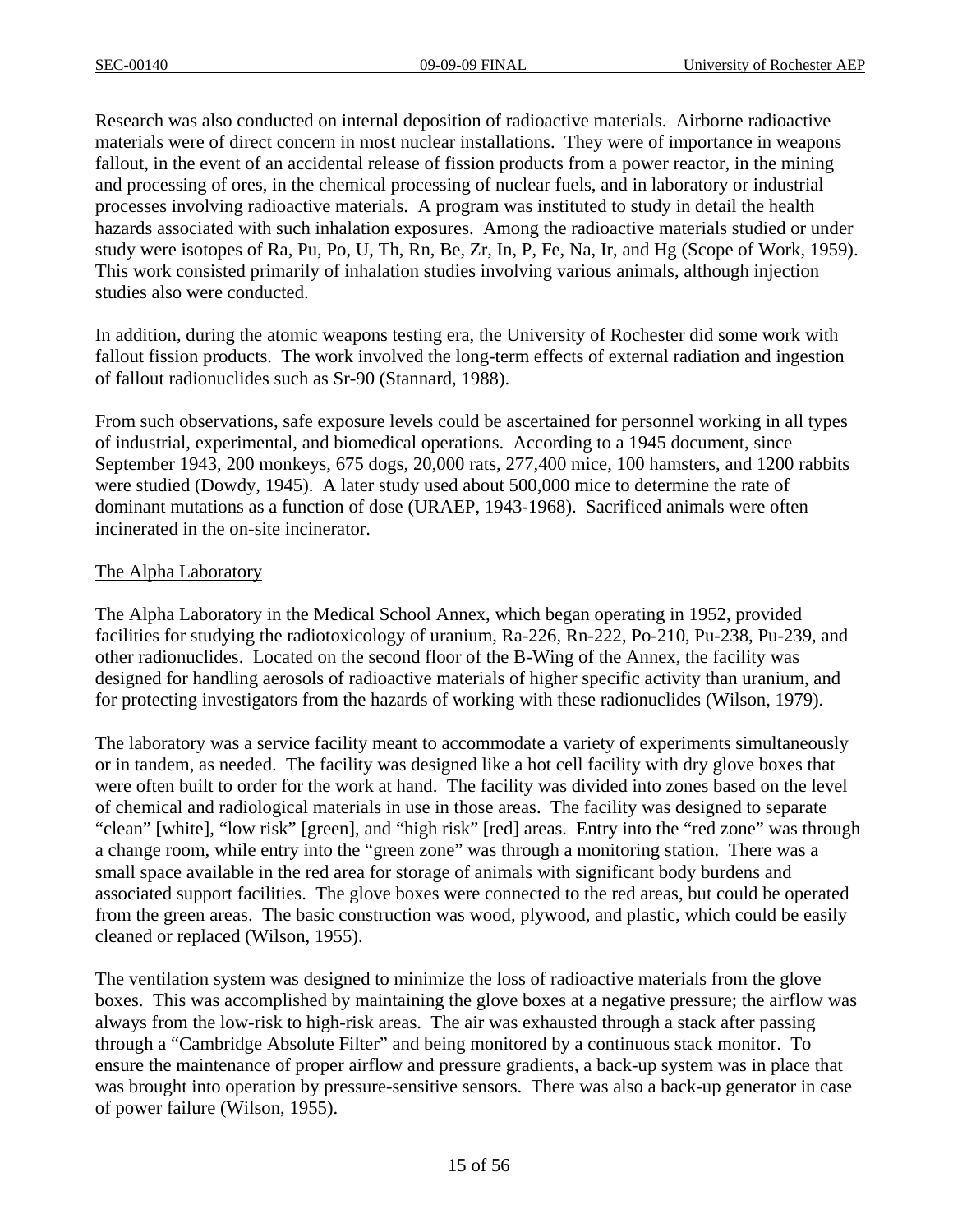Each worker entering the red zone was required to dress in protective clothing and use a selfcontained breathing apparatus. Personnel accessing the dry boxes from the green zone did so using neoprene gloves that provided high-tactile sensitivity without compromising integrity. The floor plan for this facility is seen in Figure 5-1. More details about the design of this facility can be found in the report *Physical Plant for a Radioactive Inhalation Laboratory* (Wilson, 1955).

The facility was used primarily for work with polonium and plutonium. The radon experiment was separate, but used some of the same components (Stannard, 1988).



**Figure 5-1: University of Rochester AEP Alpha Lab Floor Plan** 

<span id="page-15-0"></span>The Alpha Lab was "mothballed" in October 1968 (Status Report, 1968). In December 1969, a work plan for Alpha Lab decontamination was developed. Residual contamination inventories were estimated at 16 Ci Pu-238, 1 mCi Pu-239, 1 gram Th-228, and 50 mCi Po-208 (Specifications, 1969). In 1971, all Alpha Lab glove boxes were removed and disposed of except for the radium box which served as the radon source for studies with that gas (Wilson, 1979). The total radioactivity was estimated at that time to be 20 Ci, with the principle radionuclide being Pu-238 and minor contributions listed as Pu-239, U-235, Ra-226, and Th-228 (Glove Boxes, 1971).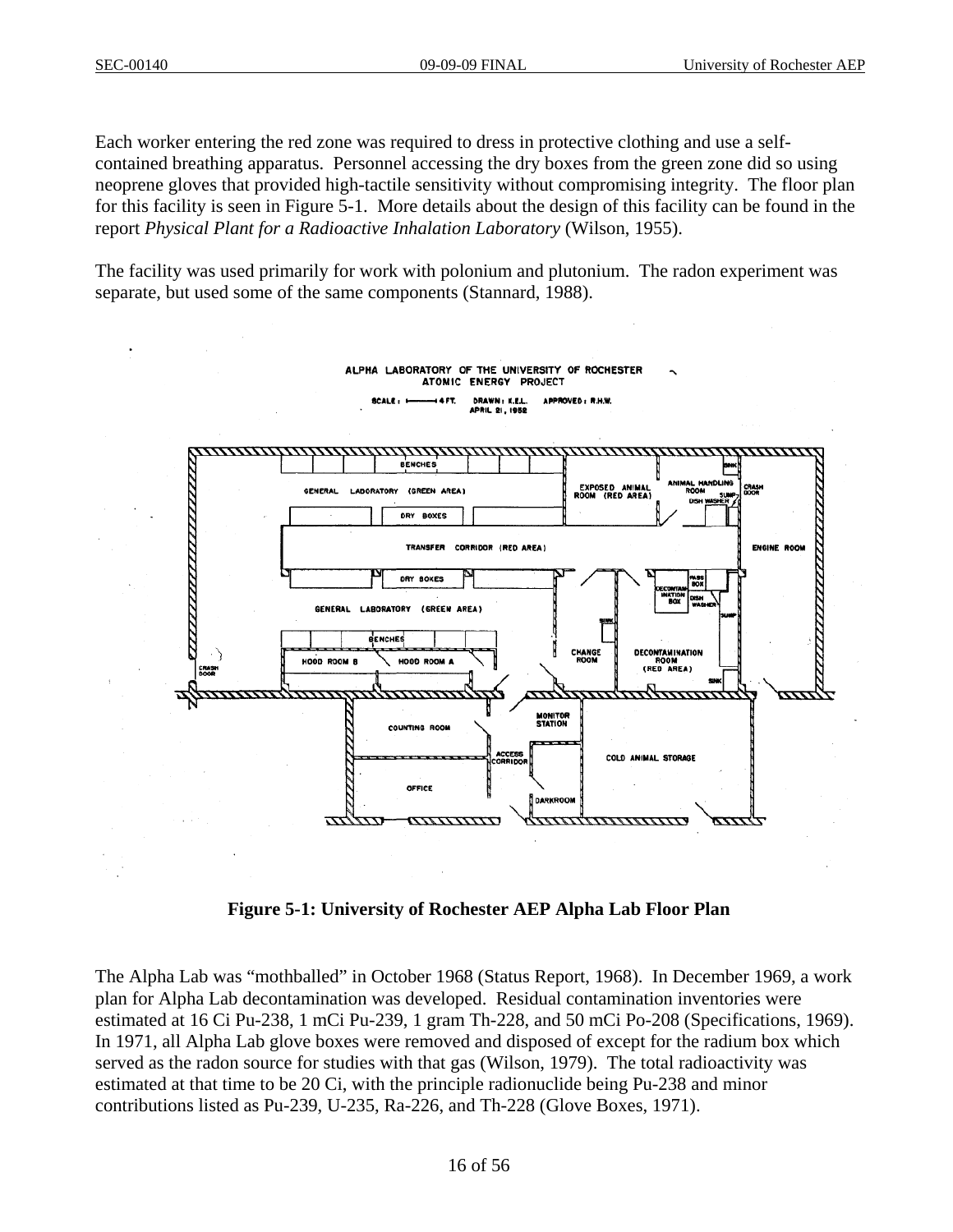### **5.2 Radiological Exposure Sources from AEP Operations**

The following subsections provide an overview of the internal and external exposure sources for the University of Rochester AEP class under evaluation.

#### <span id="page-16-1"></span>**5.2.1 Internal Radiological Exposure Sources from AEP Operations**

There were numerous potential internal exposure sources from AEP operations, the majority of which were associated with the inhalation studies that took place at the facility, especially operations conducted in the Alpha Lab after its construction. Table 5-1 contains an incomplete summary of radioactive materials that were handled, potentially handled, or mentioned in some fashion in various documents associated with University of Rochester AEP operations.

<span id="page-16-2"></span><span id="page-16-0"></span>

| Table 5-1: Potential Sources of Internal Exposure from AEP Operations<br>(This table spans three pages) |                                                                                                                                               |                    |  |
|---------------------------------------------------------------------------------------------------------|-----------------------------------------------------------------------------------------------------------------------------------------------|--------------------|--|
| Year                                                                                                    | <b>Inventory/Information</b>                                                                                                                  | <b>SRDB Ref ID</b> |  |
| 1943                                                                                                    |                                                                                                                                               |                    |  |
| 1944                                                                                                    | Request for 25 lbs. of material CAK-4 and 25 grams of TCl <sub>3</sub> (These are believed to be<br>uranium-containing materials)             | 32185              |  |
| 1945                                                                                                    |                                                                                                                                               |                    |  |
| 1946                                                                                                    | Letter requesting 10 mCi of Po-210                                                                                                            | 30760              |  |
| 1947                                                                                                    |                                                                                                                                               |                    |  |
| 1948                                                                                                    | Order for thorium compounds, including 50 lbs. thorium fluoride, 50 lbs. thorium oxalate, 1 lb.<br>thorium metal, and 50 lbs. thorium dioxide | 32179              |  |
| 1949                                                                                                    | Receipt logs for I-131(curie quantities), Au-198, Ca-45, Be-7, Fe-59, Na-24, P-32, C-14,<br>Co-60, Ba-140, and others                         | 51924              |  |
|                                                                                                         | Request for five 3-foot uranium rods, 1/8 inch diameter                                                                                       | 32176              |  |
| 1950                                                                                                    | Receipt logs for I-131, Na-24, P-32, S-35, C-14, Be-7, Zr-95, polonium, Y-91, Be-9, Ca-45,<br>Cs-137, and Fe-59                               | 51924              |  |
| 1951                                                                                                    | Receipt logs for I-131(curie quantities), Au-198, Ca-45, Be-7, Fe-59, Na-24, P-32, C-14,<br>Co-60, Ba-140, and others                         | 51924              |  |
| 1952                                                                                                    | Receipt logs for I-131(curie quantities), Au-198, Ca-45, Be-7, Fe-59, Na-24, P-32, C-14,<br>Co-60, Ba-140, and others                         | 51924              |  |
| 1953                                                                                                    | Receipt logs for I-131(curie quantities), Au-198, Ca-45, Be-7, Fe-59, Na-24, P-32, C-14,<br>Co-60, Ba-140, and others                         | 51924              |  |
| 1954                                                                                                    | From July through December, 600 mCi I-131 and 90 mCi P-32 delivered to AEP                                                                    | 51978              |  |
| 1955                                                                                                    |                                                                                                                                               |                    |  |
|                                                                                                         | Request to add 150 mCi Po-210 nitrate or chloride to AEC Byproduct Material License                                                           | 51932              |  |
| 1956                                                                                                    | AEC Byproduct Material License: One curie of any material between atomic numbers 3<br>through 83, in any form                                 | 51935              |  |
|                                                                                                         | AEC license: 100 mCi Th-234                                                                                                                   | 52060              |  |
|                                                                                                         | Five-year nuclear material forecast estimates using 100 mCi per year of Pu-239; no projected<br>use of U-233                                  | 52488              |  |
|                                                                                                         | 50 mg Pu from Los Alamos National Laboratory (LANL) for inhalation program; 50 mCi Po-<br>210 from Mound                                      | 52492              |  |
|                                                                                                         | 100 mg radium, 31 mCi polonium nitrate, Cm-244 source of unknown activity or form                                                             | 52489              |  |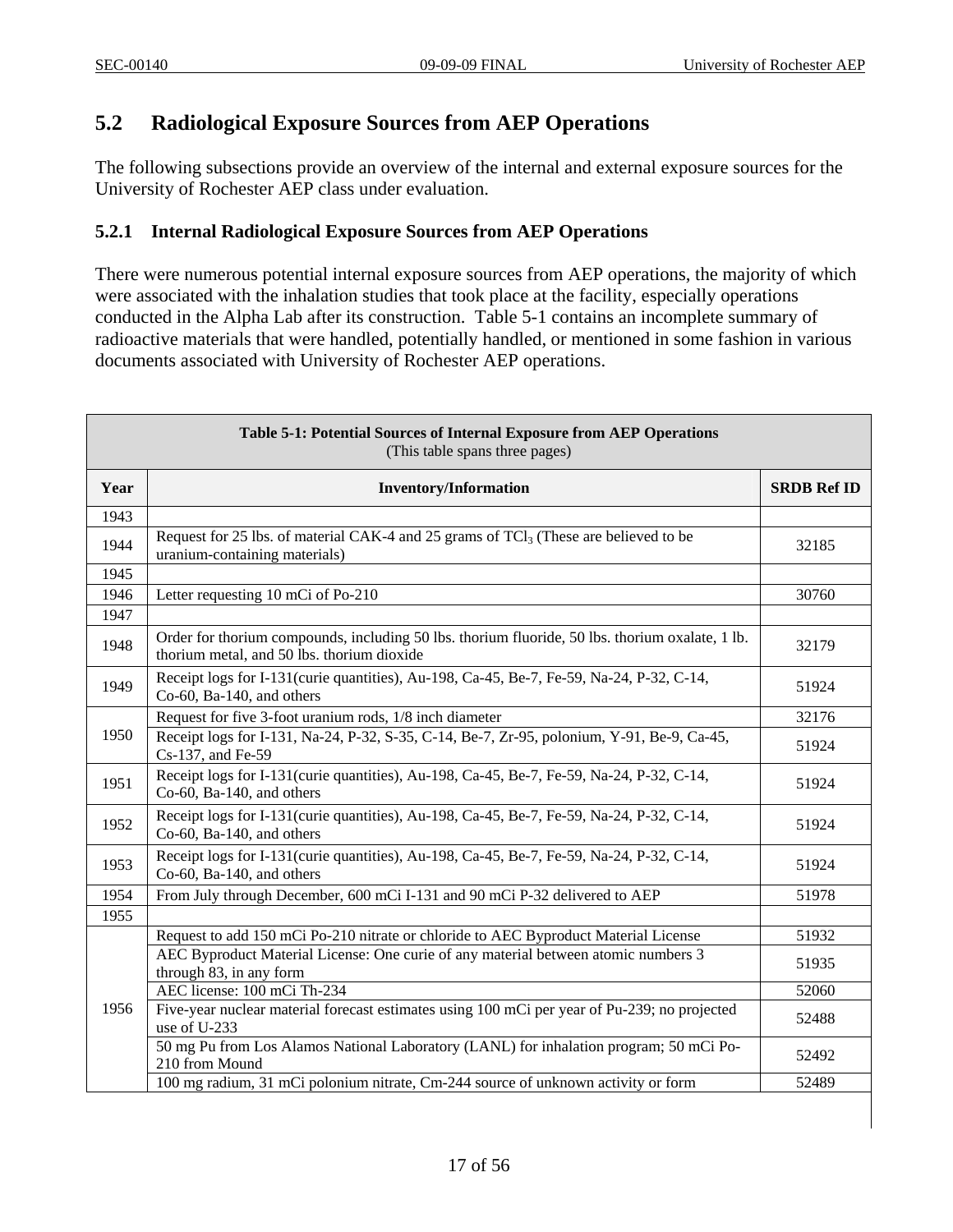|      | Table 5-1: Potential Sources of Internal Exposure from AEP Operations<br>(This table spans three pages)                                                                                                                                                                                        |                    |
|------|------------------------------------------------------------------------------------------------------------------------------------------------------------------------------------------------------------------------------------------------------------------------------------------------|--------------------|
| Year | <b>Inventory/Information</b>                                                                                                                                                                                                                                                                   | <b>SRDB Ref ID</b> |
| 1957 | AEC license: 110 mCi Na-24                                                                                                                                                                                                                                                                     | 51989              |
|      | 25 Ci tritium procurement limit                                                                                                                                                                                                                                                                | 51994              |
|      | 1 mCi Th-234 prepared at ORNL for AEP                                                                                                                                                                                                                                                          | 52477              |
|      | 98 mg U-233 from Y-12                                                                                                                                                                                                                                                                          | 52493              |
|      | Request to increase possession limit of Po-210 from 150 mCi to 1 Ci since higher-level animal<br>exposures will soon be started                                                                                                                                                                | 51988              |
|      | Increase Hg-203 limit to 2 Ci                                                                                                                                                                                                                                                                  | 51991              |
| 1958 | 2500 kg nat U                                                                                                                                                                                                                                                                                  | 51993              |
|      | AEC license: 1 Ci Po-210, 25 Ci H-3                                                                                                                                                                                                                                                            | 51991              |
|      | Monthly inventories: 67 lbs $UO_2$ , 540 g thorium nitrate, 2321 g thorium dioxide, 23 lbs<br>uranium nitrate                                                                                                                                                                                  | 52095              |
|      | Mass balance report: 100 kg normal U, 73 g Pu, 50 g U-233, 65 kg thorium                                                                                                                                                                                                                       | 52131              |
| 1959 | U of R waste shipment data sheet lists 60 mCi Sr-90, 10+ mCi Pb-210, and much smaller<br>quantities of Ra-226, Po-210, UO2, and Na-22                                                                                                                                                          | 51904              |
|      | Monthly inventories: 67 lbs $UO_2$ , 540 g thorium nitrate, 2321 g thorium dioxide, 23 lbs<br>uranium nitrate                                                                                                                                                                                  | 52009              |
|      | Request to AEC to incinerate 60 mCi I-131, 4.5 mCi C-14, 3 mCi P-32, microcuries of others                                                                                                                                                                                                     | 52063              |
| 1960 | Material balance reports: 85 kg normal U, 22 kg thorium, 75 g plutonium                                                                                                                                                                                                                        | 52287              |
|      | Proposed incineration limits of 150 mCi I-131, 150 mCi H-3, 150 mCi C-14, 10 mCi of other<br>isotopes except Sr-90 and alpha-emitters                                                                                                                                                          | 51940              |
| 1961 | AEC Source Material License to include 2500 kg of natural uranium in the form of cylindrical<br>slugs canned in aluminum                                                                                                                                                                       | 51945              |
| 1962 | 1962 forecasts: Several pounds of UO <sub>2</sub> to be used, 34 kg normal U projected for 1962, 2 g<br>Pu-239 per quarter, 1 mCi Sr-90 to determine blood and bone uptakes in animals                                                                                                         | 52494              |
| 1963 | NY Rad. Material License: 2500 kg nat. U slugs, 3.5 Ci I-131, 550 mCi P-32 soluble<br>phosphate, 1.4 Ci Au-198 colloidal, 3 Ci of any byproduct material atomic number 3 through<br>83, 34 Ci tritium, 1 Ci unsealed Po-210, 2.5 Ci Hg-203, 100 mCi Th-234 (51983); receipt of 2<br>g Pu oxide | 52388              |
| 1964 | 700 mCi Au-198                                                                                                                                                                                                                                                                                 | 52114              |
|      | 500 mCi each of Co-60 and Au-198                                                                                                                                                                                                                                                               | 52113              |
| 1965 | Source and/or Special Material inventories: 0.0239 g U-233, 0.9 g enriched UO <sub>2</sub> , 6 lbs depleted<br>$UO2$ , 6 lbs $UO2$ , 2277 g ThO <sub>2</sub> , 22 lbs uranium nitrate. These monthly inventory sheets for<br>1965 indicate no usage other than about 0.008 g U-233.            | 52204              |
|      | 2.7 mCi stock $PuO2$ (1.3 ml) in dry box, 0.5 mCi Pu-239 in Decon Room, 0.4 mCi Pu-239 $O2$ in<br>dry box in various dilutions, 0.5 mCi Pu-238 in Blower House, 16 Ci Pu-238O <sub>2</sub> in dry box, 17<br>Ci Pu-238O <sub>2</sub> in inhalation chamber dry box                             | 52207              |
| 1966 |                                                                                                                                                                                                                                                                                                |                    |
| 1967 | D&D of Alpha Lab 30+ Ci Pu-238, personnel contamination incident described involving<br>several individuals, positive nose swipes, elevated air contamination measured, area and object<br>contamination exceeding 100,000 c/m long-lived alpha-emitter                                        | 51985              |
|      | Zero forecast use of Pu-238, Pu-239, or U-233 for the year                                                                                                                                                                                                                                     | 52454              |
|      | Alpha lab mothballed                                                                                                                                                                                                                                                                           | 51709              |
| 1968 | Eleven glove boxes in Alpha Lab are described as being contaminated with radium, Po-210,<br>Pu-238 (15 Ci), Th-228, and Pu-239                                                                                                                                                                 | 51709              |
|      | In work plan for Alpha Lab decontamination, residual inventory estimated at 16 Ci Pu-238, 1<br>mCi Pu-239, 1 gram Th-228, and 50 mCi Po-208                                                                                                                                                    | 51745              |
| 1969 | AEC letter talks about the loan of 20 mg U-236 and 20 mg Pu-242 in the form of targets used<br>for reaction studies with the Van de Graaff accelerator                                                                                                                                         | 31858              |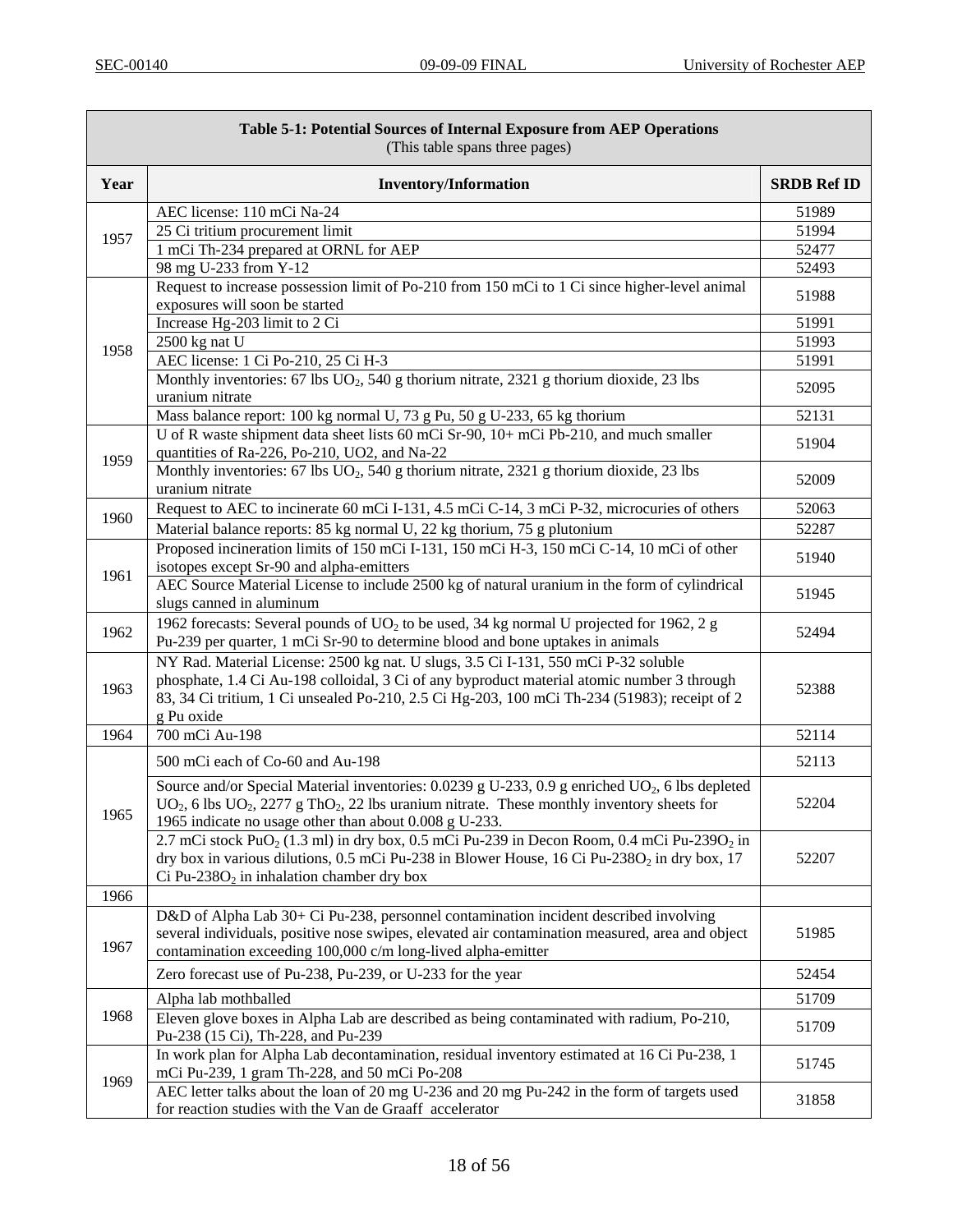| Table 5-1: Potential Sources of Internal Exposure from AEP Operations<br>(This table spans three pages) |                                                                                                                                                                                                                                                                                          |                    |  |
|---------------------------------------------------------------------------------------------------------|------------------------------------------------------------------------------------------------------------------------------------------------------------------------------------------------------------------------------------------------------------------------------------------|--------------------|--|
| Year                                                                                                    | <b>Inventory/Information</b>                                                                                                                                                                                                                                                             | <b>SRDB Ref ID</b> |  |
| 1970                                                                                                    | Radioactive material license application to add 30 Ci Kr-85 for inhalation studies                                                                                                                                                                                                       | 52158              |  |
|                                                                                                         | Zero forecast use of Pu-238, Pu-239, or U-233 for the year                                                                                                                                                                                                                               | 52365              |  |
| 1971                                                                                                    | Special shipping permit for transport of glove boxes estimates total activity at 20 Ci, with<br>principal nuclide as Pu-238 and minor contributions from Pu-239, U-235, Ra-226, and Th-228;<br>AEC material status report: 7 kg normal U, 72 g plutonium, 1.4 g Pu-238, and 2 kg thorium | 52347              |  |
|                                                                                                         | Zero forecast use of Pu-238, Pu-239, or U-233 for the year                                                                                                                                                                                                                               | 52365              |  |

#### <span id="page-18-0"></span>**5.2.2 External Radiological Exposure Sources from AEP Operations**

External radiation exposure sources at the AEP consisted of radiation-producing machines, such as Xray machines and accelerators, and a variety of radioactive materials.

#### <span id="page-18-1"></span>5.2.2.1 Photon

The sources of external radiation at the AEP included a number of radiation-generating devices and radiation sources. The project had assorted X-ray generating machines used for various medical and industrial applications. These included a million-volt X-ray machine, a General Electric 1000 kVp Industrial X-ray unit, two General Electric 300 kVp Maxitron Therapy units, a Picker Zephyr Superficial Therapy unit maximum 120 kVp, and two high-intensity 50 kVp X-ray units (Description of Facilities, 1971).

The AEP also had two Co-60 irradiators. One was a J. L. Shepherd 6000 Ci unit designed for irradiating small samples. The second irradiator was a 10,000 Ci irradiator manufactured by ICN Corp. The unit had multiple sources consisting of three 30 Ci, three 300 Ci, and three 3000 Ci sources. In addition to the large fixed gamma sources, there were numerous smaller gamma sources used for assorted experiments and projects, including instrument calibration and checks (see Table 5-1). A significant source of gamma exposure was radon progeny from the radon chamber in the Alpha Laboratory (Personnel Protection, 1955).

#### <span id="page-18-2"></span>5.2.2.2 Beta

Major potential sources of beta dose would have included the Pa-234m daughter of U-238. Uranium was used extensively at the AEP over the years. Another major source would have been P-32, which was also commonly used at the Project. There were numerous other radionuclides that likely contributed to beta dose to a lesser extent (see Table 5-1).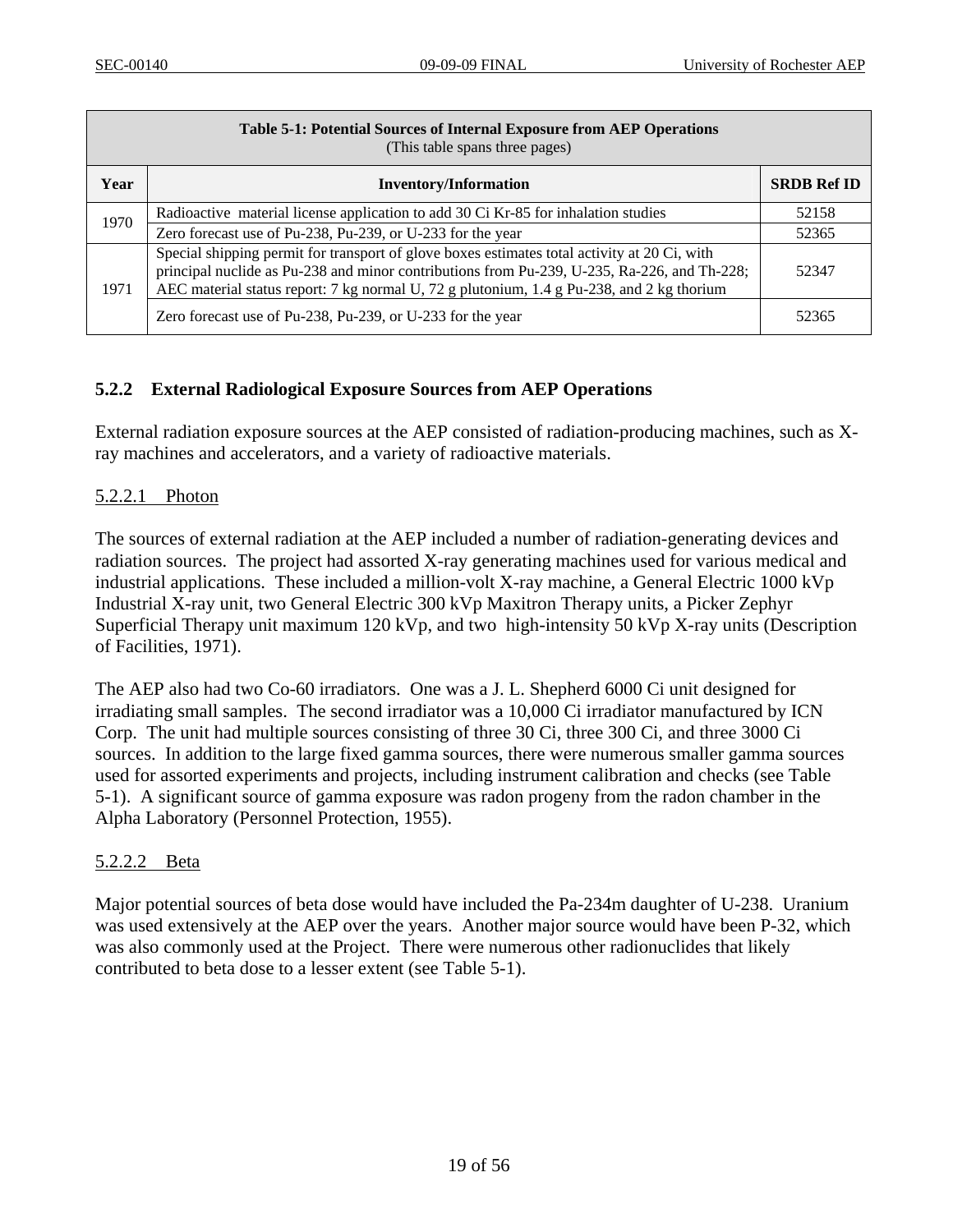#### 5.2.2.3 Neutron

The AEP machine-generated neutron sources were two cyclotrons (27" and 130") and a Texas Nuclear Neutron Generator (DT) with a maximum output of  $10^9$  n/s – 14 MeV neutrons (Description of Facilities, 1971; URAEP, 1943-1968). The project also used alpha/beryllium neutron sources (e.g., Pu-Be and Ra-Be) (Personal Communication, 2008a).

## <span id="page-19-1"></span>**6.0 Summary of Available Monitoring Data for the Class Evaluated by NIOSH**

The following subsections provide an overview of the state of the available internal and external monitoring data for the University of Rochester AEP class under evaluation.

### <span id="page-19-2"></span>**6.1 Available University of Rochester AEP Internal Monitoring Data**

Available internal monitoring data for the University of Rochester Atomic Energy Project is sparse. There are various internal monitoring datasets available covering different radionuclides for different time periods; however, the data are not sufficiently comprehensive to support bounding internal dose. Although documentation discusses a bioassay program for different radionuclides, the available bioassay data are limited and inadequate for making reasonable estimates of worker intakes. There are almost no available area monitoring data that could be used to bound internal dose.

The existence of a program to monitor worker intakes is described in various memos and reports. The earliest available evidence of monitoring that would be useful in estimating internal dose is a 1944 memo that includes the results from dust samples collected at the Bronson Avenue location in areas where feed was mixed with uranium. The results are reported in  $\mu$ g/m<sup>3</sup> of X dust. The memo summarizes the results by saying they were slightly above the tolerance level of 150  $\mu$ g/m<sup>3</sup>. There is a 1949 AEC New York Operations Office data report for uranium in urine that provides ten sample results determined by fluorimetry (in mg/l) (Urine Results, 1949). A 1952 letter from Dr. Love to Dr. Mermagen discusses the methods used by Brookhaven National Laboratory to analyze for Po in urine (Love, 1952). This method is further discussed in the AEP report, *Polonium Urinalysis*, which states that routine analysis of polonium began in January 1953 (Polonium Urinalysis, 1957). This report discusses the collection and analysis methods, the sampling frequency, and the types of individuals covered by this bioassay program. It also provides a summary of results for the period of January 1 to December 31, 1956.

<span id="page-19-0"></span>A detailed description of internal monitoring is provided in the 1955 AEP document, *Personnel Protection in the Radioactive Inhalation Program* (Personnel Protection, 1955). This report summarizes the radiation protection practices employed at the special laboratory (Alpha Lab) where inhalation-exposure studies used alpha- and beta-emitting isotopes. It specifies a maximum allowable airborne concentration of  $5x10^{-12}$   $\mu$ Ci/ml for alpha emitters as well as the maximum airborne concentrations for different isotopes that would result in a dose of 0.3 rem/week to the critical organ. The report also discusses the requirements of the air sampling program, the urine analysis program, the hematological monitoring program, and the use of personal protective equipment.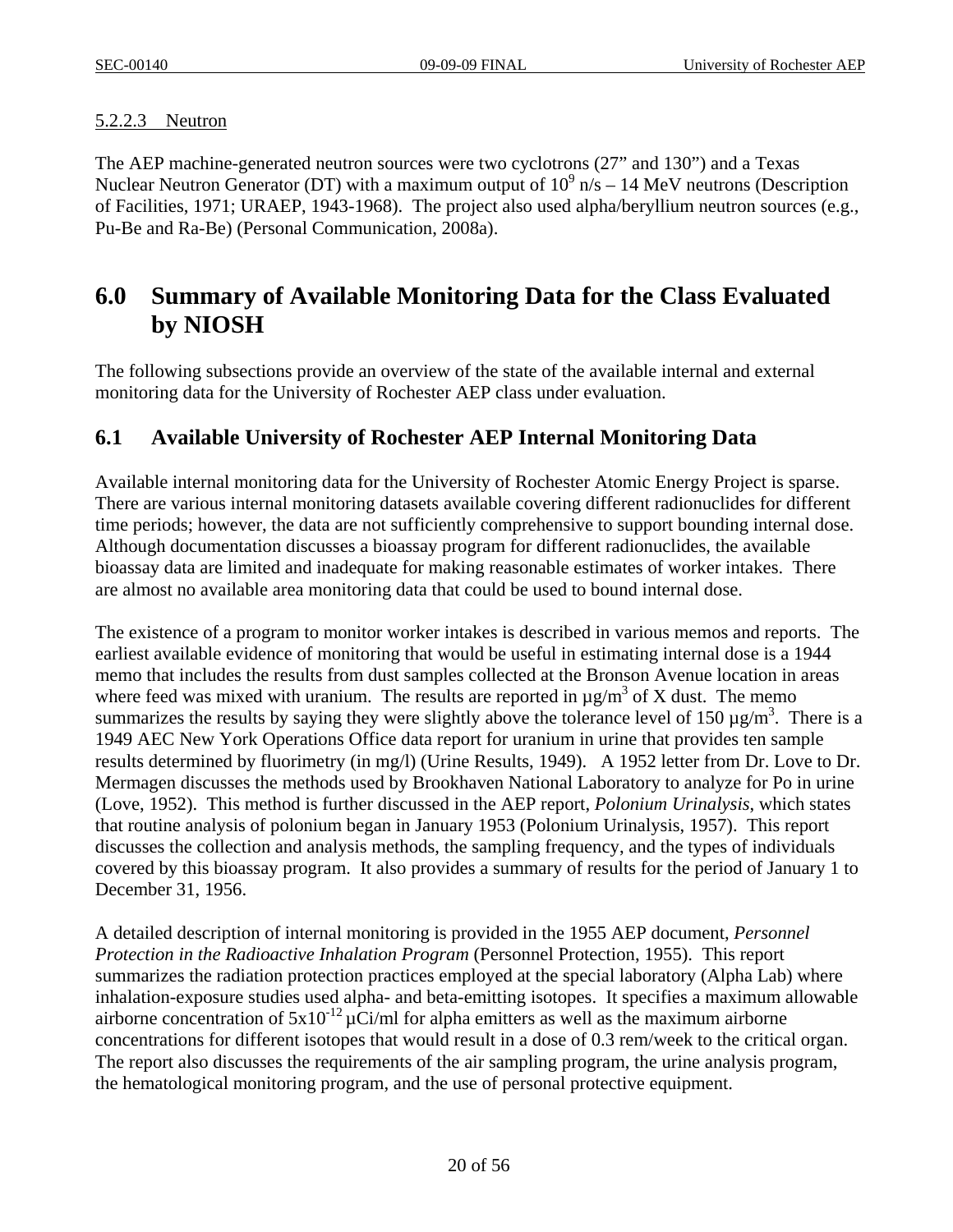A 1961 memo documents an air sample collected in the Hot Lab (Alpha Lab) in order to monitor for alpha and beta activity (Hot Lab, 1961). A 1970 memo discusses bioassay samples for individuals involved with the removal of glove boxes from the Alpha Lab. The memo lists the individuals who may be involved and the frequency and type of sampling needed (Pu Analyses, 1970).

Table 6-1 summarizes the currently available internal dosimetry-related data.

<span id="page-20-1"></span>

| Table 6-1: Available Internal Monitoring Data (1943 to 1971) |                    |                                         |                                                                                                                                                                                                 |                    |
|--------------------------------------------------------------|--------------------|-----------------------------------------|-------------------------------------------------------------------------------------------------------------------------------------------------------------------------------------------------|--------------------|
| <b>Sample Type</b>                                           | <b>Sample Date</b> | <b>No of Samples</b>                    | <b>Comment</b>                                                                                                                                                                                  | <b>SRDB Ref ID</b> |
| Uranium in air                                               | March 1944         | Six air samples                         | Dust samples in Bronson Avenue<br>Facility.                                                                                                                                                     | 5909               |
| Uranium in urine                                             | 1949               | Five urine samples                      | Single samples from five<br>individuals.                                                                                                                                                        | 9249               |
| None                                                         | 1952               |                                         | Letter from University of<br>Rochester stating intent to start<br>own bioassay program (Po-210<br>and Pu in urine) and asking for<br>method.                                                    | 53340              |
| Alpha Lab bioassay<br>program description                    | March 23,1955      |                                         | General information about<br>bioassay for Alpha Lab.                                                                                                                                            | 52208              |
| Polonium in urine                                            | 1957               | 92 urine samples<br>(summary data only) | Polonium method report states<br>that Po-210 analyses started at<br>University of Rochester in 1953.<br>Report contains some summary<br>data for 1956 (pdf p. 16); 92<br>analyses done in 1956. | 31935              |
| Hot Lab air sample for<br>alpha emitters                     | June 22, 1961      | One air sample                          | Memo describing air sample.                                                                                                                                                                     | 52212              |
| I-131 analysis                                               | 1962               | Seven urine samples                     | Special reports for one person.                                                                                                                                                                 | 52213              |
| Plutonium bioassay<br>request                                | Sept. 1970         |                                         | Request for baseline and then<br>weekly 24-hr. samples from 15<br>individuals removing glove boxes<br>from the Alpha Lab.                                                                       | 51716              |

### <span id="page-20-0"></span>**6.2 Available University of Rochester AEP External Monitoring Data**

Available external monitoring data for the University of Rochester Atomic Energy Project can be grouped in two general categories: (1) individual exposure data; and (2) summary data for a group or department covering a specific time period.

The earliest external monitoring data are from 1947 and documented in a memo dated 1956 (Exposures, 1956). The memo lists all whole-body radiation exposure for all personnel working at the University of Rochester, not just AEP personnel. The data are summarized by group and sorted into dose levels for the years 1947 to 1956.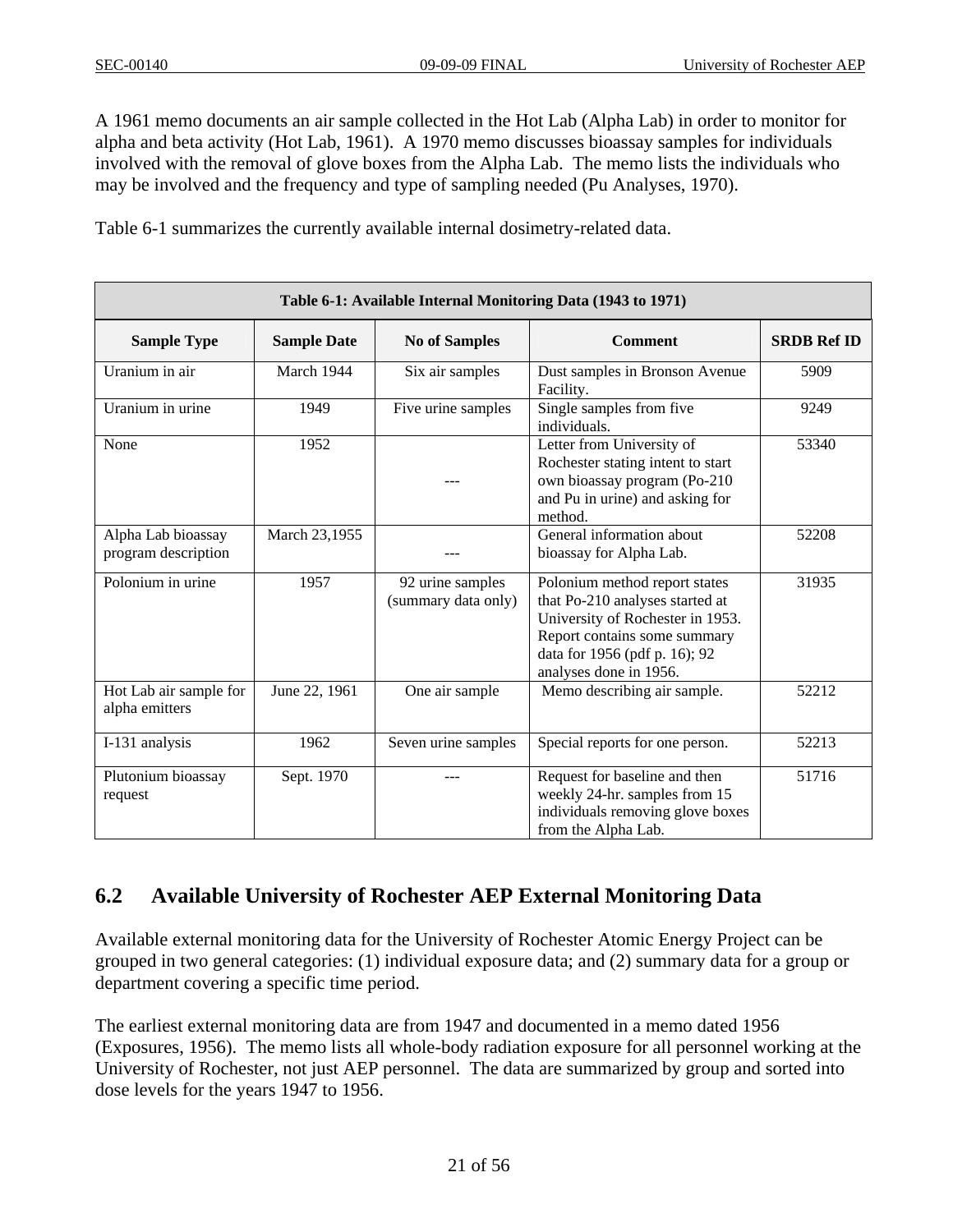There are some external monitoring data on Individual External Dose Cards for 1952, but the data are sparse (Dose Cards, various years). Individual external monitoring data for AEP employees are available starting in 1953. The available data for 1953 are just for the second quarter, including neutron data for the cyclotron personnel (Bausa, 1953; Exposures, 1953). Additional data for this time period may be on the External Exposure cards.

Brookhaven National Lab (BNL) provided an external dosimetry service from 1953 to 1971. Dosimeters were exchanged bi-weekly until 1963, when the exchange became quarterly. Individual data are not available on the BNL forms for all time periods. Some of the data not recorded on the forms includes the second half of 1957, 1958, 1959, 1960, and 1962. For 1961, data on the BNL forms are available for the first three quarters. The data not available on the forms for each monitoring period may be available on the External Dose Cards as an annual total (or a recorded less-than value). Annual dose summaries provided to regulators (AEC/DOE) are available from 1958 through the end of the covered period (1986). The data in these summaries are broken down by the number of individuals who had a dose in a certain range. Beginning in 1969, some Eberline dose reports are seen (see Table 6-2); however, there are no identifiers so the type of dosimetry data is unclear.

<span id="page-21-0"></span>

| Table 6-2: Available External Monitoring Data (1947 to 1971)<br>(This table spans four pages) |                                                                  |                                               |                                                                                                                                      |                    |
|-----------------------------------------------------------------------------------------------|------------------------------------------------------------------|-----------------------------------------------|--------------------------------------------------------------------------------------------------------------------------------------|--------------------|
| <b>Dates</b>                                                                                  | No of Persons /<br><b>Pages of Data</b>                          | Frequency                                     | <b>Comment</b>                                                                                                                       | <b>SRDB Ref ID</b> |
| 1947-1956                                                                                     | Annual summary data<br>by division                               | <b>NA</b>                                     | Memo dated 10-15-56 summarizing<br>exposure data by year and department.<br>Does not contain individual data.                        | 52833              |
| 1950-1960                                                                                     | 121; handwritten<br>logbook entries by<br>name                   | Bi-monthly<br>external<br>exposure<br>records | Handwritten logbook; hard to decipher;<br>from all Univ. of Rochester departments                                                    | 58764              |
| 03/1953                                                                                       | One page of<br>beta/gamma and<br>neutron badges (all<br>visitor) | <b>Bi-Monthly</b>                             | Brookhaven National Laboratory (BNL)<br>neutron badge service for Univ. of<br>Rochester start-up (page of visitor badge<br>readings) | 54047              |
| Apr to Jun<br>1953                                                                            | Five pages of<br>individual data with<br>names                   | Bi-monthly<br>dose data                       | BNL forms with film badge data for<br>Univ. of Rochester                                                                             | 54048              |
| Jun to Dec<br>1954                                                                            | 71 pages, by name;<br>also visitor badges                        | Bi-monthly<br>dose data                       | BNL forms with film badge data for<br>Univ. of Rochester                                                                             | 54049              |
| 1954                                                                                          | 71 pages of individual<br>dose cards                             | Dose cards                                    | From BNL; also includes 21 pages of<br>University of Iowa data.                                                                      | 53947              |
| Jul to Dec<br>1954                                                                            | 13 pages, by name,<br>also visitor badges                        | Bi-monthly<br>dose data                       | BNL forms with film badge data for<br>Univ. of Rochester                                                                             | 54051              |
| Jan to Dec<br>1955                                                                            | 107 pages, by name,<br>also visitor badges                       | Bi-monthly<br>dose data                       | BNL forms with film badge data for<br>Univ. of Rochester                                                                             | 54050              |
| Jan to Dec<br>1955                                                                            | 34 pages, by name,<br>also visitor badges                        | Bi-monthly<br>dose data                       | BNL forms labeled Rochester S.C.<br>(Small Cyclotron); also some<br>handwritten pages                                                | 54052              |
| 1956                                                                                          | Five pages                                                       | Monthly                                       | Film badge for large cyclotron                                                                                                       | 52840              |

Table 6-2 summarizes the currently available external dosimetry-related data.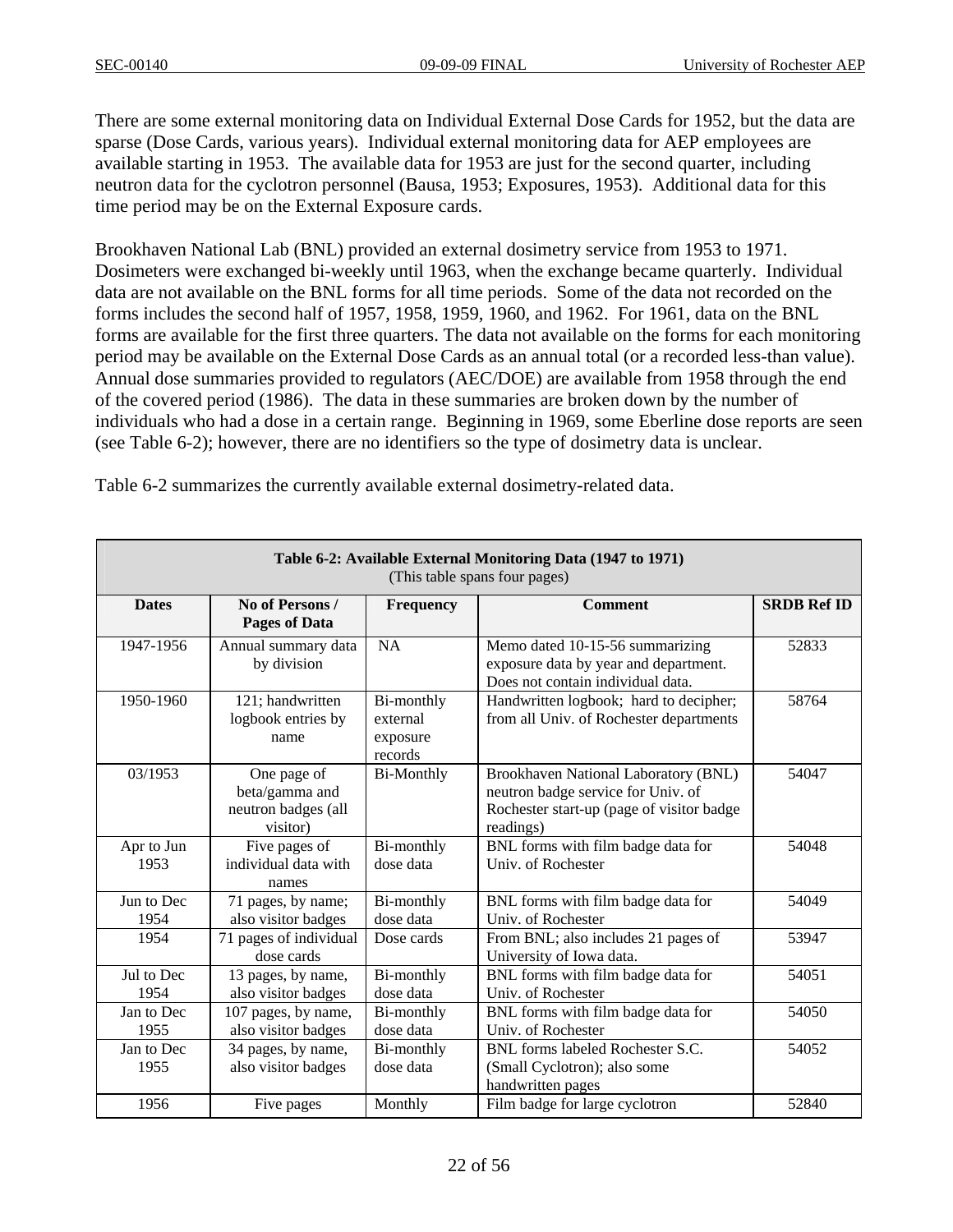$\Box$ 

 $\overline{\phantom{0}}$ 

| Table 6-2: Available External Monitoring Data (1947 to 1971)<br>(This table spans four pages) |                                                                     |                                                                      |                                                                                                                                                                                                             |                    |
|-----------------------------------------------------------------------------------------------|---------------------------------------------------------------------|----------------------------------------------------------------------|-------------------------------------------------------------------------------------------------------------------------------------------------------------------------------------------------------------|--------------------|
| <b>Dates</b>                                                                                  | No of Persons /<br><b>Pages of Data</b>                             | <b>Frequency</b>                                                     | <b>Comment</b>                                                                                                                                                                                              | <b>SRDB Ref ID</b> |
| 1956                                                                                          | 105 pages<br>names/visitor badges                                   | Bi-monthly<br>dose data                                              | BNL forms with film badge data for<br>Univ. of Rochester                                                                                                                                                    | 54045              |
| 1956                                                                                          | 28 pages; lists names<br>and visitor badges                         | Bi-monthly<br>dose data                                              | BNL forms with film badge data for<br>Univ. of Rochester S.C. (Small<br>Cyclotron)                                                                                                                          | 53990              |
| Jan to Jun 1957                                                                               | 49 pages; has<br>names/visitor badges                               | Bi-monthly<br>dose data                                              | BNL forms with film badge data for<br>Univ. of Rochester                                                                                                                                                    | 54046              |
| Jan to Jun 1957                                                                               | 15 pages with names                                                 | Bi-monthly<br>dose data                                              | BNL forms, film badge data for Univ. of<br>Rochester S.C. (Small Cyclotron)                                                                                                                                 | 53991              |
| 1958                                                                                          | 139                                                                 | Annual<br>Summary                                                    | Only summary data; 133 below 1 rem                                                                                                                                                                          | 51824              |
| 1959                                                                                          | 80 (cyclotron); 112<br>(AEP)                                        | Annual<br>Summary                                                    | Only summary data; 111 below 1 rem                                                                                                                                                                          | 51827              |
| 1959                                                                                          | Exposure record for<br>one individual                               | <b>Special Report</b>                                                | Also includes blood counts                                                                                                                                                                                  | 52209              |
| 1960                                                                                          | 143 (AEP), 78<br>(cyclotron?)                                       | Annual<br>Summary                                                    | Summary data only                                                                                                                                                                                           | 51829              |
| 1952-1980                                                                                     | 1059 pages; about<br>3177 individuals                               | Film badge<br>data                                                   | Pages of individual dose cards for entire<br>Univ. of Rochester (not just AEP);<br>contains "less than" annual summary<br>data                                                                              | 51689              |
| 1956-57                                                                                       | Handwritten dose<br>data, some for Univ.<br>of Rochester            | Bi-weekly data                                                       | Eight pages of handwritten dose info<br>from BNL with doses either from other<br>sites or incurred by workers from other<br>sites; Not clear; some are from Univ. of<br>Rochester. Year only on cover form. | 54042              |
| 1961                                                                                          | 217 (AEP); 90<br>(cyclotron)                                        | Annual<br>Summary                                                    | Summary data only                                                                                                                                                                                           | 51830              |
| Jan - Sep 1961                                                                                | 46 handwritten pages<br>by name                                     | external<br>exposure<br>records (bi-<br>monthly)                     | Handwritten logbook; hard to decipher;<br>from all Univ. of Rochester departments                                                                                                                           | 58765              |
| 1962                                                                                          | 159 (AEP); 487 all of<br>Univ. of Rochester                         | Annual<br>Summary                                                    | Summary data form sheet; all of Univ. of<br>Rochester included                                                                                                                                              | 51831              |
| 1963                                                                                          | 176 (AEP); 520 all of<br>Univ. of Rochester                         | Annual<br>Summary                                                    | Summary data; has number of persons<br>monitored by division in back; also has<br>list of high exposures (handwritten).                                                                                     | 51832              |
| 1963                                                                                          | 65 pages; entries by<br>name                                        | Quarterly and<br>annual totals<br>with some<br>bi-monthly<br>entries | Forms grouped by department/location                                                                                                                                                                        | 58766              |
| 1963                                                                                          | 74 pages; log entries<br>by name                                    | Quarterly and<br>annual totals<br>with some<br>bi-monthly<br>entries | Forms grouped by department/location                                                                                                                                                                        | 58767              |
| 1964                                                                                          | 192 (AEP); 284 total<br>reported (not all of<br>Univ. of Rochester) | Annual<br>Summary                                                    | Summary data only                                                                                                                                                                                           | 51834              |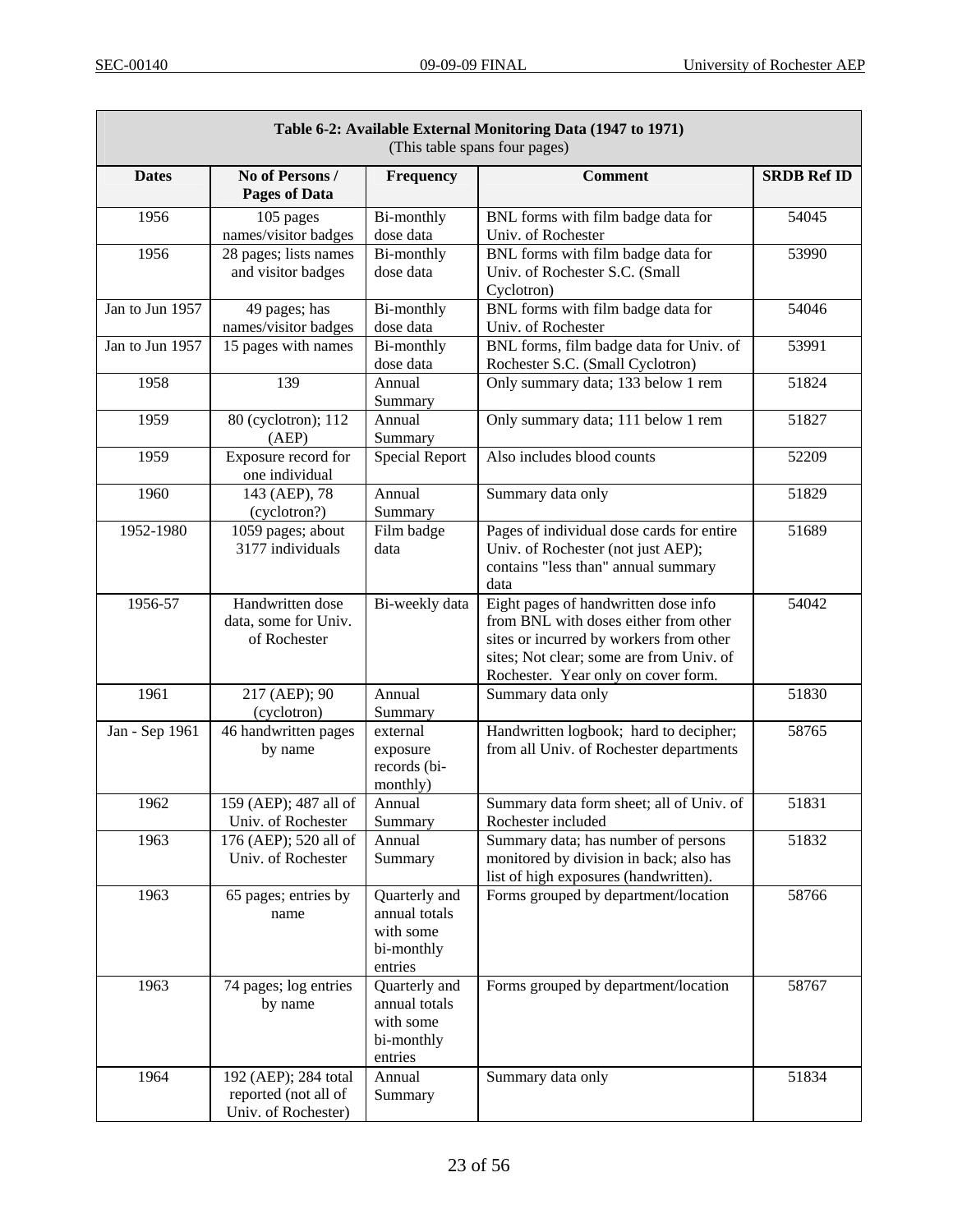$\overline{\phantom{0}}$ 

| Table 6-2: Available External Monitoring Data (1947 to 1971)<br>(This table spans four pages) |                                                                                    |                                                                      |                                                                                            |                    |
|-----------------------------------------------------------------------------------------------|------------------------------------------------------------------------------------|----------------------------------------------------------------------|--------------------------------------------------------------------------------------------|--------------------|
| <b>Dates</b>                                                                                  | No of Persons /<br><b>Pages of Data</b>                                            | Frequency                                                            | <b>Comment</b>                                                                             | <b>SRDB Ref ID</b> |
| 1964                                                                                          | 191 pages;<br>handwritten log<br>entries by name/dept;<br>some BNL dose<br>letters | Quarterly<br>mostly                                                  | Forms grouped by department/location                                                       | 58768              |
| 1965                                                                                          | 190 (AEP); 632 (all<br>of Univ. of<br>Rochester)                                   | Annual<br>Summary                                                    | Has some detail attached (quarterly by<br>dept and person; also high exposures by<br>name) | 51835              |
| 1965                                                                                          | 230 pages;<br>handwritten log<br>entries; some BNL<br>dose letters                 | Quarterly<br>mostly                                                  | Forms grouped by department/location                                                       | 58769              |
| 1966                                                                                          | 261 (AEP); 884 (all<br>of Univ. of<br>Rochester)                                   | Annual<br>Summary                                                    | Summary data only                                                                          | 51838              |
| 1966                                                                                          | 291 pages;<br>handwritten log<br>entries; some BNL<br>dose letters                 | Quarterly and<br>annual totals<br>with some<br>bi-monthly<br>entries | Forms grouped by department/location                                                       | 58770              |
| 1967                                                                                          | 277 (AEP); 975 (all<br>of Univ. of<br>Rochester)                                   | Annual<br>Summary                                                    | Summary data only                                                                          | 51841              |
| 1967                                                                                          | 12 page summary for<br>1967                                                        | Annual<br>Summary                                                    | Divided up by section                                                                      | 51874              |
| 1967                                                                                          | 321 pages;<br>handwritten log<br>entries; some BNL<br>dose letters                 | Quarterly and<br>annual totals<br>with some<br>bi-monthly<br>entries | Forms grouped by department/location                                                       | 58771              |
| 1968                                                                                          | 299 (AEP); 1063 (all<br>of Univ. of<br>Rochester)                                  | Annual<br>Summary                                                    | More detail attached; number monitored<br>by division and highest exposures                | 51871              |
| 1968                                                                                          | 13 page summary for<br>1968                                                        | Annual<br>Summary                                                    | Annual summary divided by department                                                       | 51875              |
| 1968                                                                                          | 285 pages; log entries<br>and dose cards; some<br>BNL dose letters,                | Quarterly and<br>annual totals<br>with some<br>bi-monthly<br>entries | Forms grouped by department/location;<br>some lost dosimeter documentation<br>included     | 58772              |
| 1968                                                                                          | 83 pages; log entries;<br>some BNL dose<br>letters                                 | Quarterly and<br>annual totals<br>with some<br>bi-monthly<br>entries | Forms grouped by department/location                                                       | 58773              |
| 1968                                                                                          | Nine pages; Nuclear<br>Chicago report                                              | Annual totals<br>and quarterly<br>results                            | No identifiers; only badge numbers; film<br>report                                         | 58780              |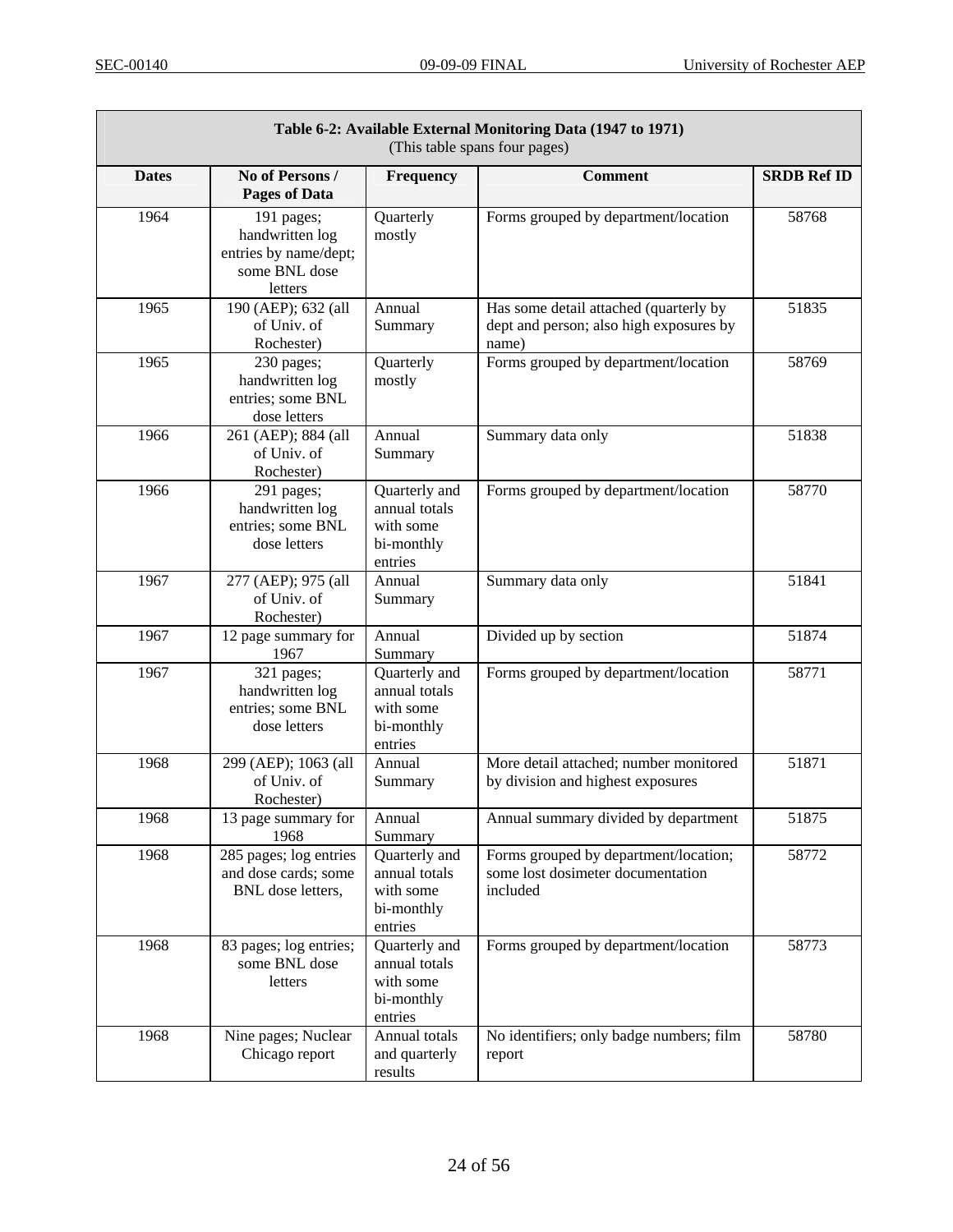$\overline{\phantom{a}}$ 

 $\overline{\phantom{0}}$ 

| Table 6-2: Available External Monitoring Data (1947 to 1971)<br>(This table spans four pages) |                                                     |                                  |                                                                               |                    |
|-----------------------------------------------------------------------------------------------|-----------------------------------------------------|----------------------------------|-------------------------------------------------------------------------------|--------------------|
| <b>Dates</b>                                                                                  | No of Persons /<br><b>Pages of Data</b>             | Frequency                        | <b>Comment</b>                                                                | <b>SRDB Ref ID</b> |
| 1969                                                                                          | 388 (AEP); 1233 (all<br>of Univ. of<br>Rochester)   | Annual<br>Summary                | Summary data only                                                             | 51872              |
| 1969                                                                                          | 388 (AEP); 1233 (all<br>of Univ. of<br>Rochester)   | Addition to<br>Annual<br>Summary | 1969 exposure summary by department;<br>has dose ranges and highest exposures | 51876              |
| 1969                                                                                          | 306 pages; log<br>entries; some BNL<br>dose letters | Bi-monthly,<br>some quarterly    | Forms grouped by department/location                                          | 58774              |
| 1969                                                                                          | 98 pages; log entries                               | Bi-monthly,<br>some quarterly    | Forms grouped by department/location                                          | 58775              |
| 1969                                                                                          | Eight pages; Eberline<br>film badge report          | Data covers<br>one month         | No identifiers; only badge numbers                                            | 58781              |
| 1970                                                                                          | 268 (AEP); 454 (AEP<br>+ Cyclotron)                 | Annual<br>Summary                | 1970 exposure summary by department<br>with dose ranges, highest exposures    | 51870              |
| 1970                                                                                          | 136 pages; log<br>entries                           | Mostly<br>quarterly              | Forms grouped by department/location                                          | 58776              |
| 1970                                                                                          | 205 pages; log entries                              | Quarterly<br>mostly              | Forms grouped by department/location                                          | 58777              |
| 1970                                                                                          | 13 pages; Eberline<br>film badge report             | Quarterly with<br>annual total   | No identifiers; only badge numbers                                            | 58782              |
| 1971                                                                                          | 274 (AEP)                                           | Annual<br>Summary                | 1971 exposure summary                                                         | 51873              |
| 1971                                                                                          | 14 page summary for<br>1971                         | Annual<br>Summary                | Exposure summary by department with<br>dose ranges.                           | 52005              |
| 1971                                                                                          | 343 pages;<br>handwritten entries                   | Bi-monthly,<br>some quarterly    | Forms grouped by department/location                                          | 58784              |
| 1971                                                                                          | 15 pages, Eberline<br>summary film badge<br>report  | Quarterly with<br>annual total   | Forms grouped by department/location                                          | 58783              |

| Table 6-2: Available External Monitoring Data (1947 to 1971) |  |
|--------------------------------------------------------------|--|
| (This table spans four pages)                                |  |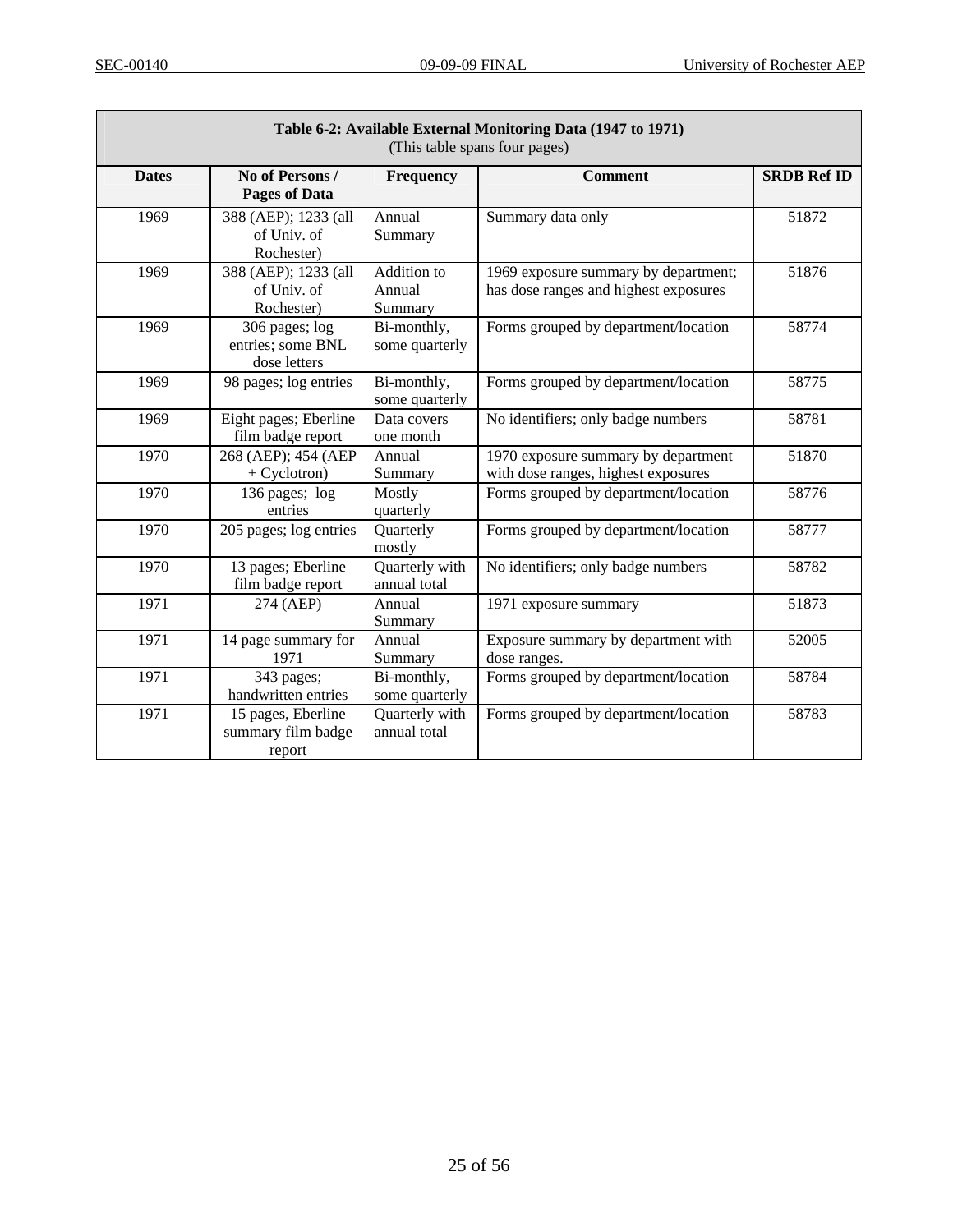## **7.0 Feasibility of Dose Reconstruction for the Class Evaluated by NIOSH**

The feasibility determinations for the class of employees under evaluation in this report are governed by both EEOICPA and 42 C.F.R. § 83.13(c)(1). Under that Act and rule, NIOSH must establish whether or not it has access to sufficient information either to estimate the maximum radiation dose for every type of cancer for which radiation doses are reconstructed that could have been incurred under plausible circumstances by any member of the class, or to estimate the radiation doses to members of the class more precisely than a maximum dose estimate. If NIOSH has access to sufficient information for either case, NIOSH would then determine that it would be feasible to conduct dose reconstructions.

In determining feasibility, NIOSH begins by evaluating whether current or completed NIOSH dose reconstructions demonstrate the feasibility of estimating with sufficient accuracy the potential radiation exposures of the class. If the conclusion is one of infeasibility, NIOSH systematically evaluates the sufficiency of different types of monitoring data, process and source or source term data, which together or individually might assure that NIOSH can estimate either the maximum doses that members of the class might have incurred, or more precise quantities that reflect the variability of exposures experienced by groups or individual members of the class. This approach is discussed in OCAS's SEC Petition Evaluation Internal Procedures which are available at http://www.cdc.gov/niosh/ocas. The next four major subsections of this Evaluation Report examine:

- The sufficiency and reliability of the available data. (Section 7.1)
- The feasibility of reconstructing internal radiation doses. (Section 7.2)
- The feasibility of reconstructing external radiation doses. (Section 7.3)
- The bases for petition SEC-00140 as submitted by the petitioner. (Section 7.4)

## <span id="page-25-1"></span><span id="page-25-0"></span>**7.1 Pedigree of University of Rochester AEP Data**

This subsection answers questions that need to be asked before performing a feasibility evaluation. Data Pedigree addresses the background, history, and origin of the data. It requires looking at site methodologies that may have changed over time; primary versus secondary data sources and whether they match; and whether data are internally consistent. All these issues form the bedrock of the researcher's confidence and later conclusions about the data's quality, credibility, reliability, representativeness, and sufficiency for determining the feasibility of dose reconstruction. The feasibility evaluation presupposes that data pedigree issues have been settled.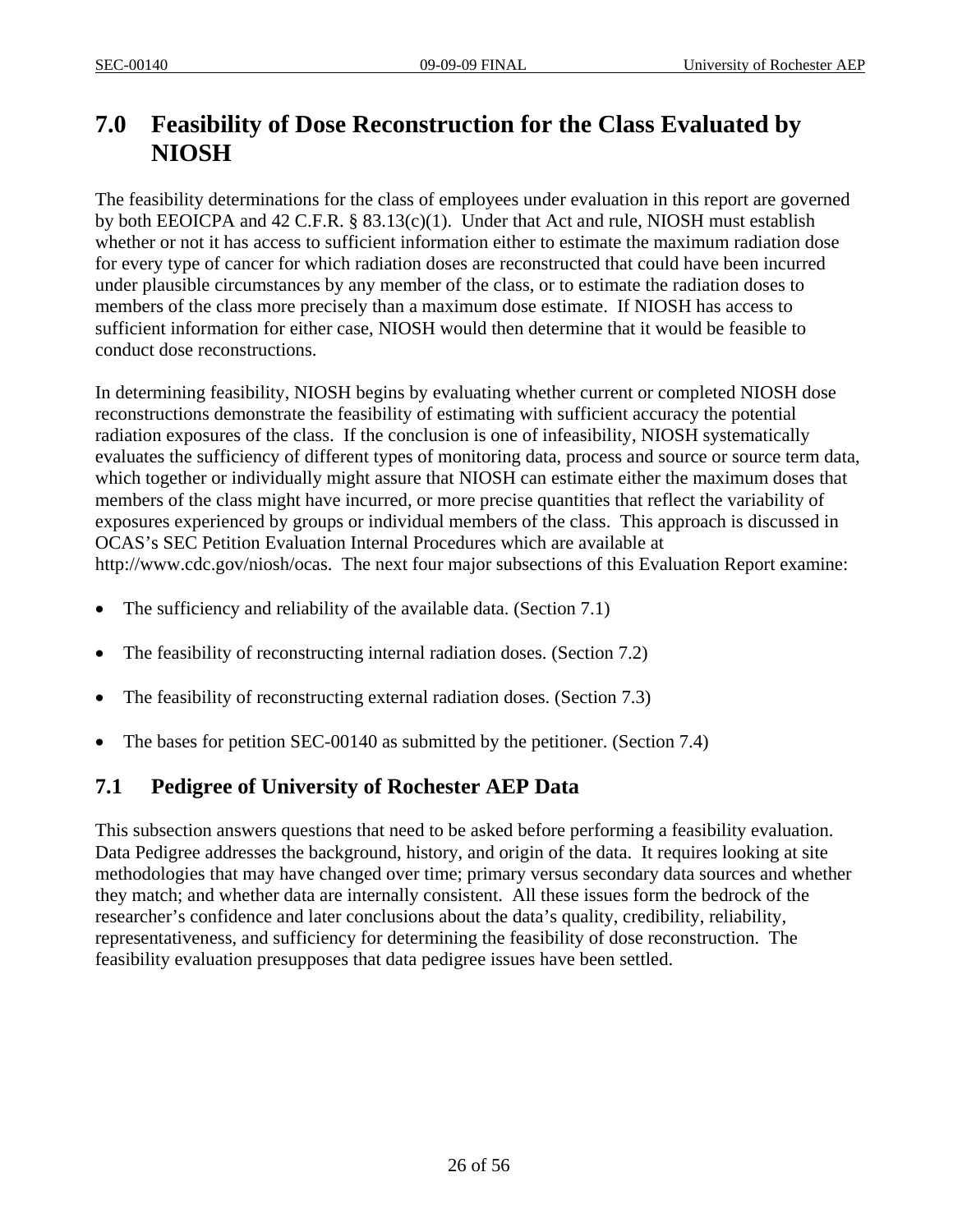#### **7.1.1 Internal Monitoring Data Pedigree Review**

The available internal monitoring data for the time period under investigation in this evaluation report (September 1, 1943 through October 30, 1971) are summarized in Section 6.1 and Table 6-1. These data are extremely limited and certainly insufficient in quantity to adequately represent the class under evaluation. In terms of data pedigree, the data that do exist are legible, well-documented, notated with the appropriate units, identified by radionuclide, and typical of what would be found at other facilities for the time period under evaluation. A more comprehensive data pedigree evaluation commensurate with the purposes of this report would involve comparing and validating larger datasets for representativeness, consistency, job categories, and monitoring locations. However, the limited, incomplete, and sporadic nature of the available internal monitoring data do not allow for this depth of analysis.

#### <span id="page-26-1"></span>**7.1.2 External Monitoring Data Pedigree Review**

The available external dosimetry data are summarized in Section 6.2 and Table 6-2. Although there is evidence of external personnel monitoring conducted as early as 1947 (Exposures, 1956), individual dose records are not readily available until 1952 (Dose Cards, various years; Dose Cards, 1980s). Such records are in the form of dose cards (Dose Cards, various years), annual summary reports, and individual film badge records; they include photon, beta, and neutron monitoring results.

In light of the evaluation conclusions reached in this report regarding internal dose reconstruction feasibility for the University of Rochester AEP, NIOSH did not perform an extensive external data sufficiency and pedigree evaluation for external data for the period under evaluation. Although no specific conclusions were drawn about the external data and the ability to bound dose for the class under evaluation, NIOSH has drawn following general conclusion: the external data may be used on a case-by-case basis for the purpose of partial dose reconstructions.

### <span id="page-26-2"></span>**7.2 Evaluation of Bounding Internal Radiation Doses at the AEP**

The principal source of internal radiation doses for members of the class under evaluation was airborne contamination associated with animal inhalation studies. The primary alpha emitters studied were uranium, polonium, radium, and plutonium. Major efforts were also devoted to determinations of toxicities of radon, thorium, Sr-90, and P-32. Other radionuclides were also studied. The following subsections summarize the extent and limitations of information available for reconstructing the process-related internal doses of members of the class under evaluation.

#### <span id="page-26-3"></span>**7.2.1 Evaluation of Bounding Process-Related Internal Doses**

<span id="page-26-0"></span>Despite documented evidence that internal monitoring programs were in place for various operations, available urinalysis and air monitoring data (presented in Section 6.1) do not sufficiently represent the class evaluated in this report. The available internal monitoring data consist of a single set of six uranium-in-air monitoring results from 1944, five uranium-in-urine results from 1949, polonium-inurine summary data from 1956 (92 samples), and I-131 bioassay data for a single individual in 1962. No other internal monitoring data have been found for the time period under evaluation. These few data do not sufficiently represent the class.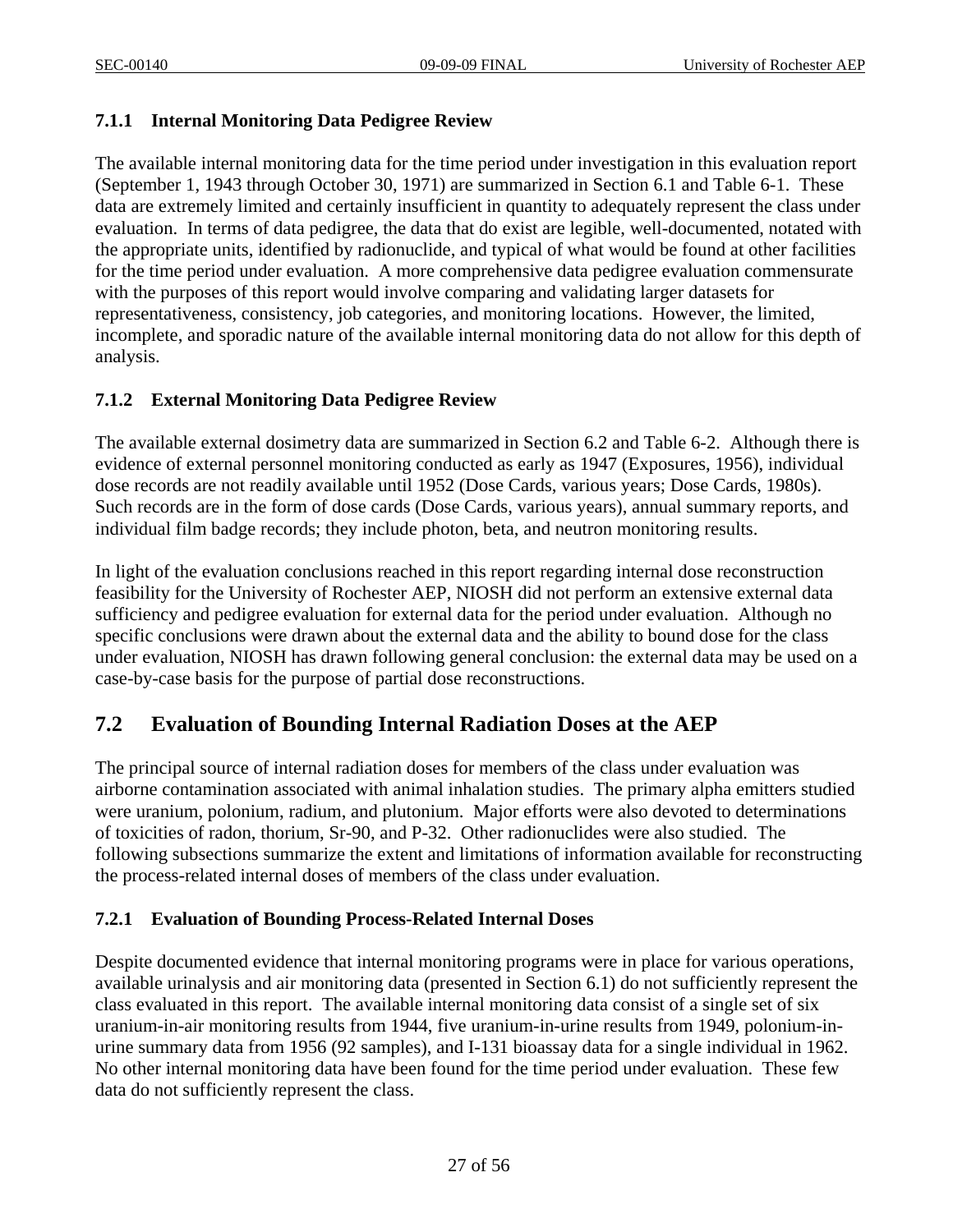#### <span id="page-27-0"></span>**7.2.2 Evaluation of Bounding Ambient Environmental Internal Doses**

The ambient environmental internal dose will not be evaluated because NIOSH has obtained no information associated with environmental ambient monitoring for the site.

#### <span id="page-27-1"></span>**7.2.3 Methods for Bounding Internal Dose at University of Rochester AEP**

The available University of Rochester AEP data are insufficient to support establishing a bounding dose estimate for the radionuclides of concern. No alternative methodologies for bounding internal dose have been identified.

#### <span id="page-27-2"></span>**7.2.4 Internal Dose Reconstruction Feasibility Conclusion**

Available evidence indicates that routine bioassay programs were in place throughout the evaluation period, which validates, at least from the perspective of the health physics professionals responsible at the time, that bioassay programs were warranted. However, the resulting data from those programs are generally unavailable. The available data are summarized in Table 6-1. NIOSH considers the few bioassay data, summarized above, to be insufficient for purposes of bounding intakes for the numerous radionuclides that were extensively used at the AEP during the time period under evaluation in this report. Therefore, NIOSH has concluded that it is not feasible to reconstruct or bound internal dose for the class of workers under evaluation in this report.

### <span id="page-27-3"></span>**7.3 Evaluation of Bounding External Radiation Doses at the AEP**

The principal sources of external radiation doses for members of the evaluated class were photon, beta, and neutron radiation. X-ray generating devices, including the "Million Volt" X-ray machine, were used extensively for controlled animal exposures. Photon and beta radiation doses would have also resulted from handling, and being in the vicinity of, the many radioactive materials used in the facility. Neutron-emitting sources included two cyclotrons, a 14-MeV neutron generator (DT), and alpha-beryllium sources (e.g., Po-Be and Ra-Be).

As discussed in Section 7.1.2, due to NIOSH's finding regarding internal dose (inability to bound), the following subsections are included in the event that partial dose reconstructions are deemed necessary.

#### <span id="page-27-4"></span>**7.3.1 Evaluation of Bounding Operations-Related External Doses**

Prior to 1952, although summary data are available, individual external dosimetry records are nonexistent. It is therefore unlikely that operations-related doses may be bounded or reconstructed with sufficient accuracy before 1952.

Since external dosimetry data are generally available from 1952 through the end of the evaluated period (October 31, 1971), it is likely that external dose reconstructions may be performed, if deemed necessary from 1952 through 1971. Such data would be evaluated for usability on a case-by-case, as needed basis, using NIOSH established protocols for dose reconstructions.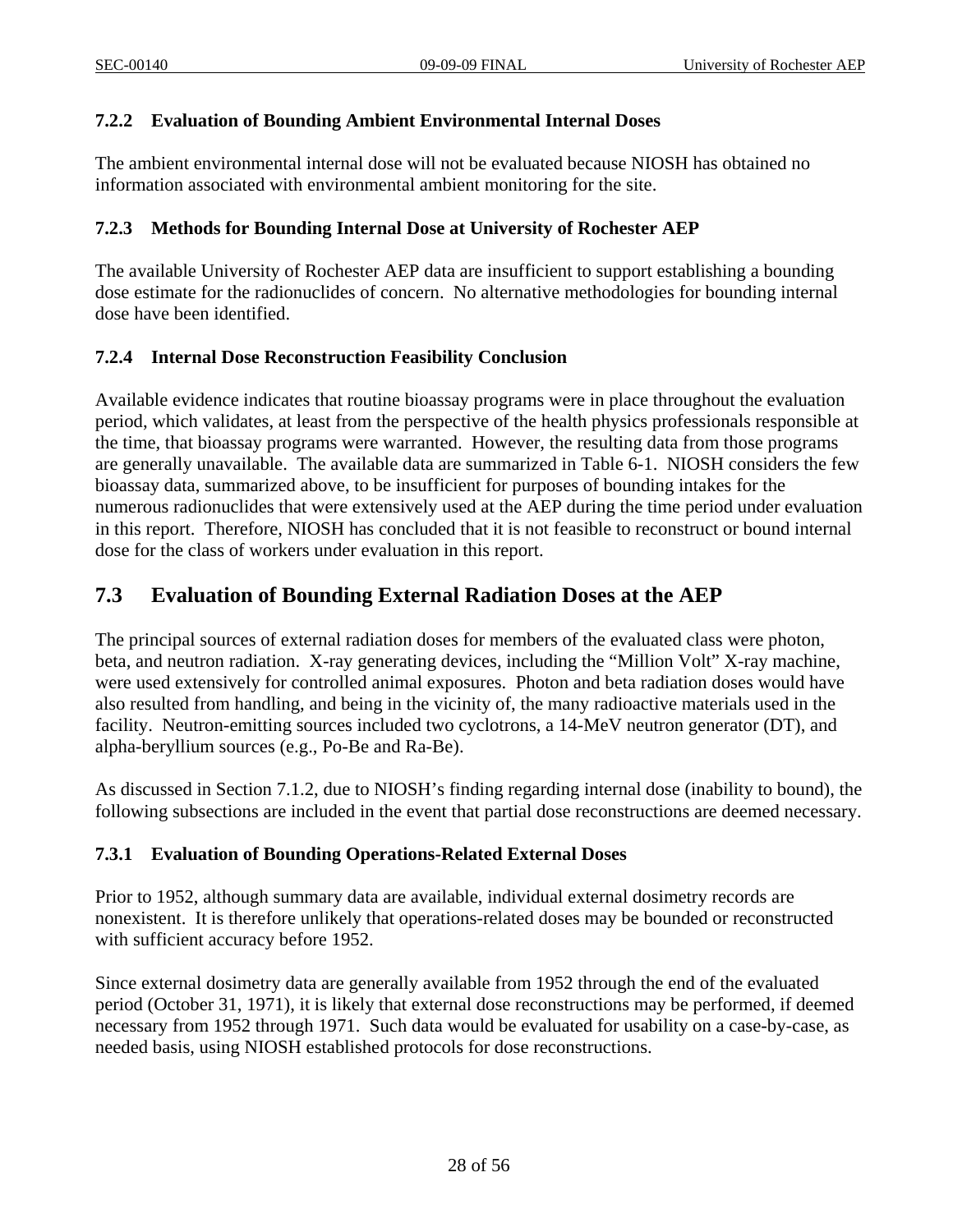#### **7.3.2 Evaluation of Bounding Ambient Environmental External Doses**

<span id="page-28-1"></span>Environmental monitoring data are unavailable for the time period under evaluation. However, environmental dose is accounted for, and bounded by, existing external personnel monitoring data.

#### **7.3.3 AEP Occupational X-Ray Examinations**

There are indications that AEP personnel were required to have medical x-ray examinations (X-ray Invoices, 1943-1947). Dose from occupationally-required medical X-rays should therefore be assumed to have occurred in the absence of data to the contrary.

#### <span id="page-28-2"></span>**7.3.4 Methods for Bounding External Dose at University of Rochester AEP**

Although NIOSH likely has sufficient data to support bounding external dose for the class under evaluation, an exhaustive evaluation of this topic is unwarranted for the purposes of this report because NIOSH is concluding that it cannot determine bounding internal doses for the class due to a lack of internal monitoring data.

#### Medical X-ray Dose

Medical dose for AEP workers can bounded using the assumptions and applicable protocols in the complex-wide Technical Information Bulletin, *Dose Reconstruction from Occupationally Related Diagnostic X-Ray Procedures*, ORAUT-OTIB-0006.

#### <span id="page-28-3"></span>**7.3.5 External Dose Reconstruction Feasibility Conclusion**

Since NIOSH has found that it is unable to bound internal dose, an exhaustive evaluation of feasibility of external dose reconstruction was not performed for the purposes of this report. However, partial dose reconstructions may be feasible, on a case-by-case basis, using available personnel monitoring data. Dose from medical exams are feasible using the methodologies outlined in ORAUT-OTIB-0006.

### <span id="page-28-4"></span>**7.4 Evaluation of Petition Basis for SEC-00140**

The petition basis provided in SEC-00140 is that radiation exposures and radiation doses potentially incurred by members of the proposed class were not monitored either through personal monitoring or through area monitoring. In support of this basis, the petitioner provided an affidavit which included the following statement: "*To the best of my knowledge I was never monitored for radiation exposure for my work in the radiation area"* (Affidavit, 2009).

<span id="page-28-0"></span>NIOSH concurs with the petitioner's statement in that NIOSH has been unable to find any evidence of personal or area monitoring for the petitioner-proposed time period, September 1, 1943 through June 19, 1945. In addition, the evaluation period was extended to October 30, 1971, due to a lack of internal monitoring data.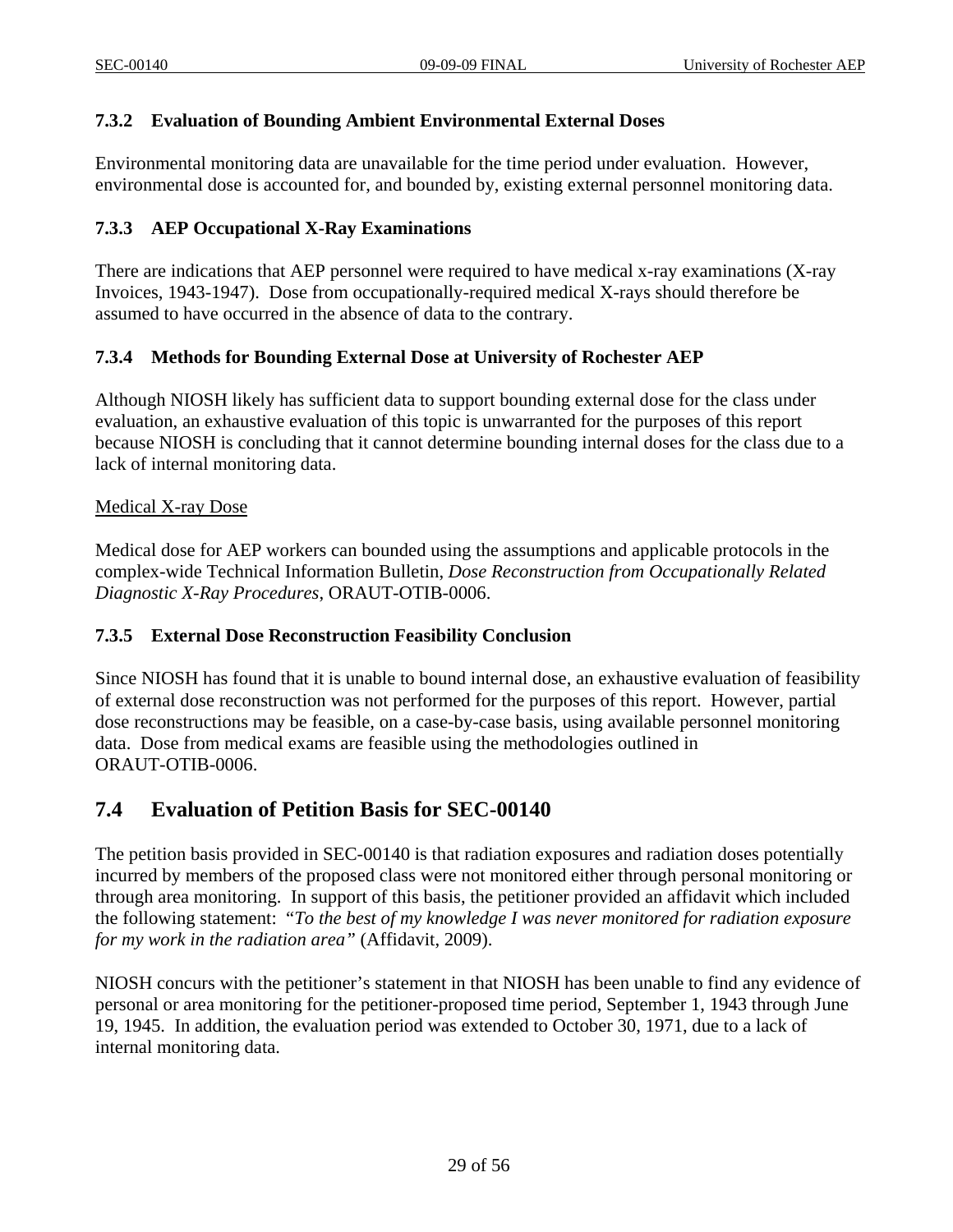### **7.5 Summary of Feasibility Findings for Petition SEC-00140**

This report evaluates the feasibility for completing dose reconstructions for employees at the University of Rochester AEP from September 1, 1943 through October 30, 1971. NIOSH found that the available monitoring records, process descriptions and source term data available are not sufficient to complete dose reconstructions for the evaluated class of employees.

Personal monitoring and/or area monitoring data are not always required to bound doses at a given facility. However, if these monitoring data are not available, NIOSH must have detailed source term and process information to develop a sufficiently accurate exposure model. NIOSH has determined that it does not have adequate internal or external monitoring data for members of the evaluated class from September 1, 1943 through December 31, 1952. Internal monitoring data are insufficient for reconstructing or bounding dose for any of the evaluation period, September 1, 1943 through October 30, 1971. NIOSH has also determined that the available source term and process information are inadequate to bound internal dose in the absence of internal monitoring data. NIOSH has therefore concluded that internal dose reconstruction is not feasible for the University of Rochester AEP from September 1, 1943 through October 30, 1971.

Table 7-1 summarizes the results of the feasibility findings at the University of Rochester AEP for each exposure source during the time period September 1, 1943 through October 30, 1971.

<span id="page-29-1"></span>

| Table 7-1: Summary of Feasibility Findings for SEC-00140<br>September 1, 1943 through October 30, 1971   |                         |                |  |
|----------------------------------------------------------------------------------------------------------|-------------------------|----------------|--|
| <b>Reconstruction Likely Feasible</b><br><b>Reconstruction Not Feasible</b><br><b>Source of Exposure</b> |                         |                |  |
| <b>Internal</b>                                                                                          |                         | ${\bf X}^2$    |  |
| <b>External</b>                                                                                          |                         |                |  |
| - Gamma                                                                                                  | $X$ (beginning in 1953) | $X$ (pre-1953) |  |
| - Beta                                                                                                   | $X$ (beginning in 1953) | $X$ (pre-1953) |  |
| - Neutron                                                                                                | $X$ (beginning in 1953) | $X$ (pre-1953) |  |
| - Occupational Medical X-ray                                                                             |                         |                |  |

#### PARTIAL DOSE RECONSTRUCTION INFORMATION:

<sup>1</sup> EXTERNAL: Since this evaluation concludes that internal dose cannot be estimated for the entire evaluation period, an exhaustive examination of the feasibility of external dose reconstruction is unwarranted. The topic of external dose reconstruction is included in this table for completeness and for consistency with other SEC evaluation reports. Should partial dose reconstructions be necessary for future claimants, external dose will be evaluated on a case-by-case basis.

<span id="page-29-0"></span> $2^2$  INTERNAL: Although NIOSH has determined that it is not feasible to reconstruct internal doses for all cancers and all radionuclides, it may be feasible, on a case-by-case basis, to perform partial dose reconstructions when specific internal dose data exist.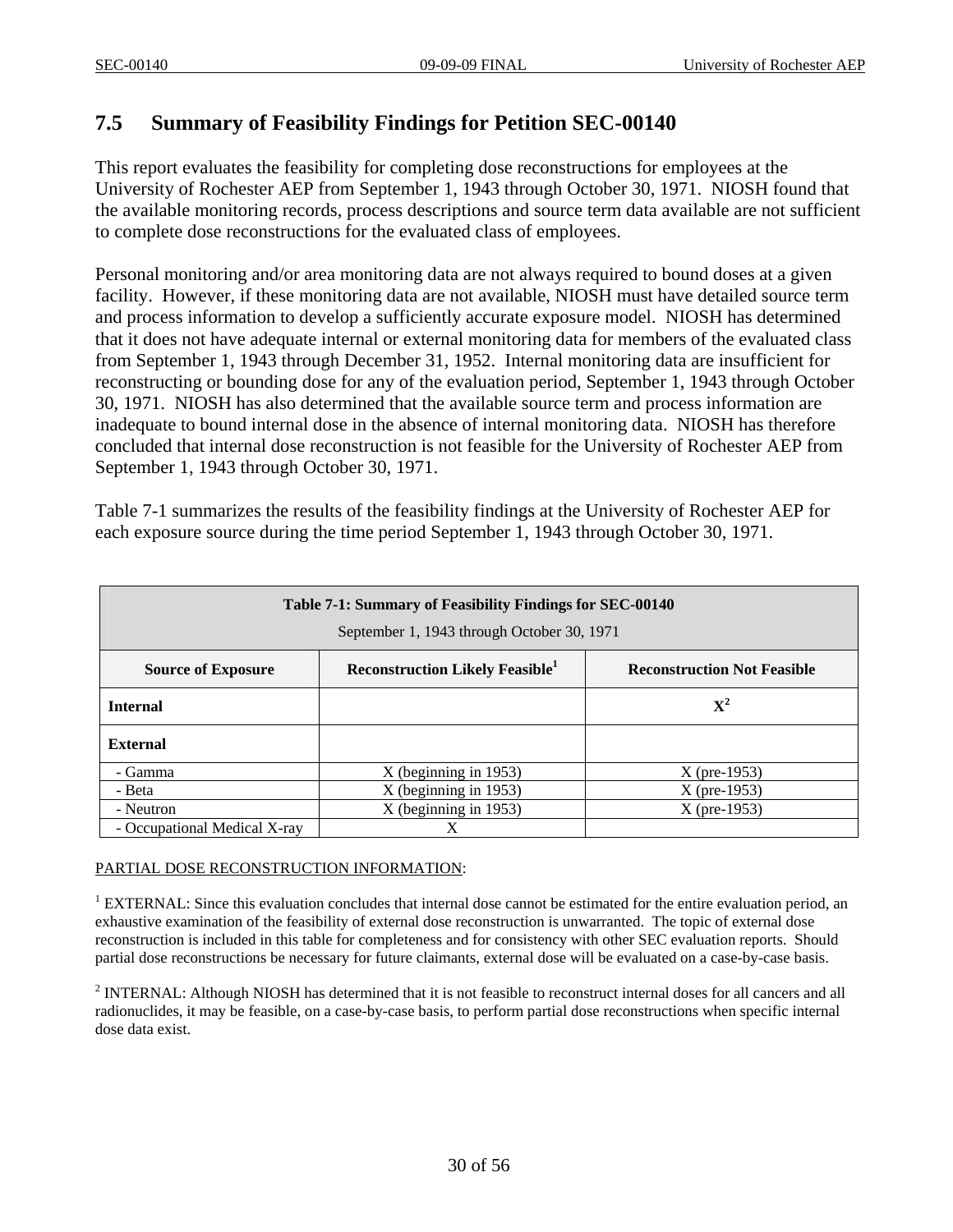As of August 12, 2009, a total of seven claims have been submitted to NIOSH for individuals who worked at the University of Rochester AEP. One claim, although covered by the class definition evaluated in this report, was pulled by the Department of Labor because the claimant qualified for an SEC class established for another site. The remaining six are covered by the class definition and a dose reconstruction has been completed for one of these individuals; five are still active.

## <span id="page-30-0"></span>**8.0 Evaluation of Health Endangerment for Petition SEC-00140**

The health endangerment determination for the class of employees covered by this evaluation report is governed by both EEOICPA and 42 C.F.R.  $\S$  83.13(c)(3). Under these requirements, if it is not feasible to estimate with sufficient accuracy radiation doses for members of the class, NIOSH must also determine that there is a reasonable likelihood that such radiation doses may have endangered the health of members of the class. Section 83.13 requires NIOSH to assume that any duration of unprotected exposure may have endangered the health of members of a class when it has been established that the class may have been exposed to radiation during a discrete incident likely to have involved levels of exposure similarly high to those occurring during nuclear criticality incidents. If the occurrence of such an exceptionally high-level exposure has not been established, then NIOSH is required to specify that health was endangered for those workers who were employed for a number of work days aggregating at least 250 work days within the parameters established for the class or in combination with work days within the parameters established for one or more other classes of employees in the SEC.

NIOSH has obtained numerous documents containing information about the varied studies involving the use of unsealed radioactive materials at the University of Rochester AEP. NIOSH has concluded that the potential for internal radiation dose existed for workers at the site. NIOSH has also identified considerable evidence that internal monitoring programs existed during the time period under evaluation in this report. NIOSH has not, however, been able to locate a sufficient quantity of those monitoring results for the purpose bounding potential intakes for members of the class. NIOSH's evaluation determined that it is not feasible to estimate radiation dose for members of the NIOSHevaluated class with sufficient accuracy based on the sum of information available from available resources. Modification of the class definition regarding health endangerment and minimum required employment periods, therefore, is required.

## <span id="page-30-1"></span>**9.0 Class Conclusion for Petition SEC-00140**

Based on its full research of the class under evaluation, NIOSH has defined a single class of employees for which NIOSH cannot estimate radiation doses with sufficient accuracy. The NIOSHproposed class to be added to the SEC includes all employees of the Department of Energy, its predecessor agencies, and its contractors and subcontractors who worked at the University of Rochester Atomic Energy Project in Rochester, New York, from September 1, 1943 through October 30, 1971, for a number of work days aggregating at least 250 work days, occurring either solely under this employment or in combination with work days within the parameters established for one or more other classes of employees in the SEC. The class under evaluation was expanded to include all workers rather than only laboratory technicians, as proposed by the petitioner. The class was also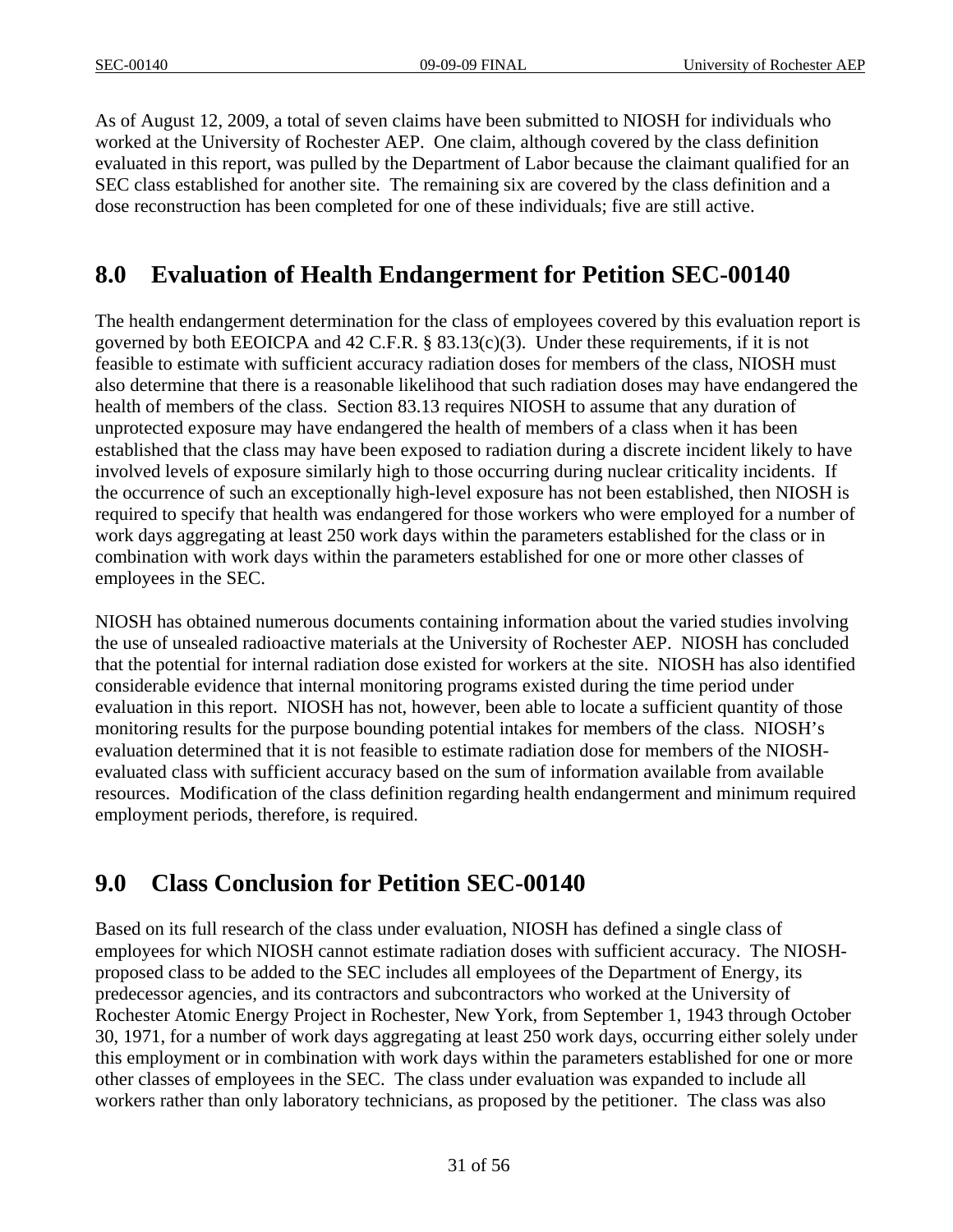extended from the petitioner-proposed end date of June 19, 1945 to October 30, 1971 for reasons indicated in Section 3.2 of this report.

NIOSH has carefully reviewed all material sent in by the petitioner, including the specific assertions stated in the petition, and has responded herein (see Section 7.4). NIOSH has also reviewed available technical resources and many other references, including the Site Research Database (SRDB), for information relevant to SEC-00140. In addition, NIOSH reviewed its NOCTS dose reconstruction database to identify EEOICPA-related dose reconstructions that might provide information relevant to the petition evaluation.

These actions are based on existing, approved NIOSH processes used in dose reconstruction for claims under EEOICPA. NIOSH's guiding principle in conducting these dose reconstructions is to ensure that the assumptions used are fair, consistent, and well-grounded in the best available science. Simultaneously, uncertainties in the science and data must be handled to the advantage, rather than to the detriment, of the petitioners. When adequate personal dose monitoring information is not available, or is very limited, NIOSH may use the highest reasonably possible radiation dose, based on reliable science, documented experience, and relevant data to determine the feasibility of reconstructing the dose of an SEC petition class. NIOSH contends that it has complied with these standards of performance in determining the feasibility or infeasibility of reconstructing dose for the class under evaluation.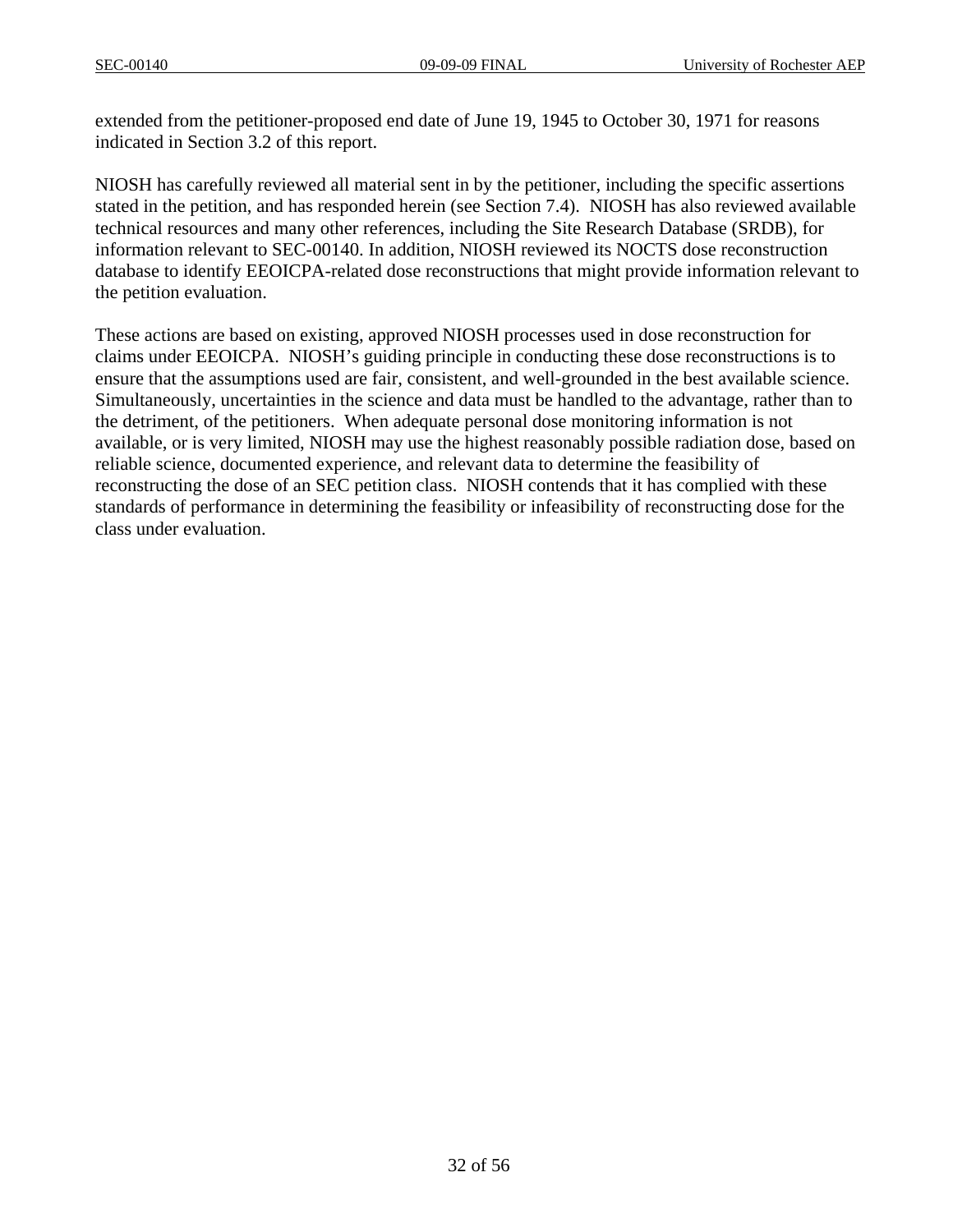## <span id="page-32-0"></span>**10.0 References**

42 C.F.R. pt. 81, *Guidelines for Determining the Probability of Causation Under the Energy Employees Occupational Illness Compensation Program Act of 2000;* Final Rule, Federal Register/Vol. 67, No. 85/Thursday, p 22,296; May 2, 2002; SRDB Ref ID: 19391

42 C.F.R. pt. 82, *Methods for Radiation Dose Reconstruction Under the Energy Employees Occupational Illness Compensation Program Act of 2000*; Final Rule; May 2, 2002; SRDB Ref ID: 19392

42 C.F.R. pt. 83, *Procedures for Designating Classes of Employees as Members of the Special Exposure Cohort Under the Energy Employees Occupational Illness Compensation Program Act of 2000*; Final Rule; May 28, 2004; SRDB Ref ID: 22001

42 U.S.C. §§ 7384-7385 [EEOICPA], *Energy Employees Occupational Illness Compensation Program Act of 2000*, as amended

Affidavit, 2009, Affidavit by *[name redacted] submitted in support of SEC Petition SEC-00140, University of Rochester Atomic Energy Project;* March 3, 2009; OSA Ref ID: 108366

Bausa, 1953, Letter discussing neutron monitoring results, to G. J. Bausa (University of Rochester Atomic Energy Project) from F. P. Cowan (Health Physics Division, Brookhaven National Laboratory); April 8, 1953; SRDB Ref ID: 54047

Description of Facilities, 1971, *Description of Facilities and Types of Sources or Radiation Producing Machines*, unknown author; University of Rochester Atomic Energy Project; date on hand-drawn floor diagram: May 13, 1971; SRDB Ref ID 52358

Dose Cards, 1980s, University of Rochester External Radiation Exposure History, University of Rochester; various monitored personnel names and dates in the 1980s; SRDB Ref ID: 51976

Dose Cards, various years, Individual external dose exposure cards for monitored employees, various names; University of Rochester Atomic Energy Project; various dates; SRDB Ref ID: 51689

Dowdy, 1945, *The Rochester Story of the Manhattan Project*, A. H. Dowdy, University of Rochester Library; 1945; SRDB Ref ID: 32195

Exposures, 1953, Handwritten log of exposures at various AEC sites, including University of Rochester; unknown author; various personnel, site locations, and dates; SRDB Ref ID: 54042

Exposures, 1956, *Whole-Body Radiation Exposures* [also includes external monitoring data], memorandum to Director, Division of Biology and Medicine, U.S. Atomic Energy Commission from H. Mermagen, University of Rochester; October 15, 1956; SRDB Ref ID: 52833

Glove Boxes, 1971, *Disposal of Glove Boxes – Shipping Container Permit*, letter to R. W. Wilson (University of Rochester AEP) from A. L. Kranz (U. S. Atomic Energy Commission); March 18, 1971; SRDB Ref ID: 51750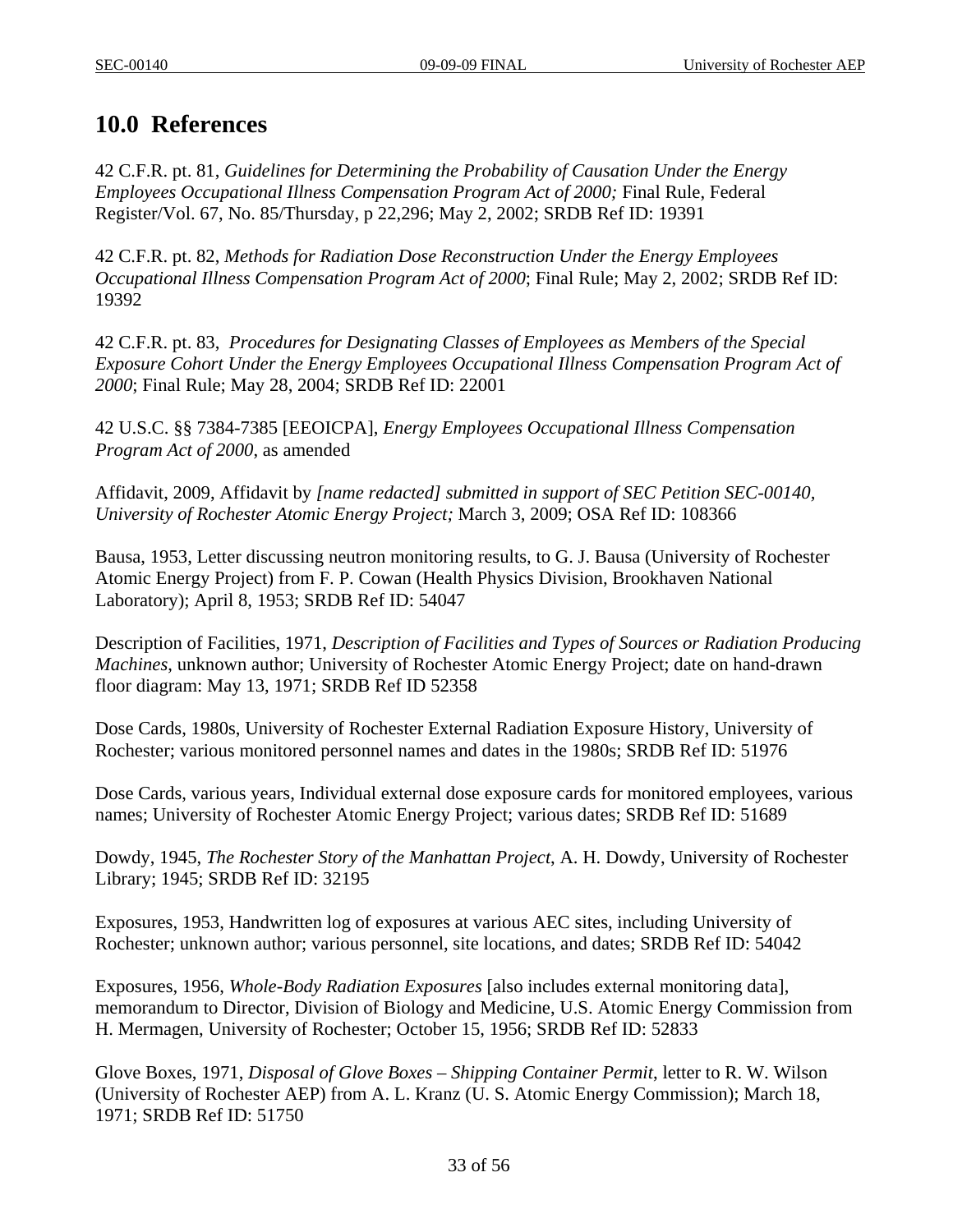Hot Lab, 1961, *Survey, Air Samples*, intramural correspondence to R. Hayes from H. Mermagen; University of Rochester; June 22, 1961; SRDB Ref ID: 52212

Love, 1952, Letter regarding procedures used for Po analysis at Brookhaven, to H. Mermagen (University of Rochester) from R. A. Love (Brookhaven National Laboratory); October 10, 1952; SRDB Ref ID: 53340

OCAS-PR-004, *Internal Procedures for the Evaluation of Special Exposure Cohort Petitions*, Rev. 0, National Institute for Occupational Safety and Health (NIOSH); Cincinnati, Ohio; September 23, 2004; SRDB Ref ID: 32022

ORAUT-OTIB-0006, *Dose Reconstruction from Occupationally Related Diagnostic X-ray Procedures*, Rev 03 PC-1; Oak Ridge Associated Universities; December 21, 2005; SRDB Ref ID: 20220

Personal Communication, 2008a, *Personal Communication with Health Physicist*; Telephone Interview by ORAU Team and NIOSH; June 17, 2008; SRDB Ref ID: 45530

Personal Communication, 2008b, *Personal Communication with AEP Graduate Student*; Telephone Interview by ORAU Team and NIOSH; June 10, 2008; SRDB Ref ID: 45531

Personal Communication, 2008c, *Personal Communication with Lab Technician*; Telephone Interview by ORAU Team and NIOSH; June 9, 2008; SRDB Ref ID: 45533

Personal Communication, 2008d, *Personal Communication with Chemist*; Telephone Interview by ORAU Team and NIOSH; June 9, 2008; SRDB Ref ID: 45535

Personal Communication, 2008e, *Personal Communication with Medical Researcher*; Telephone Interview by ORAU Team and NIOSH; June 10, 2008; SRDB Ref ID: 45536

Personal Communication, 2008f, *Personal Communication with Health Physicist*; Telephone Interview by ORAU Team and NIOSH; June 9, 2008; SRDB Ref ID: 45538

Personal Communication, 2008g, *Personal Communication with Radiation Safety staff (two individuals)*; Telephone Interview by ORAU Team and NIOSH; July 1, 2008; SRDB Ref ID: 47123

Personnel Protection, 1955, *Personnel Protection in the Radioactive Inhalation Room*, G. H. Whipple, J. N. Stannard, G. J. Miller, M. L. Ingram, and T. T. Mercer; UR-310; University of Rochester Atomic Energy Project, Medical Division; March 23, 1955; SRDB Ref ID: 52208

Polonium Urinalysis, 1957, *Polonium Urinalysis*, C. A. Krebs and G. H. Whipple; UR-501; University of Rochester Atomic Energy Project, Medical Division; August 7, 1957; SRDB Ref ID: 31935

Pu Analyses, 1970, *Urinalyses for Pu*, intramural correspondence to H. Mermagen from R. H. Wilson; University of Rochester; September 22, 1970; SRDB Ref ID: 51716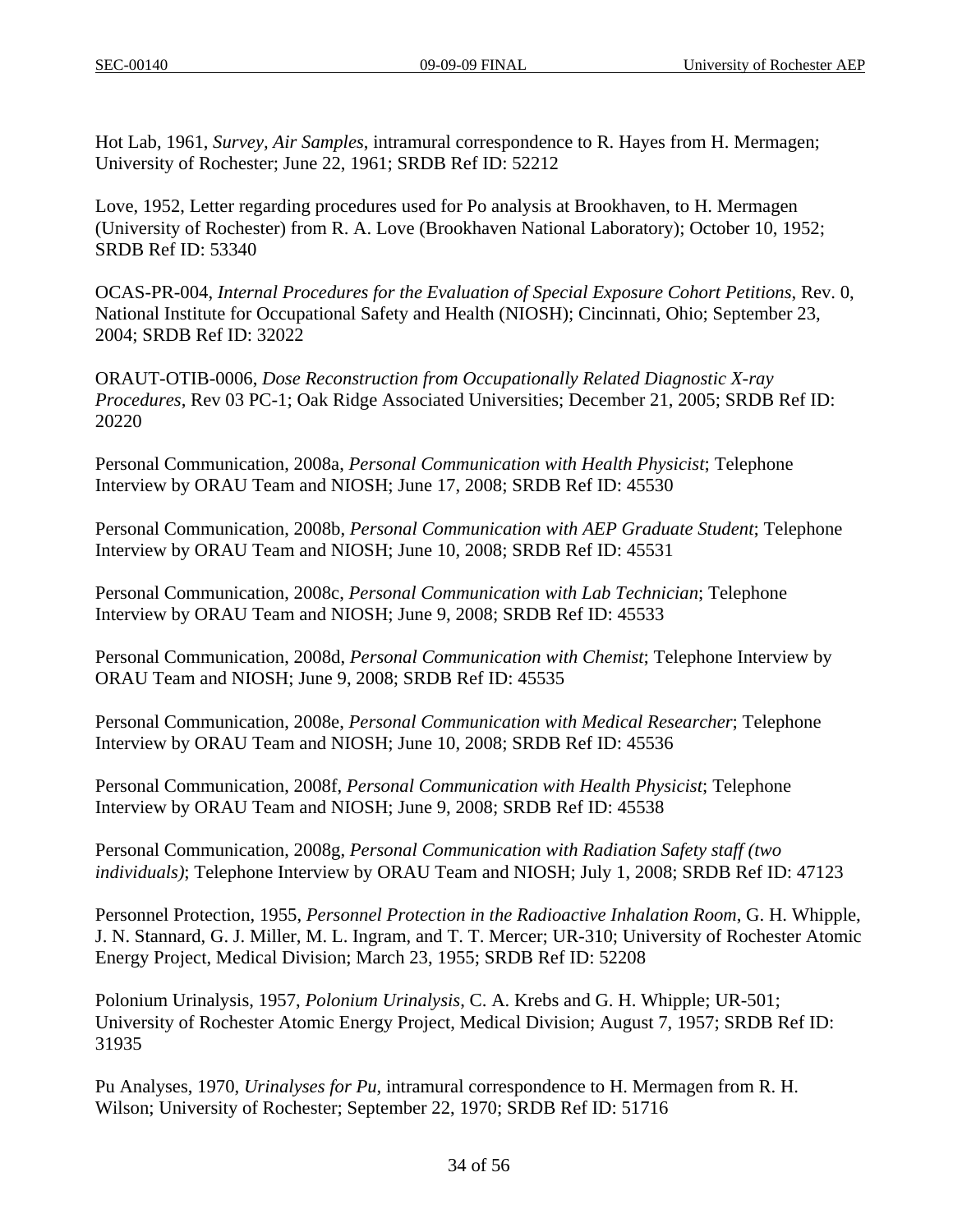Scope of Work, 1959, *University of Rochester Atomic Energy Project Scope of the Work*, rough draft, various authors; University of Rochester Library; date unclear, but likely1959; SRDB Ref ID: 52752

Specifications, 1969, *Specifications for Removal, Packaging and Disposal of Radioactively Contaminated Glove Boxes and Radioactive Waste Accumulation from the Alpha Inhalation Laboratory*, University of Rochester Atomic Energy Project, Department of Radiation Biology and Biophysics; October 24, 1969; SRDB Ref ID: 51745

Stannard, 1988, Radioactivity and Health: A History, J. N. Stannard (University of Rochester); prepared for the U.S. Department of Energy by Pacific Northwest Laboratory; DOE/RL/01830-T59; October 1988; SRDB Ref ID: 22738

Status Report, 1968, Status Report on Alpha Lab Dry Box Disposal, intramural correspondence to A. Rothstein and W. F. Neuman from H. Mermagen; University of Rochester; October 17, 1968; SRDB Ref ID: 51709

URAEP, 1943-1968, *URAEP 1943-1968*, various authors; likely part of, or a precursor to, *A Brief History of the University of Rochester Atomic Energy Project from 1943-1968,* which was edited H. A. Blair; University of Rochester Library; date unclear but likely 1968; SRDB Ref ID: 51971

Urine Results, 1949, Urine sample results report, U. S. Atomic Energy Commission, New York Operations Office, Medical Division; September 9, 1949; SRDB Ref ID: 9249

Wilson, 1955, Physical Plant for a Radioactive Inhalation Laboratory, R. H. Wilson, W. F. Neuman, A. Rothstein, J. K. Scott; University of Rochester Atomic Energy Project; UR-302; November 22, 1955; SRDB Ref ID: 31930

Wilson, 1979, *Final Decommissioning of the University of Rochester Alpha Laboratory*, R. H. Wilson, W. D. Gregory, H. D. Maillie; Department of Radiation Biology and Biophysics, The University of Rochester School of Medicine and Dentistry; December 12, 1979; SRDB Ref ID: 51721

X-ray Invoices, 1943-1947, Invoices for X-ray services at Strong Memorial Hospital, University of Rochester; various dates for various personnel from 1943 to 1947; SRDB Ref ID: 30707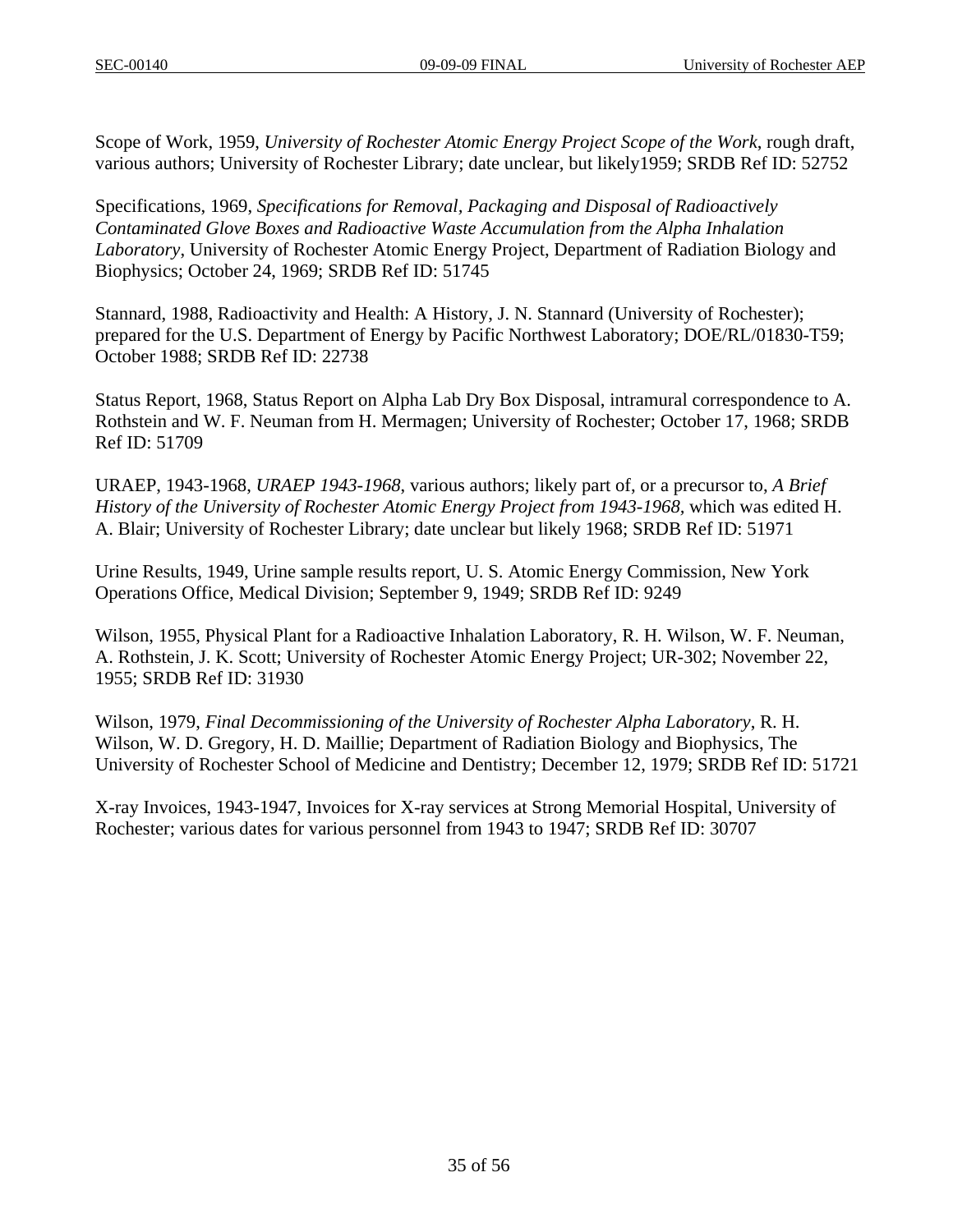This page intentionally left blank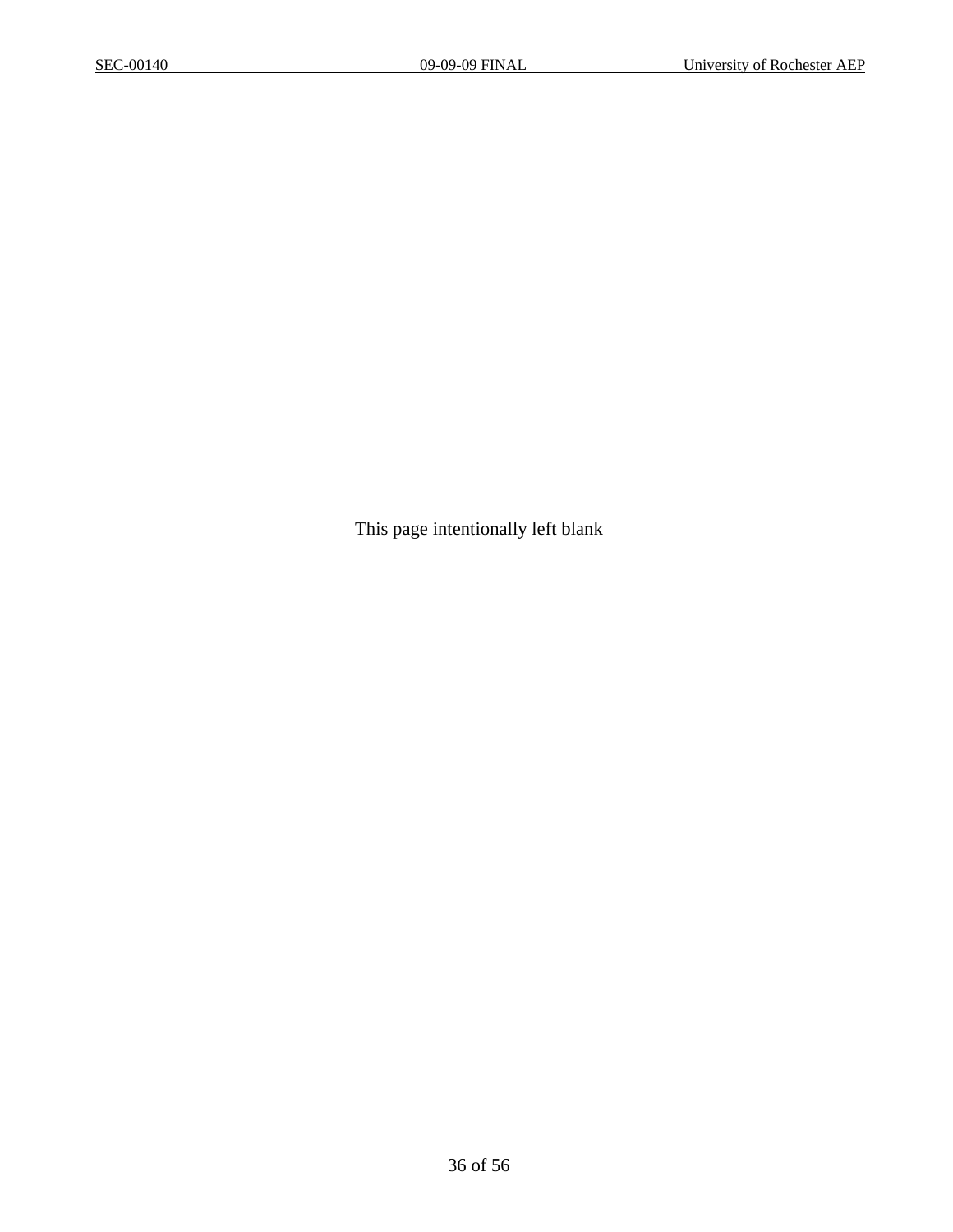# **Attachment 1: Data Capture Synopsis**

<span id="page-36-0"></span>

| Table A1-1: Data Capture Synopsis for University of Rochester AEP                                                                                                                                                                                                                                                                                                                                                                                                                                               |                                                                                                                                                                                                                                                                                                                                                                                                                                                                                                                                                                                  |                         |                 |
|-----------------------------------------------------------------------------------------------------------------------------------------------------------------------------------------------------------------------------------------------------------------------------------------------------------------------------------------------------------------------------------------------------------------------------------------------------------------------------------------------------------------|----------------------------------------------------------------------------------------------------------------------------------------------------------------------------------------------------------------------------------------------------------------------------------------------------------------------------------------------------------------------------------------------------------------------------------------------------------------------------------------------------------------------------------------------------------------------------------|-------------------------|-----------------|
| <b>Data Capture Information</b>                                                                                                                                                                                                                                                                                                                                                                                                                                                                                 | <b>Data Captured Description</b>                                                                                                                                                                                                                                                                                                                                                                                                                                                                                                                                                 | <b>Date Completed</b>   | <b>Uploaded</b> |
| Primary Site/Company Name: University of Rochester<br>Atomic Energy Project; DOE 1943-1986<br>Other Site Names: University of Rochester resources that<br>were searched:<br>Radiation Safety Office/Unit, University of Rochester<br>Medical School Miner Library, including the Joe Howland<br>Papers collection, the Rush Rhees Library Atomic Energy<br>Project collection, Physical Plant Department, Human<br>Resources Department, Occupational Medicine<br>Department, and the University Health Service | Annual aggregate exposure summary reports, dose record cards,<br>Landauer film badge reports, radioactive material inventories,<br>accountability, transfers, licensing documentation, medical school<br>annex surveys, limited bioassay results, research reports, quarterly<br>reports, dosimetry information, and documented communication with<br>the university's Radiation Safety Officer, confirming that the Human<br>Resources Department, the Occupational Medicine Department, and the<br>University Health Service do not and did not maintain dosimetry<br>records. | 08/14/2009              | 521             |
| State Contacted: New York State Department of<br><b>Environmental Conservation</b>                                                                                                                                                                                                                                                                                                                                                                                                                              | D&D surveys, investigation of alleged radioactive waste burial, process<br>information, and inventory records.                                                                                                                                                                                                                                                                                                                                                                                                                                                                   | 03/07/2007              | 15              |
| CDC Interlibrary Loan                                                                                                                                                                                                                                                                                                                                                                                                                                                                                           | Radiation safety in the Manhattan Project.                                                                                                                                                                                                                                                                                                                                                                                                                                                                                                                                       | 04/01/2008              | $\mathbf{1}$    |
| Claimant                                                                                                                                                                                                                                                                                                                                                                                                                                                                                                        | FOIA request for University of Rochester medical records.                                                                                                                                                                                                                                                                                                                                                                                                                                                                                                                        | 04/18/2005              | $\mathbf{1}$    |
| Comprehensive Epidemiologic Data Resource (CEDR)                                                                                                                                                                                                                                                                                                                                                                                                                                                                | No relevant documents identified.                                                                                                                                                                                                                                                                                                                                                                                                                                                                                                                                                | 04/15/2008              | $\mathbf{0}$    |
| Department of Labor/Paragon                                                                                                                                                                                                                                                                                                                                                                                                                                                                                     | Niagara Falls area documents with University of Rochester references.                                                                                                                                                                                                                                                                                                                                                                                                                                                                                                            | 12/30/2008              | 22              |
| DOE Brookhaven National Laboratory (BNL)                                                                                                                                                                                                                                                                                                                                                                                                                                                                        | Discussion of urinalysis techniques.                                                                                                                                                                                                                                                                                                                                                                                                                                                                                                                                             | 10/21/2008              | -1              |
| DOE Chicago Operations Office                                                                                                                                                                                                                                                                                                                                                                                                                                                                                   | Verification that the Chicago Ops Office does not hold University of<br>Rochester contract closeout files.                                                                                                                                                                                                                                                                                                                                                                                                                                                                       | 05/10/2007              | $\mathbf{1}$    |
| <b>DOE</b> Germantown                                                                                                                                                                                                                                                                                                                                                                                                                                                                                           | Inspections and histories of thorium processing operations, beryllium<br>hazards and controls, advisory committee for biology and medicine<br>meeting minutes, and thorium accountability.                                                                                                                                                                                                                                                                                                                                                                                       | $\overline{06}/11/2003$ | $\overline{4}$  |
| DOE Hanford Declassified Document Retrieval System<br>(DDRS)                                                                                                                                                                                                                                                                                                                                                                                                                                                    | Monthly irradiation processing report and analysis of airborne<br>radioactivity and limits.                                                                                                                                                                                                                                                                                                                                                                                                                                                                                      | 10/17/2008              | $\overline{3}$  |
| DOE Legacy Management Considered Sites                                                                                                                                                                                                                                                                                                                                                                                                                                                                          | No relevant documents identified.                                                                                                                                                                                                                                                                                                                                                                                                                                                                                                                                                | 05/30/2008              | $\overline{0}$  |
| DOE Legacy Management - Grand Junction                                                                                                                                                                                                                                                                                                                                                                                                                                                                          | Tonawanda reports, survey plans, and a background report.                                                                                                                                                                                                                                                                                                                                                                                                                                                                                                                        | 04/14/2009              | 8               |
| DOE Legacy Management - MoundView (Fernald<br>Holdings, includes Fernald Legal Database)                                                                                                                                                                                                                                                                                                                                                                                                                        | U and Th metabolism and excretion, respiratory studies and<br>experiments, breath measurements, reports of health and<br>epidemiological meetings, early NYOO health and safety reports and<br>meetings, proceedings of a bio-assay and analytical chemistry meeting,<br>production report, process knowledge interview, and a proposal for an<br>epidemiology study.                                                                                                                                                                                                            | 11/26/2008              | 92              |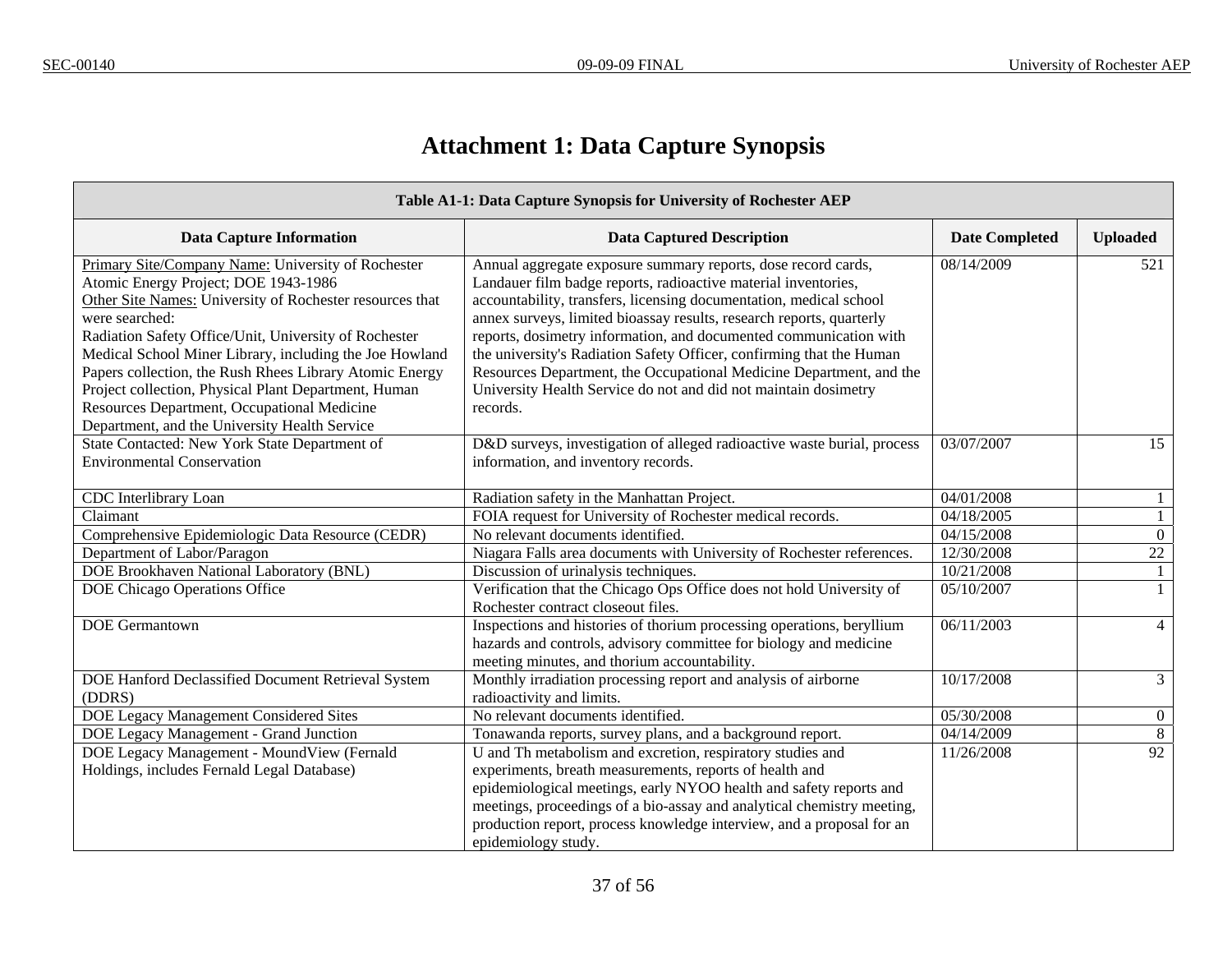| Table A1-1: Data Capture Synopsis for University of Rochester AEP                 |                                                                                                                                                                                      |                       |                 |
|-----------------------------------------------------------------------------------|--------------------------------------------------------------------------------------------------------------------------------------------------------------------------------------|-----------------------|-----------------|
| <b>Data Capture Information</b>                                                   | <b>Data Captured Description</b>                                                                                                                                                     | <b>Date Completed</b> | <b>Uploaded</b> |
| DOE Los Alamos National Laboratory (LANL)                                         | Process knowledge interview.                                                                                                                                                         | 12/06/2007            | 1               |
| <b>DOE Oak Ridge Operations Vault</b>                                             | Film badge results.                                                                                                                                                                  | 03/30/2007            |                 |
| DOE OpenNet                                                                       | Quarterly reports regarding metabolic and inhalation studies, status<br>reports, and interviews regarding human radiation experiments.                                               | 08/31/2009            | 84              |
| <b>DOE OSTI Energy Citations</b>                                                  | Descriptions of research being conducted and early methodology for<br>establishing maximum permissible dose levels.                                                                  | 04/15/2008            | $\overline{4}$  |
| DOE OSTI Information Bridge                                                       | Quarterly reports, description of hazards in arc melting thorium, and<br>human radiation experiments oral histories.                                                                 | 06/02/2009            | 15              |
| Environmental Measurement Laboratory (EML) Library                                | An IH and medical survey of a thorium refinery using University of<br>Rochester research as a reference.                                                                             | 02/14/2005            | $\mathbf{1}$    |
| Google                                                                            | Interviews regarding human radiation experiments and a 1963 aerosol<br>research paper presented at the HP meeting.                                                                   | 04/23/2008            | 14              |
| Kansas City (Lee's Summit) Federal Records Center                                 | Dosimetry reports.                                                                                                                                                                   | 10/16/2008            | 13              |
| NARA - Atlanta                                                                    | Material transactions, WWII personnel assignments, research proposals,<br>progress reports, dosimetry services, accountability reports, breath<br>samples, and litigation documents. | 06/20/2008            | 86              |
| NARA - College Park                                                               | Request made to access records.                                                                                                                                                      | In Process            | $\overline{0}$  |
| <b>NARA - Kansas City</b>                                                         | Historical information.                                                                                                                                                              | 08/14/2008            | 3               |
| National Academies Press (NAP)                                                    | No relevant documents identified.                                                                                                                                                    | 04/15/2008            | $\overline{0}$  |
| National Nuclear Security Administration (NNSA) -<br>Nevada Site Office           | No relevant documents identified.                                                                                                                                                    | 04/23/2008            | $\overline{0}$  |
| NRC Agencywide Document Access and Management<br>(ADAMS)                          | NRC FUSRAP sites review.                                                                                                                                                             | 04/15/2008            | $\mathbf{1}$    |
| Oak Ridge Associated Universities (ORAU) Team                                     | Process knowledge interviews, Data Capture Completion Verification,<br>and a trip report.                                                                                            | 08/24/2008            | 12              |
| <b>SAIC</b>                                                                       | Radiation exposure summaries.                                                                                                                                                        | 09/02/2004            | 6               |
| Southern Illinois University, Edwardsville, IL                                    | University of Rochester waste disposed in the St. Louis area.                                                                                                                        | 10/08/2008            | $\mathbf{1}$    |
| Unknown                                                                           | Thorium processing and transactions, University of Rochester site<br>information, beryllium transactions, and University of Rochester<br>dosimetry services and studies.             | 03/22/2004            | 42              |
| <b>US Army Corps of Engineers</b>                                                 | Response to an allegation of buried radioactive material on the<br>University of Rochester campus.                                                                                   | 11/29/2007            | $\mathbf{1}$    |
| Washington State University (U.S. Transuranium and<br><b>Uranium Registries</b> ) | No relevant documents identified.                                                                                                                                                    | 04/15/2008            | $\Omega$        |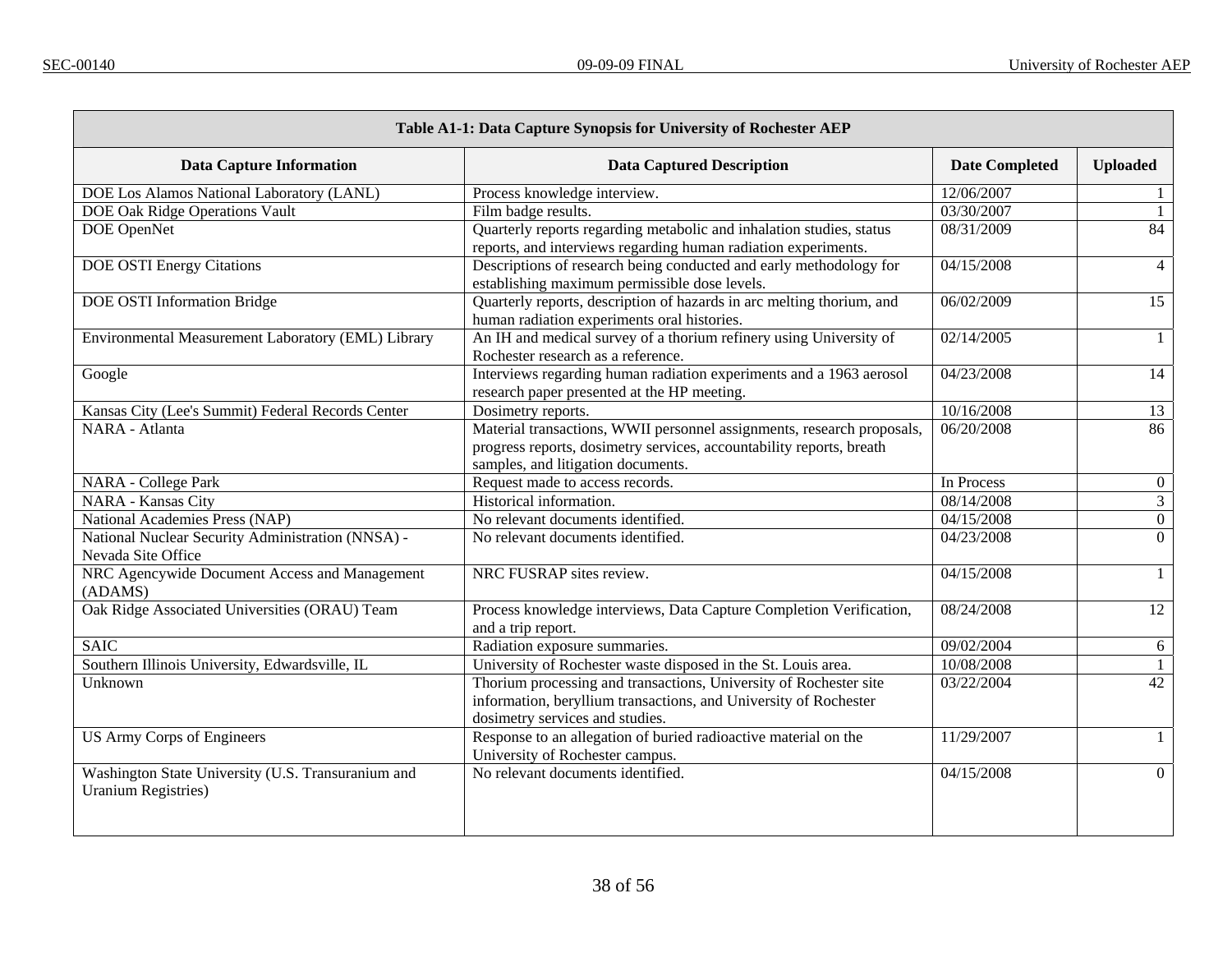| Table A1-1: Data Capture Synopsis for University of Rochester AEP |                                                                                             |                       |                 |  |
|-------------------------------------------------------------------|---------------------------------------------------------------------------------------------|-----------------------|-----------------|--|
| <b>Data Capture Information</b>                                   | <b>Data Captured Description</b>                                                            | <b>Date Completed</b> | <b>Uploaded</b> |  |
| Washington University Libraries - St. Louis                       | Inhalation study facilities design and construction and reports on Ra and<br>Po urinalysis. | 04/26/2007            |                 |  |
| $Y-12$                                                            | Proposed toxicological study and discussion of thorium inhalation<br>studies.               | 05/02/2007            |                 |  |
| <b>TOTAL</b>                                                      |                                                                                             |                       | 962             |  |

| Table A1-2: Database Searches for University of Rochester AEP                                        |                                                                                                                                                          |                |                 |
|------------------------------------------------------------------------------------------------------|----------------------------------------------------------------------------------------------------------------------------------------------------------|----------------|-----------------|
| Database/Source                                                                                      | <b>Keywords / Phrases</b>                                                                                                                                | <b>Hits</b>    | <b>Uploaded</b> |
| <b>CEDR</b><br>http://cedr.lbl.gov/<br>COMPLETED 04/15/2008                                          | University of Rochester in Title                                                                                                                         | $\Omega$       | $\theta$        |
| <b>DOE Energy Citations</b><br>http://www.osti.gov/energycitations/<br>COMPLETED 04/15/2008          | "University of Rochester Atomic Energy Project" in any field<br>"University of Rochester Atomic Energy Project" in any field and<br>"Radiation" in Title | 4,357          | 4               |
| <b>DOE Hanford DDRS</b><br>http://www2.hanford.gov/declass/<br><b>COMPLETED 10/17/2008</b>           | UR in document number<br>University of Rochester in Title                                                                                                | 36             | 3               |
| DOE Legacy Management Considered Sites<br>http://csd.lm.doe.gov/<br>COMPLETED 05/30/2008             | University of Rochester                                                                                                                                  | $\overline{2}$ | $\Omega$        |
| DOE OpenNet<br>http://www.osti.gov/opennet/advancedsearch.jsp<br>COMPLETED 08/31/2009                | University of Rochester<br>W. Blair as author<br>A. Dowdy as author                                                                                      | 154            | 84              |
| DOE OSTI Information Bridge<br>http://www.osti.gov/bridge/advancedsearch.jsp<br>COMPLETED 06/02/2009 | "University of Rochester Atomic Energy Project" in any field<br>"University of Rochester Atomic Energy Project" in any field and<br>"Radiation" in Title | 1,784          | 15              |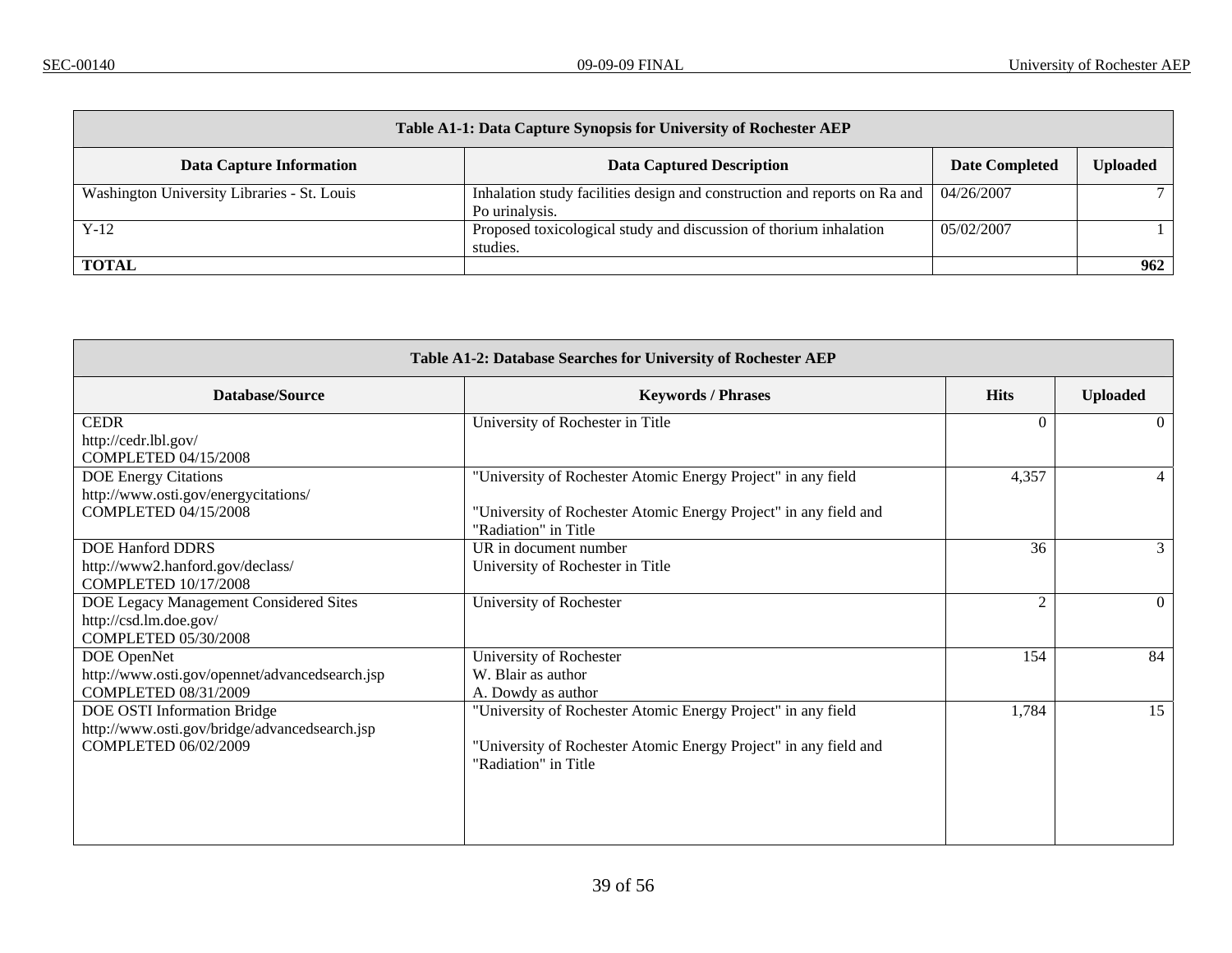| Table A1-2: Database Searches for University of Rochester AEP |                                                                                                                                                                                                                                                                                                                                                                                                                                                                                                                                                                                                                                                                                                                                                                                                                                                                                                                                                                                                                                                                                                                                                                                                                                                                                                                                                                                                                                                                                                                                                                                                                                                                                                                                                                                                                                                                                                                                                                                                |             |                 |
|---------------------------------------------------------------|------------------------------------------------------------------------------------------------------------------------------------------------------------------------------------------------------------------------------------------------------------------------------------------------------------------------------------------------------------------------------------------------------------------------------------------------------------------------------------------------------------------------------------------------------------------------------------------------------------------------------------------------------------------------------------------------------------------------------------------------------------------------------------------------------------------------------------------------------------------------------------------------------------------------------------------------------------------------------------------------------------------------------------------------------------------------------------------------------------------------------------------------------------------------------------------------------------------------------------------------------------------------------------------------------------------------------------------------------------------------------------------------------------------------------------------------------------------------------------------------------------------------------------------------------------------------------------------------------------------------------------------------------------------------------------------------------------------------------------------------------------------------------------------------------------------------------------------------------------------------------------------------------------------------------------------------------------------------------------------------|-------------|-----------------|
| Database/Source                                               | <b>Keywords / Phrases</b>                                                                                                                                                                                                                                                                                                                                                                                                                                                                                                                                                                                                                                                                                                                                                                                                                                                                                                                                                                                                                                                                                                                                                                                                                                                                                                                                                                                                                                                                                                                                                                                                                                                                                                                                                                                                                                                                                                                                                                      | <b>Hits</b> | <b>Uploaded</b> |
| Google<br>http://www.google.com<br>COMPLETED 04/23/2008       | "University of Rochester Atomic Energy Project" -NIOSH<br>"University of Rochester Atomic Energy Project" oralloy<br>"University of Rochester Atomic Energy Project" postum<br>"University of Rochester Atomic Energy Project" tuballoy<br>"University of Rochester Atomic Energy Project" "uranyl nitrate<br>hexahydrate" OR UNH<br>"University of Rochester Atomic Energy Project" "K-65"<br>"University of Rochester Atomic Energy Project" "sump cake"<br>"University of Rochester Atomic Energy Project" "uranium dioxide"<br>"University of Rochester Atomic Energy Project" "uranium tetrafluoride"<br>"University of Rochester Atomic Energy Project" "uranium trioxide"<br>"University of Rochester Atomic Energy Project" "uranium hexafluoride"<br>"University of Rochester Atomic Energy Project" accident<br>"University of Rochester Atomic Energy Project" "air count"<br>"University of Rochester Atomic Energy Project" "air dust"<br>"University of Rochester Atomic Energy Project" "air filter"<br>"University of Rochester Atomic Energy Project" "airborne test"<br>"University of Rochester Atomic Energy Project" alpha<br>"University of Rochester Atomic Energy Project" "belgian congo ore"<br>"University of Rochester Atomic Energy Project" beta<br>"University of Rochester Atomic Energy Project" bioassay OR<br>"University of Rochester Atomic Energy Project" bio-assay<br>"University of Rochester Atomic Energy Project" breath OR "University<br>of Rochester Atomic Energy Project" "breathing zone" OR "University of<br>Rochester Atomic Energy Project" BZ<br>"University of Rochester Atomic Energy Project" "body burden"<br>"University of Rochester Atomic Energy Project" calibration<br>"University of Rochester Atomic Energy Project" "chest count"<br>"University of Rochester Atomic Energy Project" columnation<br>"University of Rochester Atomic Energy Project" contamination<br>"University of Rochester Atomic Energy Project" curie | 21,450,225  | 14              |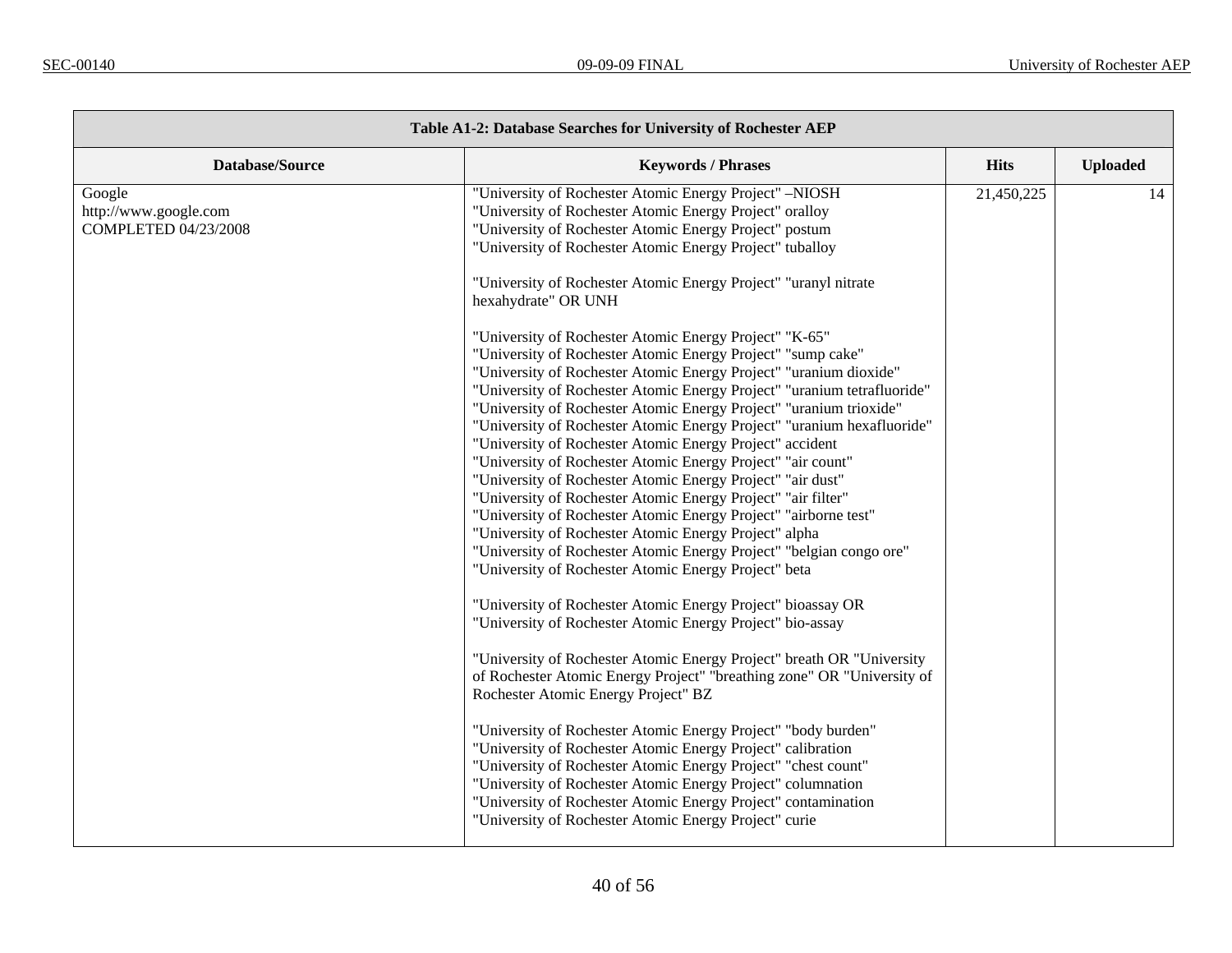| Table A1-2: Database Searches for University of Rochester AEP |                                                                                                                                                                                                                                                                                                                                                                                                                                                                                                                                                                                                                                                                                                                                                                                                                                                                                                                                                                                                                                                                                                                                                                                                                                                                                                                                                                                                                                                                                                                                                                                                                                                                                                                                                                                  |             |                 |
|---------------------------------------------------------------|----------------------------------------------------------------------------------------------------------------------------------------------------------------------------------------------------------------------------------------------------------------------------------------------------------------------------------------------------------------------------------------------------------------------------------------------------------------------------------------------------------------------------------------------------------------------------------------------------------------------------------------------------------------------------------------------------------------------------------------------------------------------------------------------------------------------------------------------------------------------------------------------------------------------------------------------------------------------------------------------------------------------------------------------------------------------------------------------------------------------------------------------------------------------------------------------------------------------------------------------------------------------------------------------------------------------------------------------------------------------------------------------------------------------------------------------------------------------------------------------------------------------------------------------------------------------------------------------------------------------------------------------------------------------------------------------------------------------------------------------------------------------------------|-------------|-----------------|
| Database/Source                                               | <b>Keywords / Phrases</b>                                                                                                                                                                                                                                                                                                                                                                                                                                                                                                                                                                                                                                                                                                                                                                                                                                                                                                                                                                                                                                                                                                                                                                                                                                                                                                                                                                                                                                                                                                                                                                                                                                                                                                                                                        | <b>Hits</b> | <b>Uploaded</b> |
|                                                               | "University of Rochester Atomic Energy Project" "denitration" OR<br>"University of Rochester Atomic Energy Project" "denitration pot"<br>"University of Rochester Atomic Energy Project" derby OR "University<br>of Rochester Atomic Energy Project" regulus<br>"University of Rochester Atomic Energy Project" "derived air<br>concentration" OR "University of Rochester Atomic Energy Project"<br><b>DAC</b><br>"University of Rochester Atomic Energy Project" dose<br>"University of Rochester Atomic Energy Project" dosimeter<br>"University of Rochester Atomic Energy Project" dosimetric<br>"University of Rochester Atomic Energy Project" dosimetry<br>"University of Rochester Atomic Energy Project" electron<br>"University of Rochester Atomic Energy Project" environment<br>"University of Rochester Atomic Energy Project" "Ether-Water Project"<br>"University of Rochester Atomic Energy Project" exposure OR<br>"University of Rochester Atomic Energy Project" "exposure<br>investigation" OR "University of Rochester Atomic Energy Project"<br>"radiation exposure"<br>"University of Rochester Atomic Energy Project" external<br>"University of Rochester Atomic Energy Project" "F machine"<br>"University of Rochester Atomic Energy Project" fecal<br>"University of Rochester Atomic Energy Project" "feed material"<br>"University of Rochester Atomic Energy Project" femptocurie<br>"University of Rochester Atomic Energy Project" film<br>"University of Rochester Atomic Energy Project" fission<br>"University of Rochester Atomic Energy Project" fluoroscopy<br>"University of Rochester Atomic Energy Project" "Formerly Utilized<br>Sites Remedial Action Program" OR "University of Rochester Atomic<br><b>Energy Project" FUSRAP</b> |             |                 |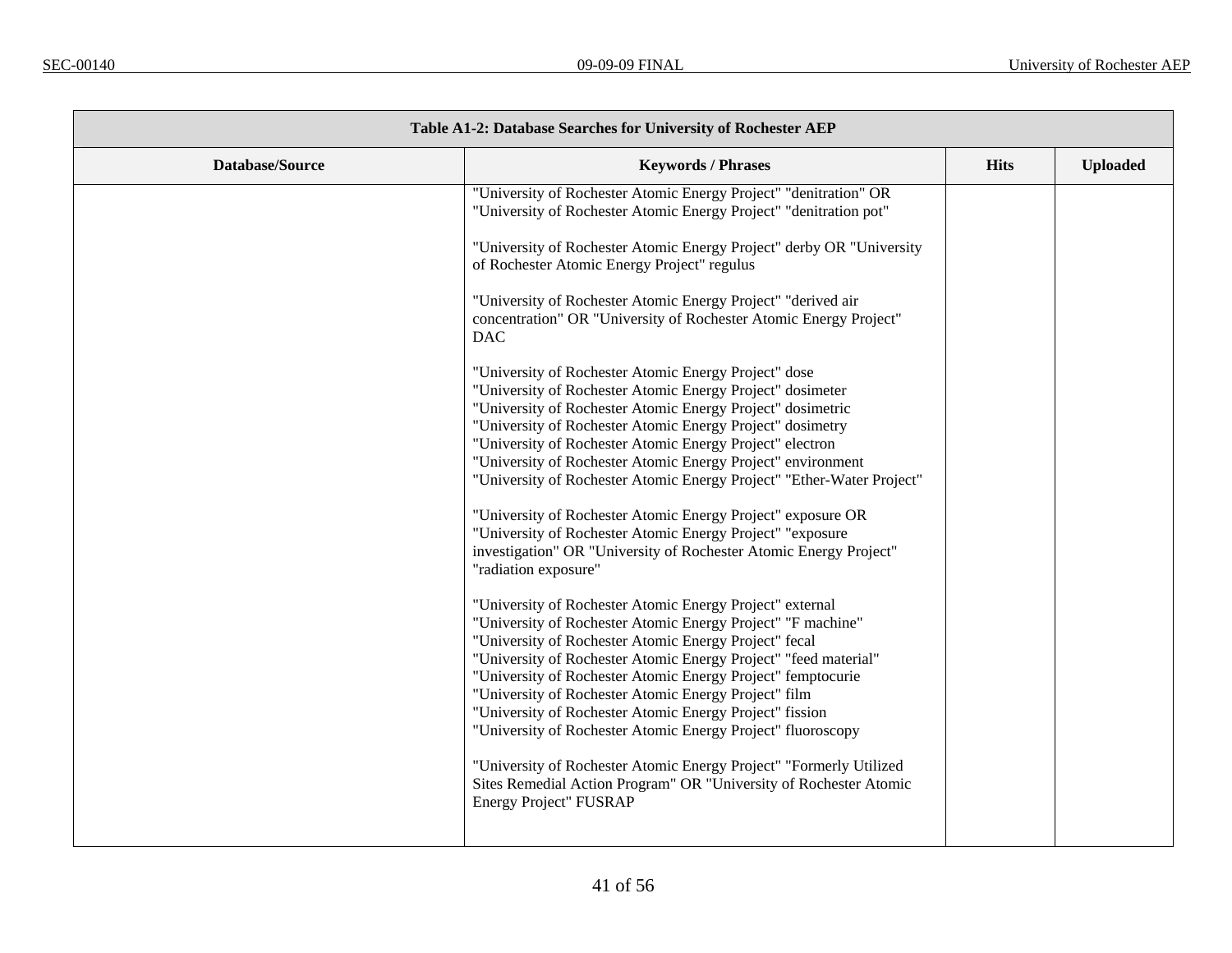| Table A1-2: Database Searches for University of Rochester AEP |                                                                                                                                                                                                                                                                                                                                                                                                                                                                                                                                                                                                                                                                                                                                                                                                                                                                                                                                                                                                                                                                                                                                                                                                                                                                                                                                                                                                                                                                                                                                                                                                                                                                                                                                                                                                                                                                                                                            |             |                 |
|---------------------------------------------------------------|----------------------------------------------------------------------------------------------------------------------------------------------------------------------------------------------------------------------------------------------------------------------------------------------------------------------------------------------------------------------------------------------------------------------------------------------------------------------------------------------------------------------------------------------------------------------------------------------------------------------------------------------------------------------------------------------------------------------------------------------------------------------------------------------------------------------------------------------------------------------------------------------------------------------------------------------------------------------------------------------------------------------------------------------------------------------------------------------------------------------------------------------------------------------------------------------------------------------------------------------------------------------------------------------------------------------------------------------------------------------------------------------------------------------------------------------------------------------------------------------------------------------------------------------------------------------------------------------------------------------------------------------------------------------------------------------------------------------------------------------------------------------------------------------------------------------------------------------------------------------------------------------------------------------------|-------------|-----------------|
| Database/Source                                               | <b>Keywords / Phrases</b>                                                                                                                                                                                                                                                                                                                                                                                                                                                                                                                                                                                                                                                                                                                                                                                                                                                                                                                                                                                                                                                                                                                                                                                                                                                                                                                                                                                                                                                                                                                                                                                                                                                                                                                                                                                                                                                                                                  | <b>Hits</b> | <b>Uploaded</b> |
|                                                               | "University of Rochester Atomic Energy Project" gamma-ray OR<br>"University of Rochester Atomic Energy Project" "gamma ray"<br>"University of Rochester Atomic Energy Project" "gas proportional"<br>"University of Rochester Atomic Energy Project" "gaseous diffusion"<br>"University of Rochester Atomic Energy Project" health OR "University<br>of Rochester Atomic Energy Project" "health instrument" OR "University<br>of Rochester Atomic Energy Project" "health physics" OR "University of<br>Rochester Atomic Energy Project" H.I. OR "University of Rochester<br>Atomic Energy Project" HI OR "University of Rochester Atomic Energy<br>Project" HP<br>"University of Rochester Atomic Energy Project" highly enriched<br>uranium" OR "University of Rochester Atomic Energy Project" HEU<br>"University of Rochester Atomic Energy Project" hydrofluorination<br>"University of Rochester Atomic Energy Project" "in vitro"<br>"University of Rochester Atomic Energy Project" "in vivo"<br>"University of Rochester Atomic Energy Project" incident<br>"University of Rochester Atomic Energy Project" ingestion<br>"University of Rochester Atomic Energy Project" inhalation<br>"University of Rochester Atomic Energy Project" internal<br>"University of Rochester Atomic Energy Project" investigation<br>"University of Rochester Atomic Energy Project" isotope<br>"University of Rochester Atomic Energy Project" isotopic<br>"University of Rochester Atomic Energy Project" "isotopic enrichment"<br>"University of Rochester Atomic Energy Project" "JS Project"<br>"University of Rochester Atomic Energy Project" Landauer<br>"University of Rochester Atomic Energy Project" "liquid scintillation"<br>"University of Rochester Atomic Energy Project" log OR "University of<br>Rochester Atomic Energy Project" "log sheet" OR "University of<br>Rochester Atomic Energy Project" "log book" |             |                 |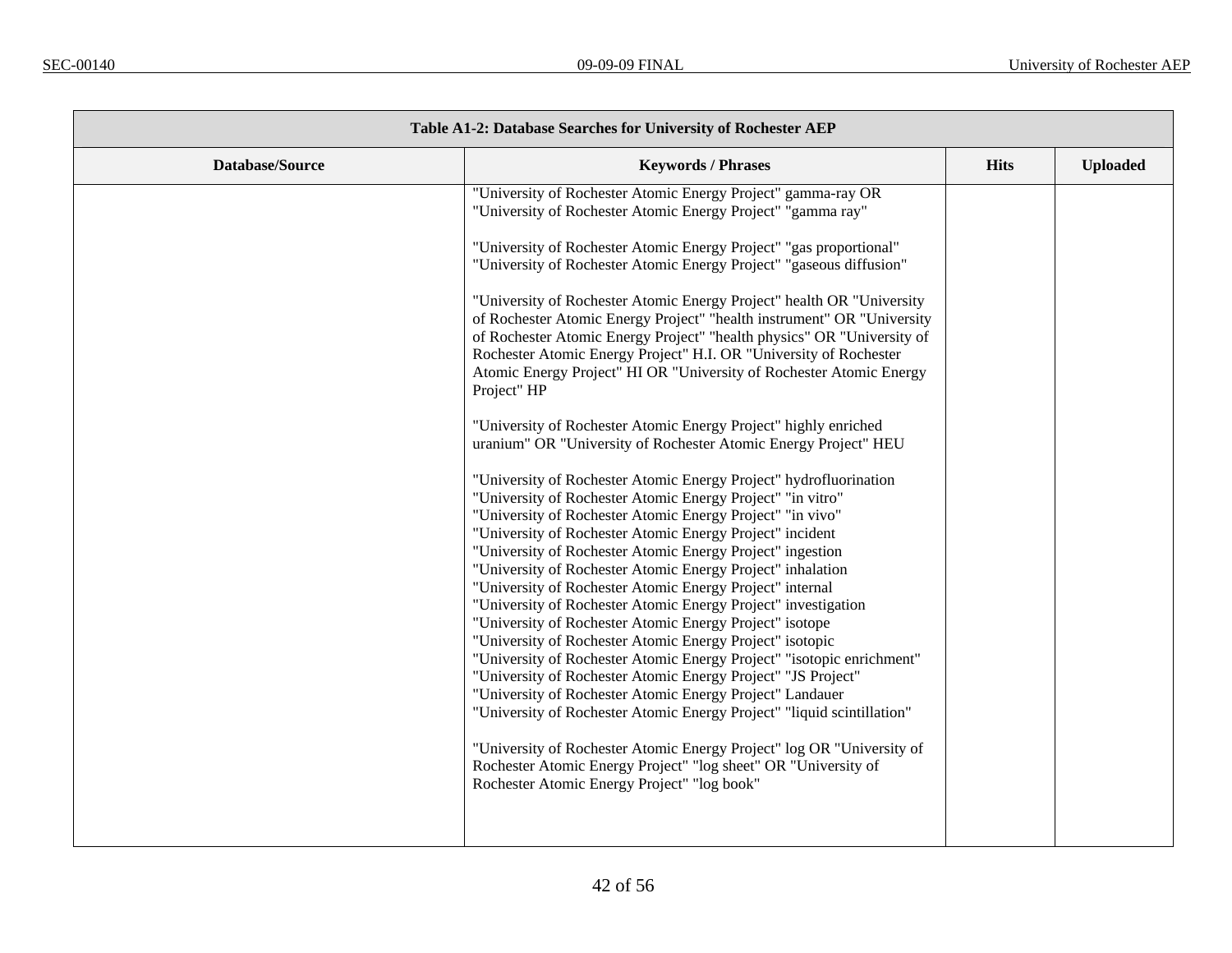| Table A1-2: Database Searches for University of Rochester AEP |                                                                                                                                                                                                                                                     |             |                 |
|---------------------------------------------------------------|-----------------------------------------------------------------------------------------------------------------------------------------------------------------------------------------------------------------------------------------------------|-------------|-----------------|
| Database/Source                                               | <b>Keywords / Phrases</b>                                                                                                                                                                                                                           | <b>Hits</b> | <b>Uploaded</b> |
|                                                               | "University of Rochester Atomic Energy Project" "low enriched uranium"<br>OR "University of Rochester Atomic Energy Project" LEU                                                                                                                    |             |                 |
|                                                               | "University of Rochester Atomic Energy Project" "lung count"                                                                                                                                                                                        |             |                 |
|                                                               | "University of Rochester Atomic Energy Project" "maximum permissible<br>concentration" OR "University of Rochester Atomic Energy Project"<br><b>MPC</b>                                                                                             |             |                 |
|                                                               | "University of Rochester Atomic Energy Project" metallurgy<br>"University of Rochester Atomic Energy Project" microcurie<br>"University of Rochester Atomic Energy Project" millicurie                                                              |             |                 |
|                                                               | "University of Rochester Atomic Energy Project" "mixed fission product"<br>OR "University of Rochester Atomic Energy Project" MFP                                                                                                                   |             |                 |
|                                                               | "University of Rochester Atomic Energy Project" monitor OR "University<br>of Rochester Atomic Energy Project" "air monitoring"                                                                                                                      |             |                 |
|                                                               | "University of Rochester Atomic Energy Project" nanocurie<br>"University of Rochester Atomic Energy Project" "nasal wipe"<br>"University of Rochester Atomic Energy Project" neutron<br>"University of Rochester Atomic Energy Project" "nose wipe" |             |                 |
|                                                               | "University of Rochester Atomic Energy Project" nuclear OR "University<br>of Rochester Atomic Energy Project" "Chicago-Nuclear" OR "University<br>of Rochester Atomic Energy Project" "nuclear fuels"                                               |             |                 |
|                                                               | "University of Rochester Atomic Energy Project" "nuclear track<br>emulsion" OR "University of Rochester Atomic Energy Project" "type A"<br>OR "University of Rochester Atomic Energy Project" NTA                                                   |             |                 |
|                                                               | "University of Rochester Atomic Energy Project" "occupational radiation<br>exposure"                                                                                                                                                                |             |                 |
|                                                               | "University of Rochester Atomic Energy Project" occurrence<br>"University of Rochester Atomic Energy Project" "ore concentrate"                                                                                                                     |             |                 |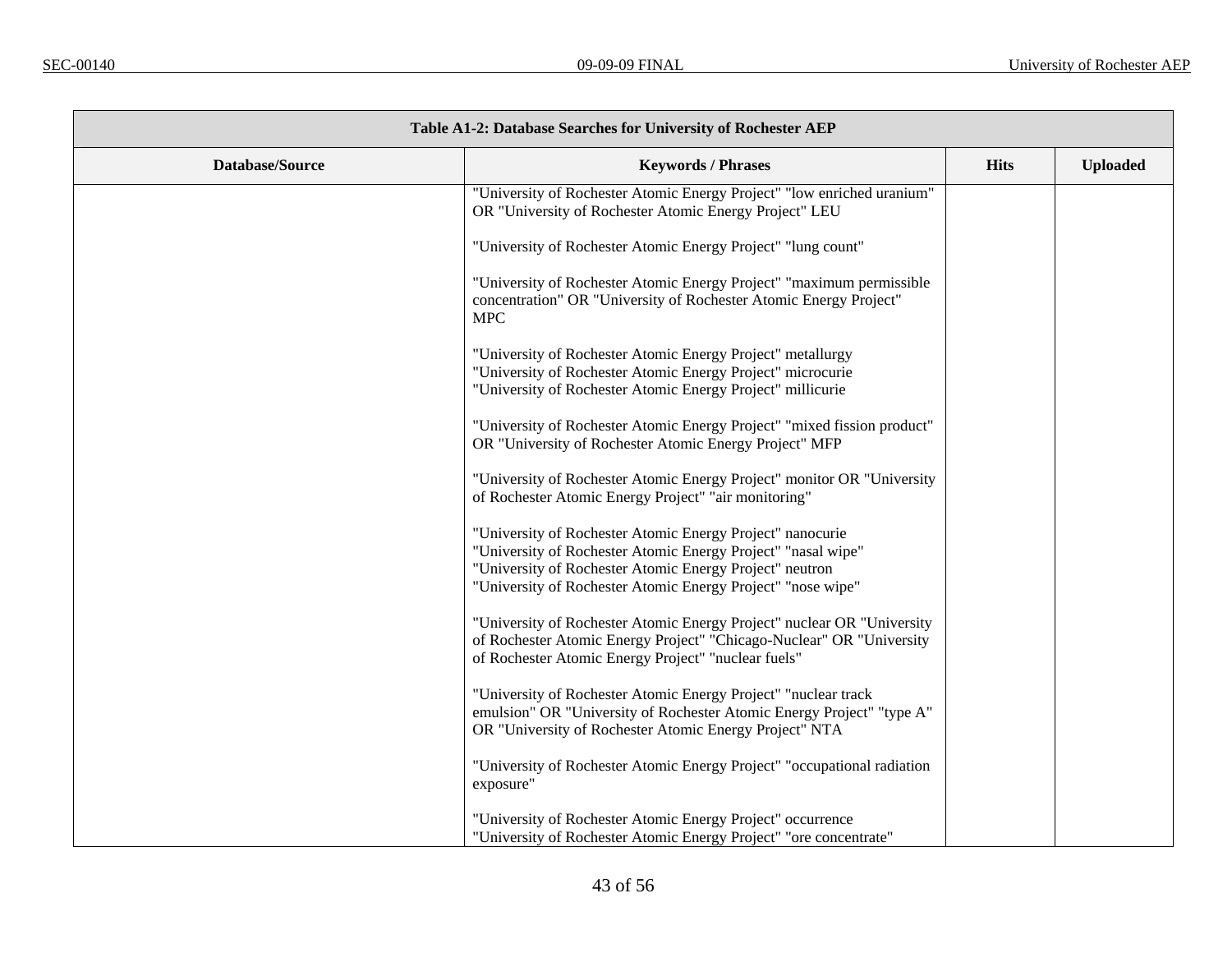| Table A1-2: Database Searches for University of Rochester AEP |                                                                                                                                                                                                                                                                                                                                                                                                                                                                                                                                                                                                                                                                                                                                                                                                                                                                                                                                                                                                                                                                                                                                                                                                                                                                                                                                                                                                                                                                                                                                                                                                                                                                                                                                                                                                                                                                                                                                       |             |                 |
|---------------------------------------------------------------|---------------------------------------------------------------------------------------------------------------------------------------------------------------------------------------------------------------------------------------------------------------------------------------------------------------------------------------------------------------------------------------------------------------------------------------------------------------------------------------------------------------------------------------------------------------------------------------------------------------------------------------------------------------------------------------------------------------------------------------------------------------------------------------------------------------------------------------------------------------------------------------------------------------------------------------------------------------------------------------------------------------------------------------------------------------------------------------------------------------------------------------------------------------------------------------------------------------------------------------------------------------------------------------------------------------------------------------------------------------------------------------------------------------------------------------------------------------------------------------------------------------------------------------------------------------------------------------------------------------------------------------------------------------------------------------------------------------------------------------------------------------------------------------------------------------------------------------------------------------------------------------------------------------------------------------|-------------|-----------------|
| <b>Database/Source</b>                                        | <b>Keywords / Phrases</b>                                                                                                                                                                                                                                                                                                                                                                                                                                                                                                                                                                                                                                                                                                                                                                                                                                                                                                                                                                                                                                                                                                                                                                                                                                                                                                                                                                                                                                                                                                                                                                                                                                                                                                                                                                                                                                                                                                             | <b>Hits</b> | <b>Uploaded</b> |
|                                                               | "University of Rochester Atomic Energy Project" "PC Project"<br>"University of Rochester Atomic Energy Project" permit OR "University<br>of Rochester Atomic Energy Project" "radiation work permit" OR<br>"University of Rochester Atomic Energy Project" "safe work permit" OR<br>"University of Rochester Atomic Energy Project" "special work permit"<br>OR "University of Rochester Atomic Energy Project" RWP OR<br>"University of Rochester Atomic Energy Project" SWP<br>"University of Rochester Atomic Energy Project" "phosphate research"<br>"University of Rochester Atomic Energy Project" photon<br>"University of Rochester Atomic Energy Project" picocurie<br>"University of Rochester Atomic Energy Project" pitchblende<br>"University of Rochester Atomic Energy Project" "pocket ion chamber"<br>OR "University of Rochester Atomic Energy Project" PIC<br>"University of Rochester Atomic Energy Project" problem<br>"University of Rochester Atomic Energy Project" procedure<br>"University of Rochester Atomic Energy Project" radeco<br>"University of Rochester Atomic Energy Project" radiation<br>"University of Rochester Atomic Energy Project" radioactive<br>"University of Rochester Atomic Energy Project" radioactivity<br>"University of Rochester Atomic Energy Project" radiograph<br>"University of Rochester Atomic Energy Project" radiological<br>"University of Rochester Atomic Energy Project" "Radiological Survey<br>Data Sheet" OR "University of Rochester Atomic Energy Project" RSDS<br>"University of Rochester Atomic Energy Project" radionuclide<br>"University of Rochester Atomic Energy Project" raffinate<br>"University of Rochester Atomic Energy Project" reactor<br>"University of Rochester Atomic Energy Project" respiratory<br>"University of Rochester Atomic Energy Project" "retention schedules"<br>"University of Rochester Atomic Energy Project" roentgen |             |                 |
|                                                               |                                                                                                                                                                                                                                                                                                                                                                                                                                                                                                                                                                                                                                                                                                                                                                                                                                                                                                                                                                                                                                                                                                                                                                                                                                                                                                                                                                                                                                                                                                                                                                                                                                                                                                                                                                                                                                                                                                                                       |             |                 |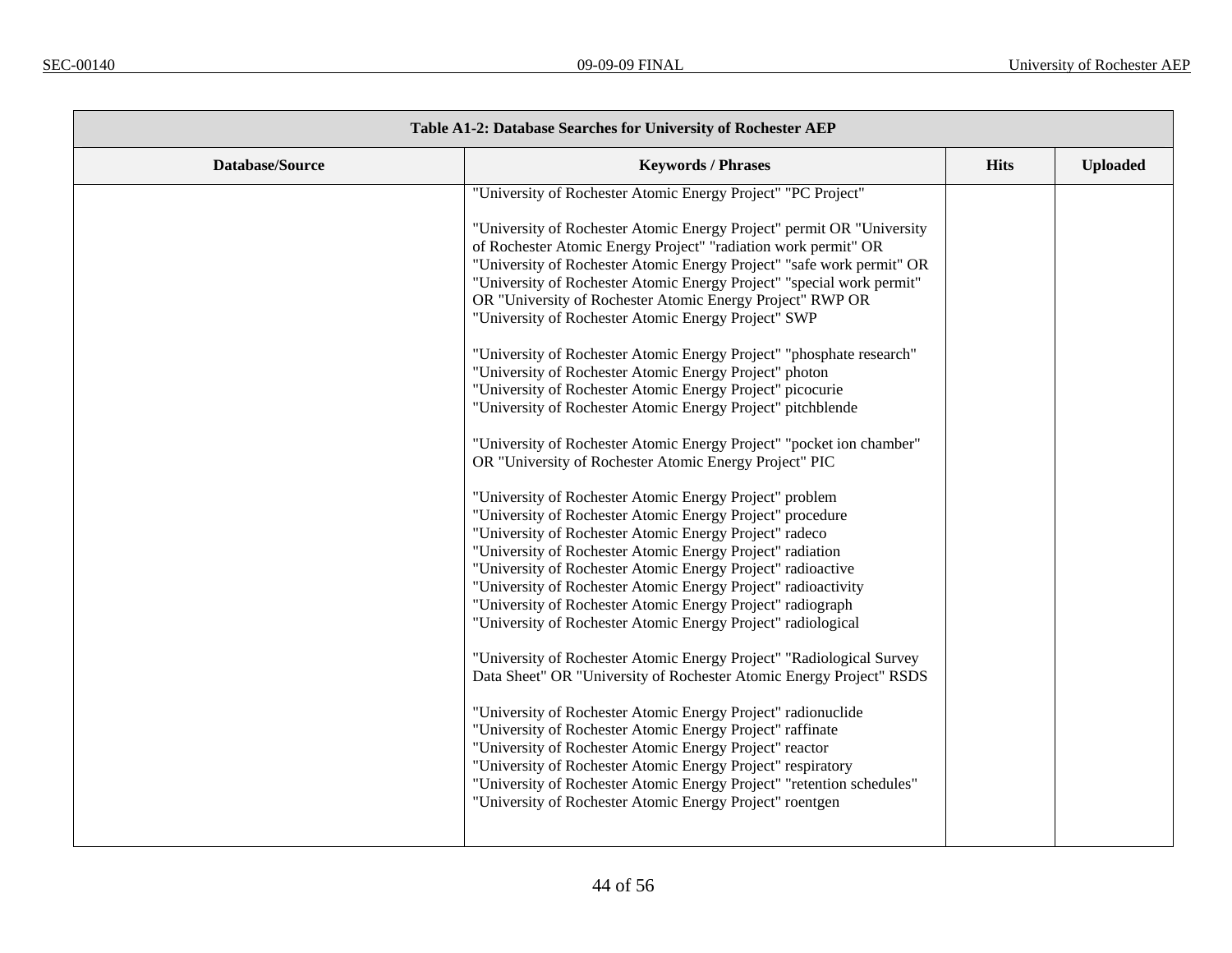| Table A1-2: Database Searches for University of Rochester AEP |                                                                                                                                                                                                                                                                                                                                                                                                                                                                                         |             |                 |
|---------------------------------------------------------------|-----------------------------------------------------------------------------------------------------------------------------------------------------------------------------------------------------------------------------------------------------------------------------------------------------------------------------------------------------------------------------------------------------------------------------------------------------------------------------------------|-------------|-----------------|
| Database/Source                                               | <b>Keywords / Phrases</b>                                                                                                                                                                                                                                                                                                                                                                                                                                                               | <b>Hits</b> | <b>Uploaded</b> |
|                                                               | "University of Rochester Atomic Energy Project" sample OR "University<br>of Rochester Atomic Energy Project" "air sample" OR "University of<br>Rochester Atomic Energy Project" "dust sample" OR "University of<br>Rochester Atomic Energy Project" "general area air sample"<br>"University of Rochester Atomic Energy Project" sampling OR<br>"University of Rochester Atomic Energy Project" "air sampling" OR<br>"University of Rochester Atomic Energy Project" "dust sampling" OR |             |                 |
|                                                               | "University of Rochester Atomic Energy Project" "general area air<br>sampling"                                                                                                                                                                                                                                                                                                                                                                                                          |             |                 |
|                                                               | "University of Rochester Atomic Energy Project" "solvent extraction"                                                                                                                                                                                                                                                                                                                                                                                                                    |             |                 |
|                                                               | "University of Rochester Atomic Energy Project" source OR "University<br>of Rochester Atomic Energy Project" "sealed source"                                                                                                                                                                                                                                                                                                                                                            |             |                 |
|                                                               | "University of Rochester Atomic Energy Project" spectra<br>"University of Rochester Atomic Energy Project" spectrograph<br>"University of Rochester Atomic Energy Project" spectroscopy<br>"University of Rochester Atomic Energy Project" spectrum                                                                                                                                                                                                                                     |             |                 |
|                                                               | "University of Rochester Atomic Energy Project" standard OR<br>"University of Rochester Atomic Energy Project" "operating standard"<br>OR "University of Rochester Atomic Energy Project" "processing<br>standard"                                                                                                                                                                                                                                                                      |             |                 |
|                                                               | "University of Rochester Atomic Energy Project" survey "building<br>survey" OR "University of Rochester Atomic Energy Project" "routine<br>survey" OR "University of Rochester Atomic Energy Project" "special<br>survey"                                                                                                                                                                                                                                                               |             |                 |
|                                                               | "University of Rochester Atomic Energy Project" "technical basis"<br>"University of Rochester Atomic Energy Project" "thermal diffusion"                                                                                                                                                                                                                                                                                                                                                |             |                 |
|                                                               | "University of Rochester Atomic Energy Project" "thermoluminescent<br>dosimeter" OR "University of Rochester Atomic Energy Project" TLD                                                                                                                                                                                                                                                                                                                                                 |             |                 |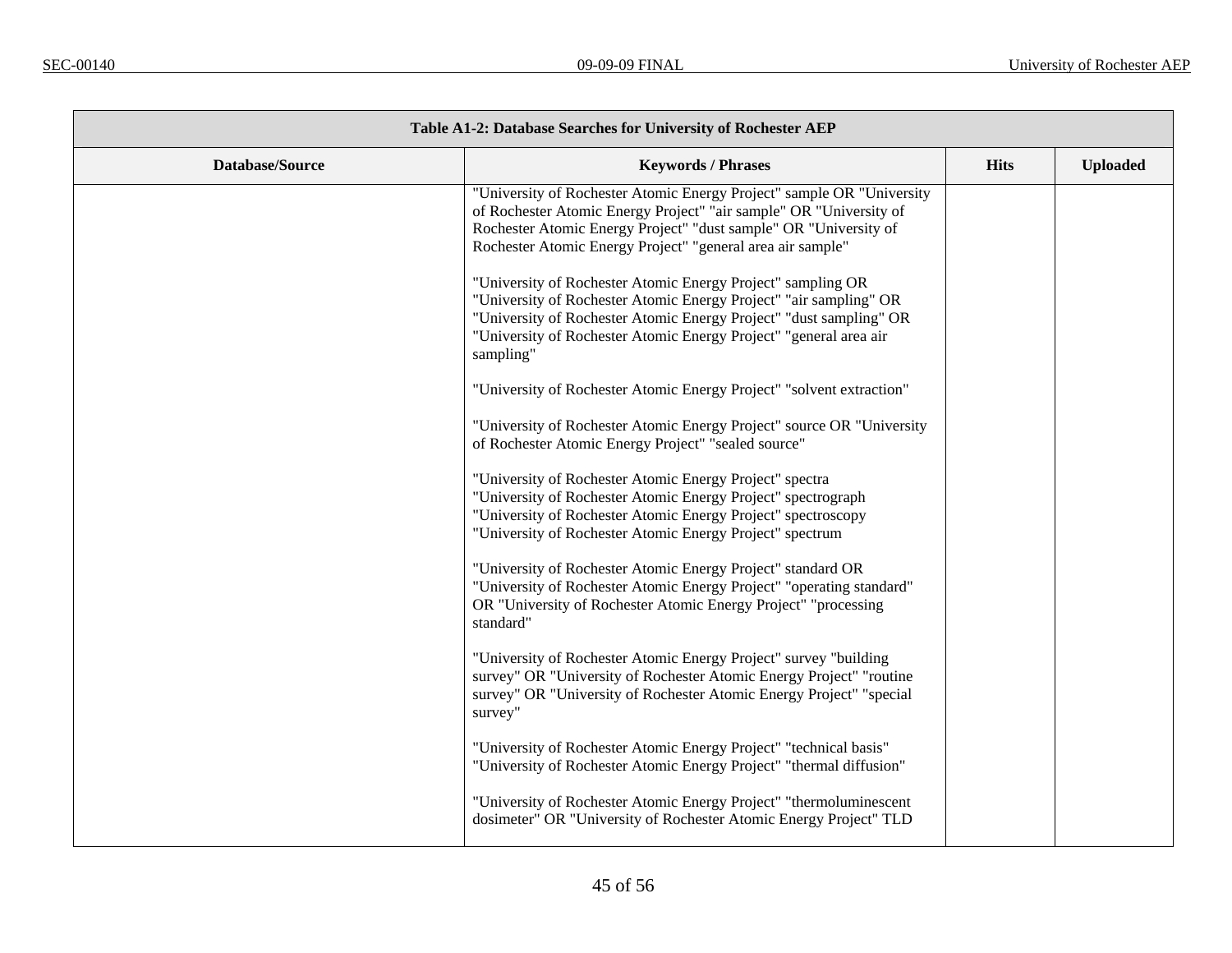| Table A1-2: Database Searches for University of Rochester AEP |                                                                                                                                                                                                                                                                                                                                                                                                                                                                                                                                                                                                                                                                                                                                                                                                                                                                                                                                                                                                                                 |             |                 |
|---------------------------------------------------------------|---------------------------------------------------------------------------------------------------------------------------------------------------------------------------------------------------------------------------------------------------------------------------------------------------------------------------------------------------------------------------------------------------------------------------------------------------------------------------------------------------------------------------------------------------------------------------------------------------------------------------------------------------------------------------------------------------------------------------------------------------------------------------------------------------------------------------------------------------------------------------------------------------------------------------------------------------------------------------------------------------------------------------------|-------------|-----------------|
| Database/Source                                               | <b>Keywords / Phrases</b>                                                                                                                                                                                                                                                                                                                                                                                                                                                                                                                                                                                                                                                                                                                                                                                                                                                                                                                                                                                                       | <b>Hits</b> | <b>Uploaded</b> |
|                                                               | "University of Rochester Atomic Energy Project" "Tiger Team"<br>"University of Rochester Atomic Energy Project" "tolerance dose"<br>"University of Rochester Atomic Energy Project" "Uranium aluminum<br>alloy" OR "University of Rochester Atomic Energy Project" Ualx OR<br>"University of Rochester Atomic Energy Project" "Uranium aluminide"<br>"University of Rochester Atomic Energy Project" urinalysis<br>"University of Rochester Atomic Energy Project" urine<br>"University of Rochester Atomic Energy Project" "whole body count" OR<br>"University of Rochester Atomic Energy Project" WBC                                                                                                                                                                                                                                                                                                                                                                                                                        |             |                 |
|                                                               | "University of Rochester Atomic Energy Project" "working level" OR<br>"University of Rochester Atomic Energy Project" WL<br>University of Rochester Atomic Energy Project "X-ray" OR "University<br>of Rochester Atomic Energy Project" "X ray"<br>"University of Rochester Atomic Energy Project" "X-ray" OR "University<br>of Rochester Atomic Energy Project" "X ray" OR "University of<br>Rochester Atomic Energy Project" Xray OR "University of Rochester<br>Atomic Energy Project" "X-ray Screening"<br>"University of Rochester Atomic Energy Project" americium OR Am241<br>OR Am-241 OR "AM 241" OR 241Am OR 241-Am OR "241 Am"<br>"University of Rochester Atomic Energy Project" ionium OR Th230 OR<br>Th-230 OR "Th 230" OR 230Th OR 230-Th OR "230 Th"<br>"University of Rochester Atomic Energy Project" neptunium OR Np237<br>OR Np-237 OR "Np 237" OR 237Np OR 237-Np OR "237 Np"<br>"University of Rochester Atomic Energy Project" polonium OR Po210<br>OR Po-210 OR "Po 210" OR 210Po OR 210-Po OR "210 Po" |             |                 |
|                                                               |                                                                                                                                                                                                                                                                                                                                                                                                                                                                                                                                                                                                                                                                                                                                                                                                                                                                                                                                                                                                                                 |             |                 |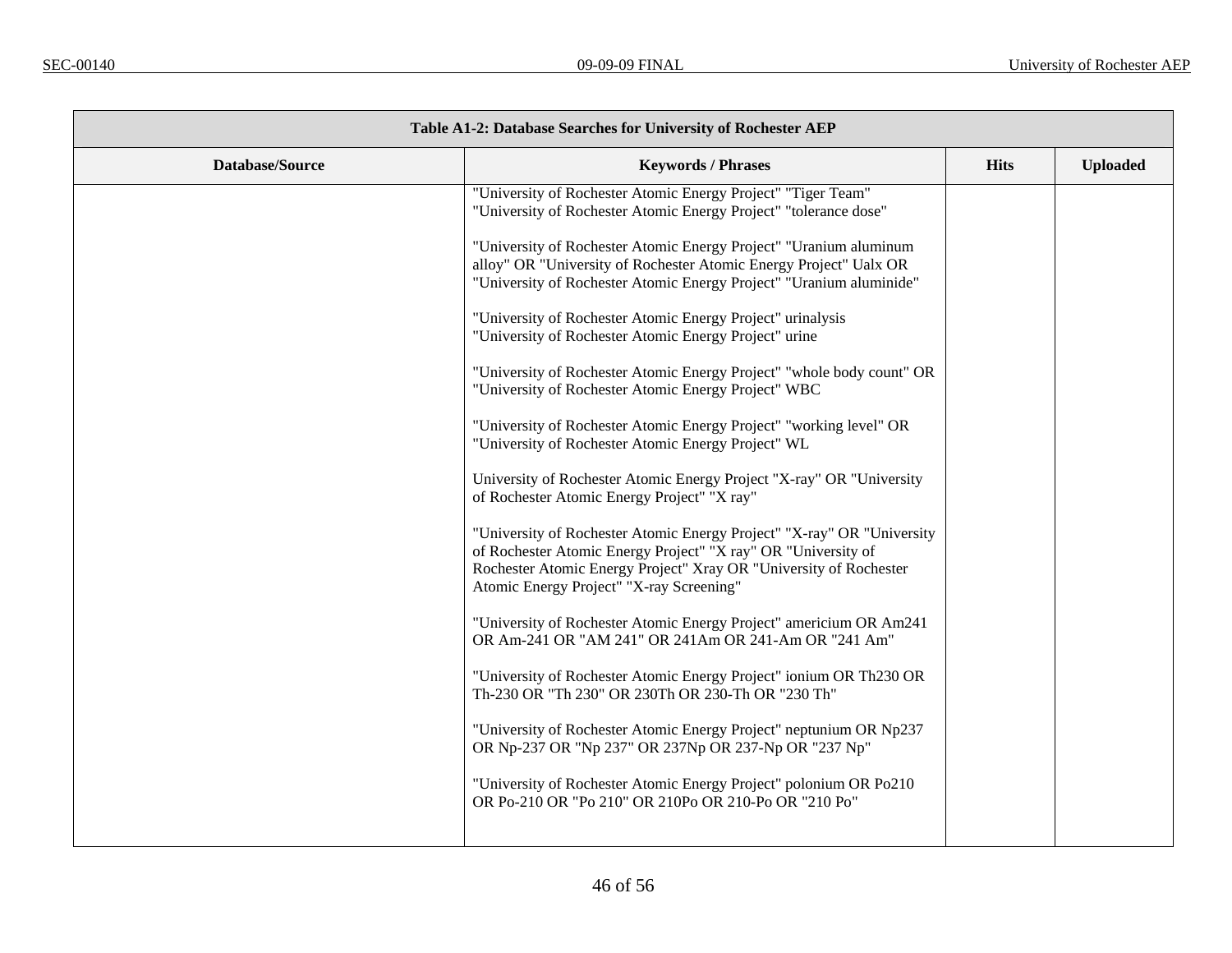| Table A1-2: Database Searches for University of Rochester AEP |                                                                                                                                                                                                                          |             |                 |
|---------------------------------------------------------------|--------------------------------------------------------------------------------------------------------------------------------------------------------------------------------------------------------------------------|-------------|-----------------|
| <b>Database/Source</b>                                        | <b>Keywords / Phrases</b>                                                                                                                                                                                                | <b>Hits</b> | <b>Uploaded</b> |
|                                                               | "University of Rochester Atomic Energy Project" thorium OR Th232 OR<br>Th-232 OR "Th 232" OR 232Th OR 232-Th OR "232 Th" OR "Z metal"<br>OR myrnalloy OR "chemical 10-66" OR "chemical 10-12" OR ionium<br>OR UX1 OR UX2 |             |                 |
|                                                               | "University of Rochester Atomic Energy Project" Th-230 OR Th230 OR<br>"Th 230" OR 230-Th OR "230 Th" OR 230Th OR Th-234 OR Th234 OR<br>"Th 234" OR 234-Th OR 234Th OR "234 Th"                                           |             |                 |
|                                                               | "University of Rochester Atomic Energy Project" neptunium OR Np237<br>OR Np-237 OR "Np 237" OR 237Np OR 237-Np OR "237 Np"                                                                                               |             |                 |
|                                                               | "University of Rochester Atomic Energy Project" uranium OR U233 OR<br>U-233 OR "U 233" OR 233U OR 233-U OR "233 U" OR U234 OR "U<br>234" OR U-234 OR 234U OR 234-U OR "234 U" OR U235 OR "U 235"<br>OR U-235 OR 235-U    |             |                 |
|                                                               | "University of Rochester Atomic Energy Project" 235U OR "235 U" OR<br>U238 OR "U 238" OR U-238 OR 238-U OR 238U OR "238 U" OR U308<br>OR "U 308" OR U-308 OR 308-U OR 308U OR 308 U OR "uranium<br>extraction"           |             |                 |
|                                                               | "University of Rochester Atomic Energy Project" "black oxide" OR<br>"brown oxide" OR "green salt" OR "orange oxide" OR "yellow cake" OR<br>UO2 OR UO3 OR UF4 OR UF6 OR C-216 OR C-616 OR C-65 OR C-<br>211 OR U3O8       |             |                 |
|                                                               | "University of Rochester Atomic Energy Project" plutonium OR Pu-238<br>OR Pu238 OR Pu 238 OR 238Pu OR 238-Pu OR "238 Pu" OR Pu-239<br>OR Pu239 OR "Pu 239" OR 239Pu OR 239-Pu OR "239 Pu"                                |             |                 |
|                                                               | "University of Rochester Atomic Energy Project" Pu-240 OR Pu240 OR<br>"Pu 240" OR 240Pu OR 240-Pu OR "240 Pu" OR Pu-241 OR Pu241 OR<br>"Pu 241" OR 241Pu OR 241-Pu OR "241 Pu"                                           |             |                 |
|                                                               |                                                                                                                                                                                                                          |             |                 |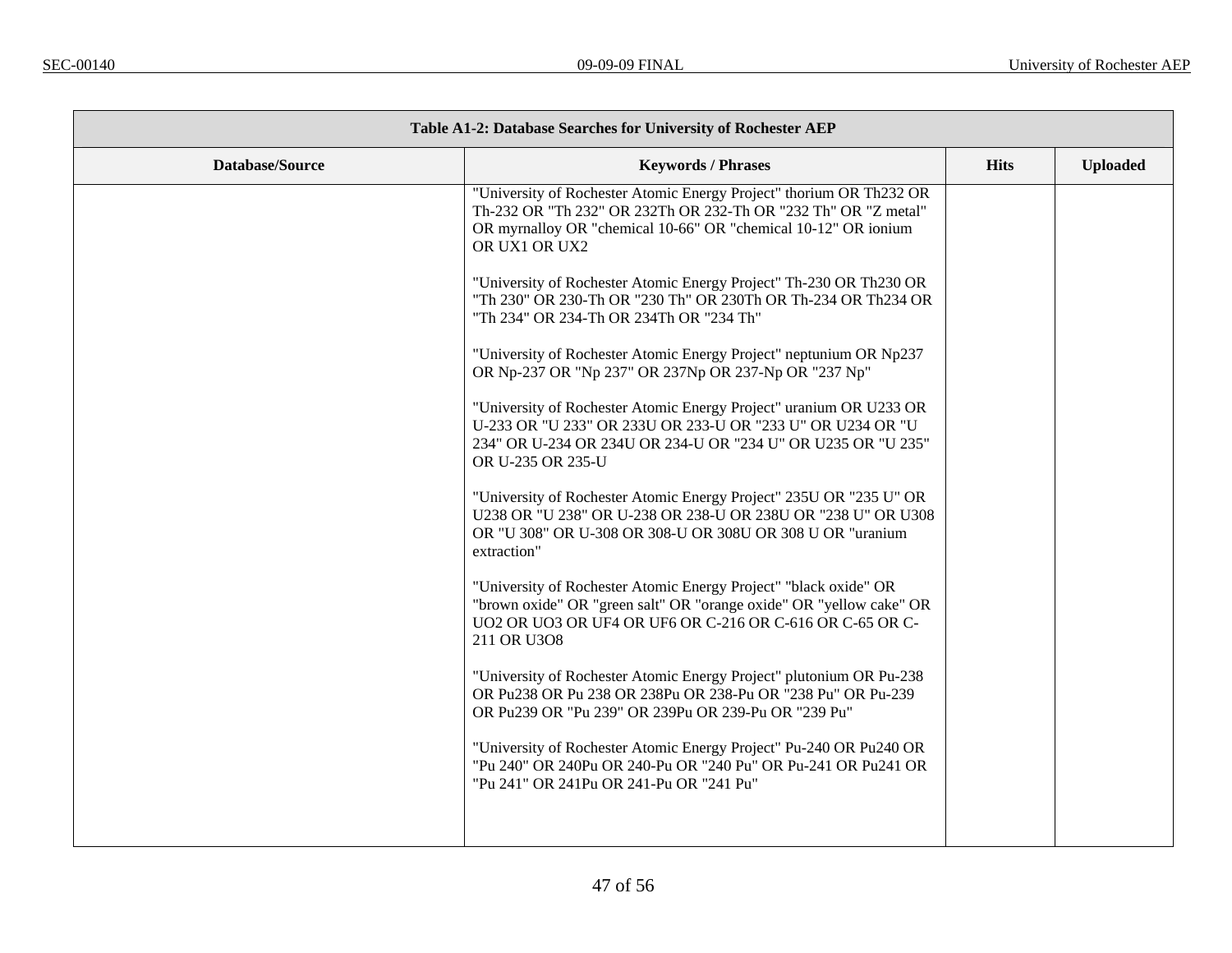| Table A1-2: Database Searches for University of Rochester AEP |                                                                                                                                                                                                                                                                                                                                                                                                                                                                                                                                                                                                                                                                                                                                                                     |             |                 |
|---------------------------------------------------------------|---------------------------------------------------------------------------------------------------------------------------------------------------------------------------------------------------------------------------------------------------------------------------------------------------------------------------------------------------------------------------------------------------------------------------------------------------------------------------------------------------------------------------------------------------------------------------------------------------------------------------------------------------------------------------------------------------------------------------------------------------------------------|-------------|-----------------|
| Database/Source                                               | <b>Keywords / Phrases</b>                                                                                                                                                                                                                                                                                                                                                                                                                                                                                                                                                                                                                                                                                                                                           | <b>Hits</b> | <b>Uploaded</b> |
|                                                               | "University of Rochester Atomic Energy Project" radium OR Ra-226 OR<br>Ra226 OR Ra 226 OR 226-Ra OR 226Ra OR 226-Ra OR Ra-228 OR<br>Ra228 OR Ra 228 OR 228Ra OR 228-Ra OR 228 Ra                                                                                                                                                                                                                                                                                                                                                                                                                                                                                                                                                                                    |             |                 |
|                                                               | "University of Rochester Atomic Energy Project" radon OR Rn-222 OR<br>Rn222 OR Rn 222 OR 222Rn OR 222-Rn OR 222 Rn                                                                                                                                                                                                                                                                                                                                                                                                                                                                                                                                                                                                                                                  |             |                 |
|                                                               | "University of Rochester Atomic Energy Project" thoron OR Rn-220 OR<br>Rn220 OR "Rn 220" OR 220Rn OR 220-Rn OR "220 Rn"                                                                                                                                                                                                                                                                                                                                                                                                                                                                                                                                                                                                                                             |             |                 |
|                                                               | "University of Rochester Atomic Energy Project" protactinium OR Pa-<br>234m OR Pa234m OR "Pa 234m" OR 234mPa OR 234m-Pa OR "234m<br>Pa"                                                                                                                                                                                                                                                                                                                                                                                                                                                                                                                                                                                                                             |             |                 |
|                                                               | "University of Rochester Atomic Energy Project" strontium OR Sr-90 OR<br>Sr90 OR "Sr 90" OR 90-Sr OR 90Sr OR "90 Sr"                                                                                                                                                                                                                                                                                                                                                                                                                                                                                                                                                                                                                                                |             |                 |
|                                                               | "University of Rochester" oralloy<br>"University of Rochester" postum<br>"University of Rochester" tuballoy<br>"University of Rochester" "uranyl nitrate hexahydrate" OR UNH<br>"University of Rochester" "K-65"<br>"University of Rochester" "sump cake"<br>"University of Rochester" "uranium dioxide"<br>"University of Rochester" "uranium tetrafluoride"<br>"University of Rochester" "uranium trioxide"<br>"University of Rochester" "uranium hexafluoride"<br>"University of Rochester" accident<br>"University of Rochester" "air count"<br>"University of Rochester" "air dust"<br>"University of Rochester" "air filter"<br>"University of Rochester" "airborne test"<br>"University of Rochester" alpha<br>"University of Rochester" "belgian congo ore" |             |                 |
|                                                               | "University of Rochester" bioassay OR "University of Rochester" bio-<br>assay                                                                                                                                                                                                                                                                                                                                                                                                                                                                                                                                                                                                                                                                                       |             |                 |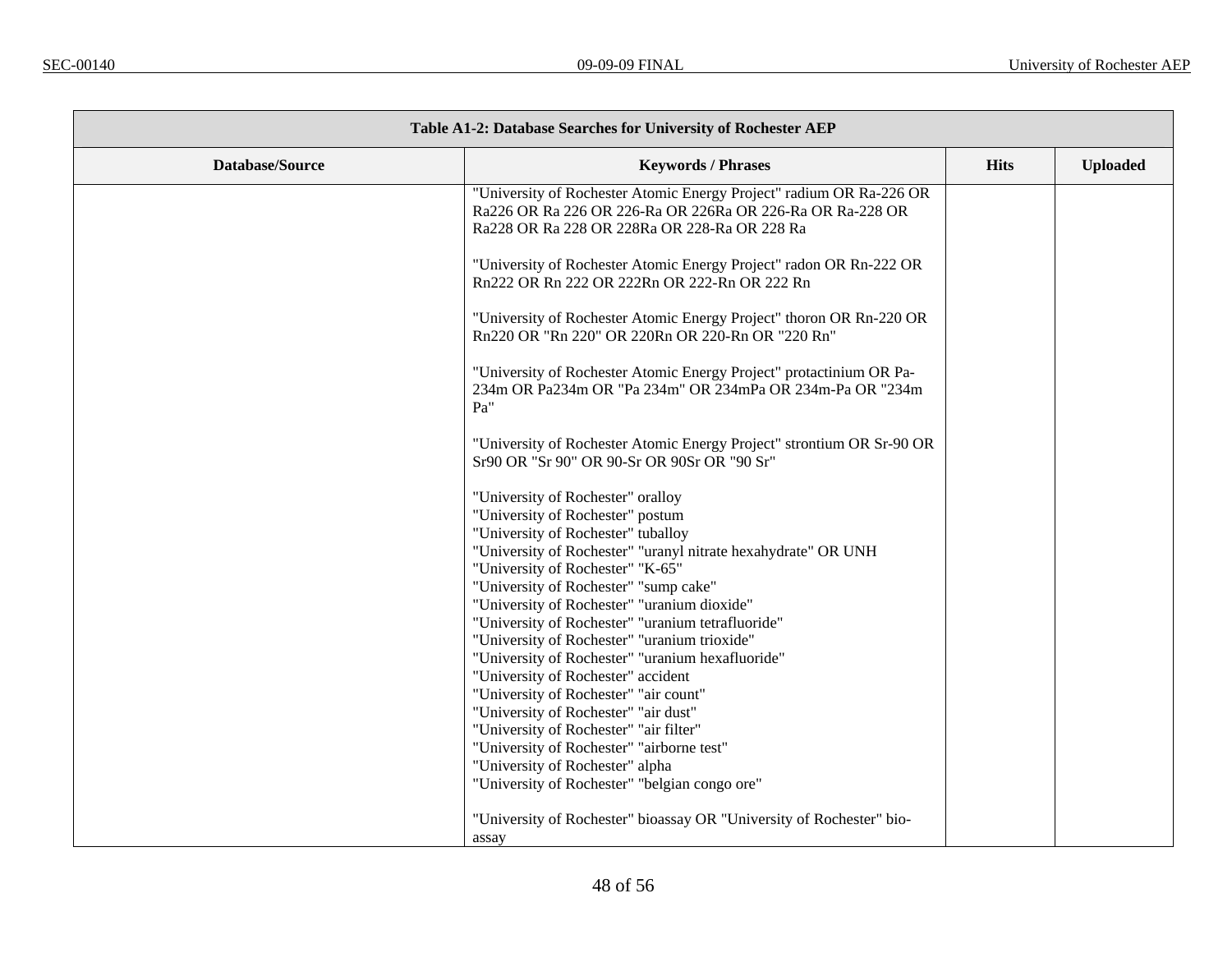| Table A1-2: Database Searches for University of Rochester AEP |                                                                      |             |                 |
|---------------------------------------------------------------|----------------------------------------------------------------------|-------------|-----------------|
| Database/Source                                               | <b>Keywords / Phrases</b>                                            | <b>Hits</b> | <b>Uploaded</b> |
|                                                               | "University of Rochester" breath OR "University of Rochester"        |             |                 |
|                                                               | "breathing zone" OR "University of Rochester" BZ                     |             |                 |
|                                                               | "University of Rochester" calibration                                |             |                 |
|                                                               | "University of Rochester" columnation                                |             |                 |
|                                                               | "University of Rochester" contamination                              |             |                 |
|                                                               | "University of Rochester" curie                                      |             |                 |
|                                                               | "University of Rochester" "denitration" OR "University of Rochester" |             |                 |
|                                                               | "denitration pot"                                                    |             |                 |
|                                                               | "University of Rochester" derby OR "University of Rochester" regulus |             |                 |
|                                                               | "University of Rochester" dose                                       |             |                 |
|                                                               | "University of Rochester" dosimeter                                  |             |                 |
|                                                               | "University of Rochester" dosimetric                                 |             |                 |
|                                                               | "University of Rochester" dosimetry                                  |             |                 |
|                                                               | "University of Rochester" electron                                   |             |                 |
|                                                               | "University of Rochester" environment                                |             |                 |
|                                                               | "University of Rochester" "Ether-Water Project"                      |             |                 |
|                                                               | "University of Rochester" exposure OR "University of Rochester"      |             |                 |
|                                                               | "exposure investigation" OR "University of Rochester" "radiation     |             |                 |
|                                                               | exposure"                                                            |             |                 |
|                                                               | "University of Rochester" external                                   |             |                 |
|                                                               | "University of Rochester" "F machine"                                |             |                 |
|                                                               | "University of Rochester" fecal                                      |             |                 |
|                                                               | "University of Rochester" "feed material"                            |             |                 |
|                                                               | "University of Rochester" femptocurie                                |             |                 |
|                                                               | "University of Rochester" film                                       |             |                 |
|                                                               | "University of Rochester" fission                                    |             |                 |
|                                                               | "University of Rochester" fluoroscopy                                |             |                 |
|                                                               | "University of Rochester" "Formerly Utilized Sites Remedial Action   |             |                 |
|                                                               | Program" OR "University of Rochester" FUSRAP                         |             |                 |
|                                                               | "University of Rochester" gamma-ray                                  |             |                 |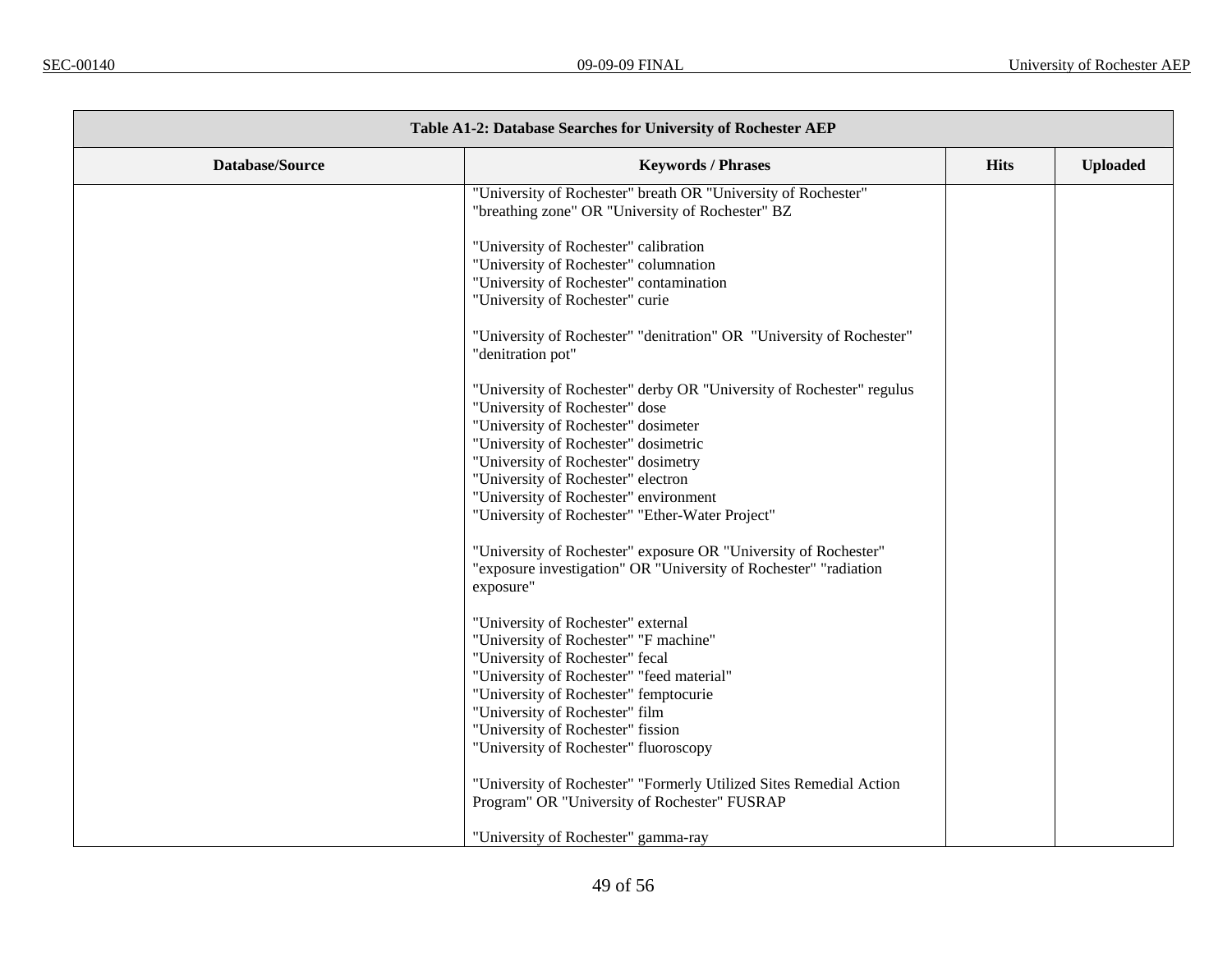| Table A1-2: Database Searches for University of Rochester AEP |                                                                        |             |                 |
|---------------------------------------------------------------|------------------------------------------------------------------------|-------------|-----------------|
| Database/Source                                               | <b>Keywords / Phrases</b>                                              | <b>Hits</b> | <b>Uploaded</b> |
|                                                               | "University of Rochester" "gas proportional"                           |             |                 |
|                                                               | "University of Rochester" "gaseous diffusion"                          |             |                 |
|                                                               | "University of Rochester" health OR "University of Rochester" "health  |             |                 |
|                                                               | instrument" OR "University of Rochester" "health physics" OR           |             |                 |
|                                                               | "University of Rochester" H.I. OR "University of Rochester" HI OR      |             |                 |
|                                                               | "University of Rochester" HP                                           |             |                 |
|                                                               | "University of Rochester" "highly enriched uranium" OR "University of  |             |                 |
|                                                               | Rochester" HEU                                                         |             |                 |
|                                                               |                                                                        |             |                 |
|                                                               | "University of Rochester" hydrofluorination                            |             |                 |
|                                                               | "University of Rochester" "in vitro"                                   |             |                 |
|                                                               | "University of Rochester" "in vivo"                                    |             |                 |
|                                                               | "University of Rochester" incident                                     |             |                 |
|                                                               | "University of Rochester" ingestion                                    |             |                 |
|                                                               | "University of Rochester" inhalation                                   |             |                 |
|                                                               | "University of Rochester" internal                                     |             |                 |
|                                                               | "University of Rochester" investigation                                |             |                 |
|                                                               | "University of Rochester" isotope                                      |             |                 |
|                                                               | "University of Rochester" isotopic                                     |             |                 |
|                                                               | "University of Rochester" "isotopic enrichment"                        |             |                 |
|                                                               | "University of Rochester" "JS Project"                                 |             |                 |
|                                                               | "University of Rochester" Landauer                                     |             |                 |
|                                                               | "University of Rochester" "liquid scintillation"                       |             |                 |
|                                                               | "University of Rochester" log OR "University of Rochester" "log sheet" |             |                 |
|                                                               | OR "University of Rochester" "log book"                                |             |                 |
|                                                               | "University of Rochester" "low enriched uranium" OR "University of     |             |                 |
|                                                               | Rochester" LEU                                                         |             |                 |
|                                                               |                                                                        |             |                 |
|                                                               | "University of Rochester" "maximum permissible concentration" OR       |             |                 |
|                                                               | "University of Rochester" MPC                                          |             |                 |
|                                                               | "University of Rochester" metallurgy                                   |             |                 |
|                                                               | "University of Rochester" microcurie                                   |             |                 |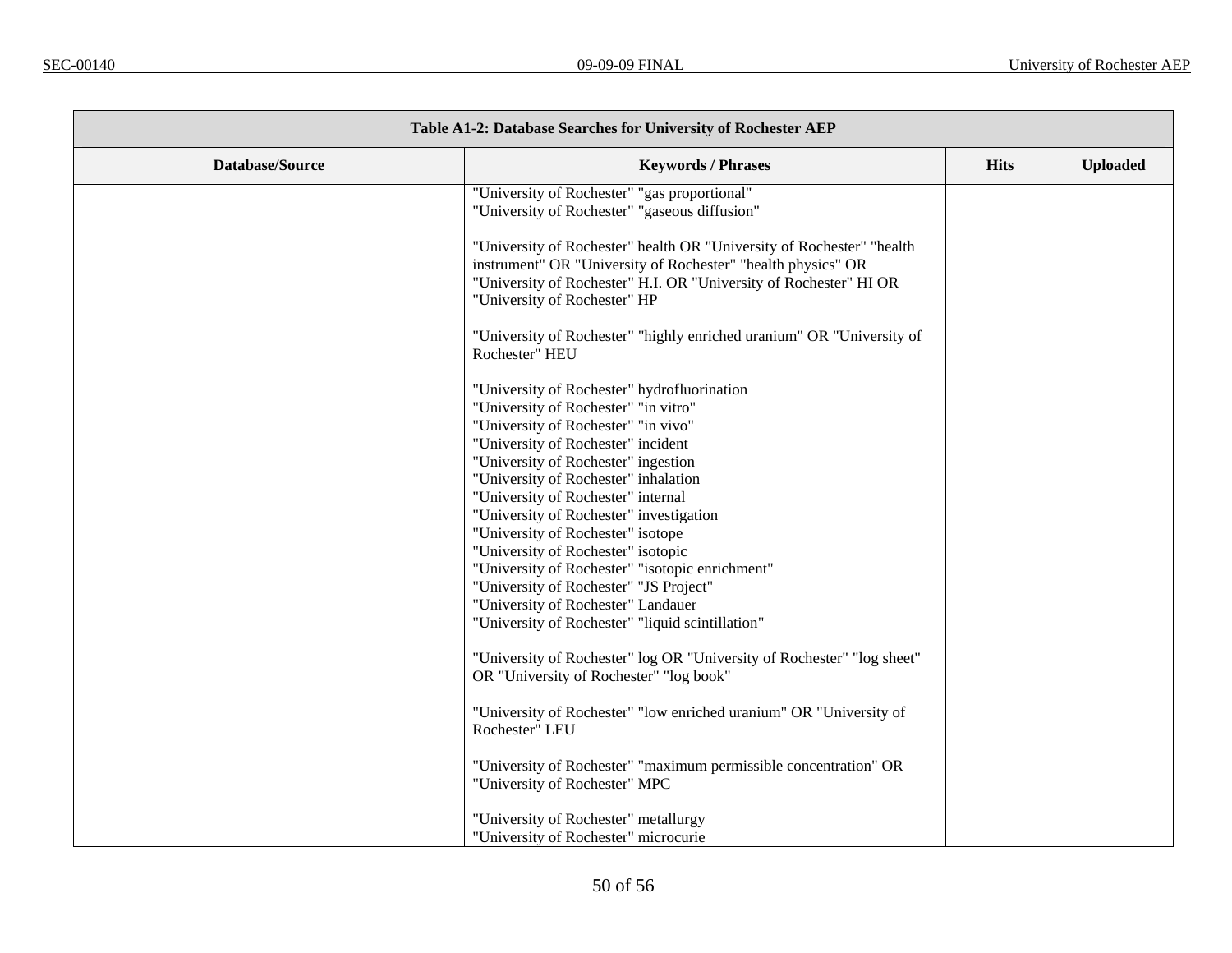| Table A1-2: Database Searches for University of Rochester AEP |                                                                                                                                                                                                                                                                     |             |                 |
|---------------------------------------------------------------|---------------------------------------------------------------------------------------------------------------------------------------------------------------------------------------------------------------------------------------------------------------------|-------------|-----------------|
| Database/Source                                               | <b>Keywords / Phrases</b>                                                                                                                                                                                                                                           | <b>Hits</b> | <b>Uploaded</b> |
|                                                               | "University of Rochester" millicurie                                                                                                                                                                                                                                |             |                 |
|                                                               | "University of Rochester" "mixed fission product" OR "University of<br>Rochester" MFP                                                                                                                                                                               |             |                 |
|                                                               | "University of Rochester" monitor OR "University of Rochester" "air<br>monitoring"                                                                                                                                                                                  |             |                 |
|                                                               | "University of Rochester" nanocurie<br>"University of Rochester" "nasal wipe"<br>"University of Rochester" neutron<br>"University of Rochester" "nose wipe"                                                                                                         |             |                 |
|                                                               | "University of Rochester" nuclear OR "University of Rochester"<br>"Chicago-Nuclear" OR "University of Rochester" "nuclear fuels"                                                                                                                                    |             |                 |
|                                                               | "University of Rochester" "nuclear track emulsion" OR "University of<br>Rochester" "type A" OR "University of Rochester" NTA                                                                                                                                        |             |                 |
|                                                               | "University of Rochester" "occupational radiation exposure"<br>"University of Rochester" occurrence<br>"University of Rochester" "ore concentrate"<br>"University of Rochester" "PC Project"                                                                        |             |                 |
|                                                               | "University of Rochester" permit OR "University of Rochester" "radiation<br>work permit" OR "University of Rochester" "safe work permit" OR<br>"University of Rochester" "special work permit" OR "University of<br>Rochester" RWP OR "University of Rochester" SWP |             |                 |
|                                                               | "University of Rochester" "phosphate research"<br>"University of Rochester" photon<br>"University of Rochester" picocurie<br>"University of Rochester" pitchblende                                                                                                  |             |                 |
|                                                               | "University of Rochester" "pocket ion chamber" OR "University of<br>Rochester" PIC                                                                                                                                                                                  |             |                 |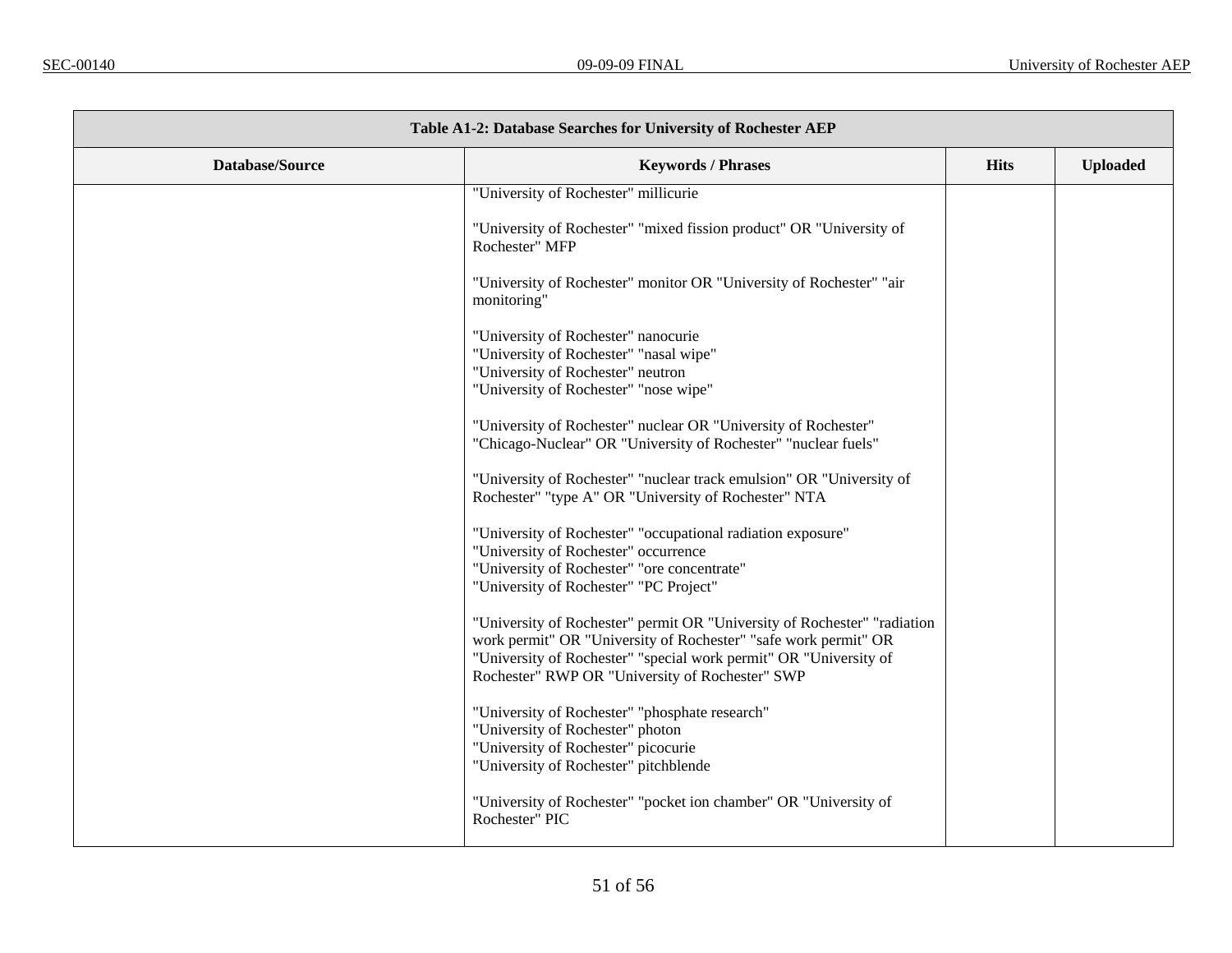| Table A1-2: Database Searches for University of Rochester AEP |                                                                                                                                                                                                                                                                                                                                                                                                                                                                                                                                                                                                                                                                                                                                                                                                                                                                                                                                                                                                                                                                                                                                                                                                                                                                                                                                                                               |             |                 |
|---------------------------------------------------------------|-------------------------------------------------------------------------------------------------------------------------------------------------------------------------------------------------------------------------------------------------------------------------------------------------------------------------------------------------------------------------------------------------------------------------------------------------------------------------------------------------------------------------------------------------------------------------------------------------------------------------------------------------------------------------------------------------------------------------------------------------------------------------------------------------------------------------------------------------------------------------------------------------------------------------------------------------------------------------------------------------------------------------------------------------------------------------------------------------------------------------------------------------------------------------------------------------------------------------------------------------------------------------------------------------------------------------------------------------------------------------------|-------------|-----------------|
| Database/Source                                               | <b>Keywords / Phrases</b>                                                                                                                                                                                                                                                                                                                                                                                                                                                                                                                                                                                                                                                                                                                                                                                                                                                                                                                                                                                                                                                                                                                                                                                                                                                                                                                                                     | <b>Hits</b> | <b>Uploaded</b> |
|                                                               | "University of Rochester" problem<br>"University of Rochester" procedure<br>"University of Rochester" radeco<br>"University of Rochester" radiation<br>"University of Rochester" radioactive<br>"University of Rochester" radioactivity<br>"University of Rochester" radiograph<br>"University of Rochester" radiological<br>"University of Rochester" "Radiological Survey Data Sheet" OR<br>"University of Rochester" RSDS<br>"University of Rochester" radionuclide<br>"University of Rochester" raffinate<br>"University of Rochester" reactor<br>"University of Rochester" respiratory<br>"University of Rochester" "retention schedules"<br>"University of Rochester" roentgen<br>"University of Rochester" sample OR "University of Rochester" "air<br>sample" OR "University of Rochester" "dust sample" OR "University of<br>Rochester" "general area air sample"<br>"University of Rochester" sampling OR "University of Rochester" "air<br>sampling" OR "University of Rochester" "dust sampling" OR "University<br>of Rochester" "general area air sampling"<br>"University of Rochester" "solvent extraction"<br>"University of Rochester" source OR "University of Rochester" "sealed<br>source"<br>"University of Rochester" spectra<br>"University of Rochester" spectrograph<br>"University of Rochester" spectroscopy<br>"University of Rochester" spectrum |             |                 |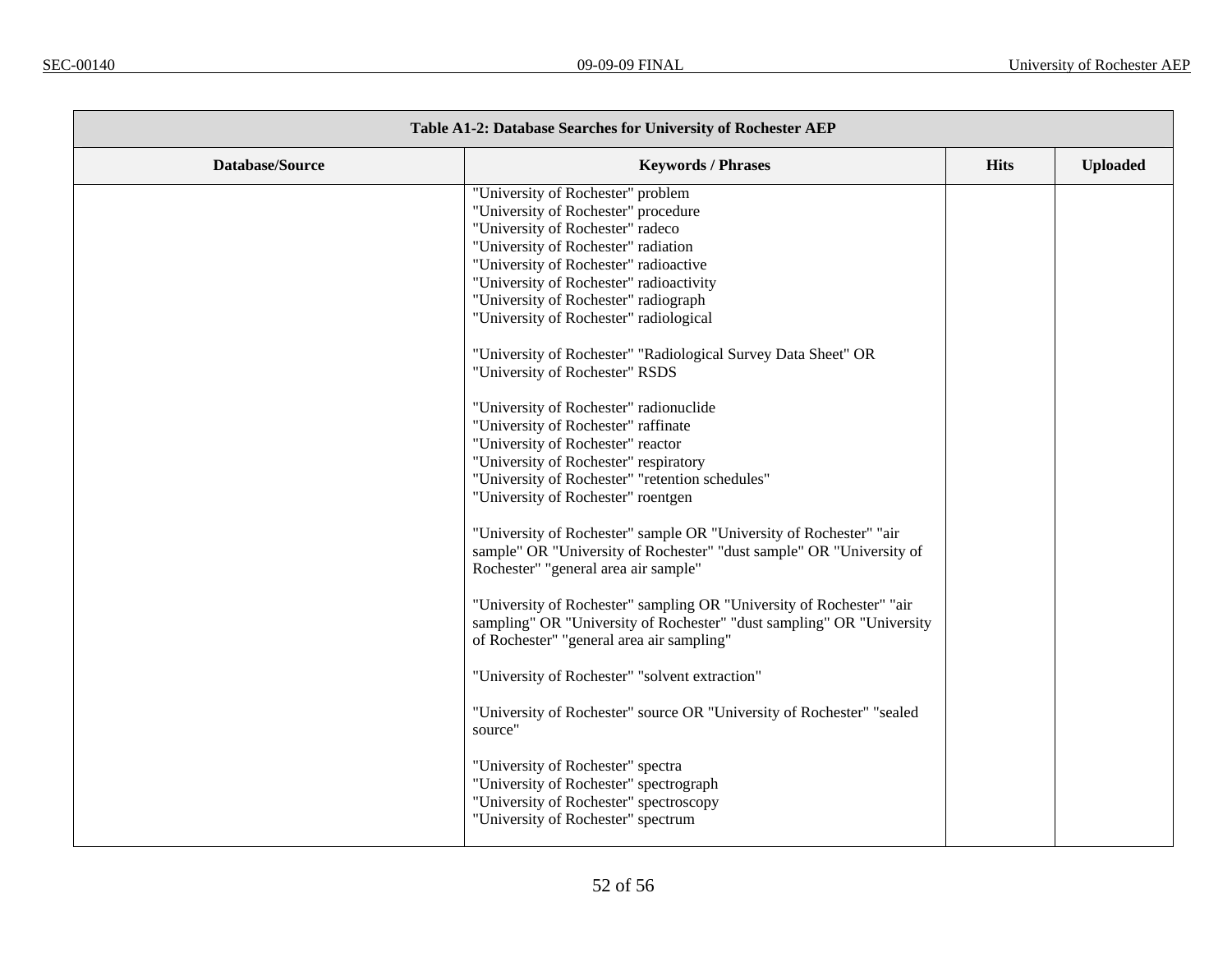| Table A1-2: Database Searches for University of Rochester AEP |                                                                                                                                                                 |             |                 |
|---------------------------------------------------------------|-----------------------------------------------------------------------------------------------------------------------------------------------------------------|-------------|-----------------|
| Database/Source                                               | <b>Keywords / Phrases</b>                                                                                                                                       | <b>Hits</b> | <b>Uploaded</b> |
|                                                               | "University of Rochester" standard OR "University of Rochester"<br>"operating standard" OR "University of Rochester" "processing standard"                      |             |                 |
|                                                               | "University of Rochester" survey "building survey" OR "University of<br>Rochester" "routine survey" OR "University of Rochester" "special<br>survey"            |             |                 |
|                                                               | "University of Rochester" "technical basis"<br>"University of Rochester" "thermal diffusion"                                                                    |             |                 |
|                                                               | "University of Rochester" "thermoluminescent dosimeter" OR "University<br>of Rochester" TLD                                                                     |             |                 |
|                                                               | "University of Rochester" "Tiger Team"<br>"University of Rochester" "tolerance dose"<br>"University of Rochester" urinalysis<br>"University of Rochester" urine |             |                 |
|                                                               | "University of Rochester" "whole body count" OR "University of<br>Rochester" WBC                                                                                |             |                 |
|                                                               | "University of Rochester" "working level" OR "University of Rochester"<br><b>WL</b>                                                                             |             |                 |
|                                                               | "University of Rochester" "X-ray" OR "University of Rochester" "X ray"<br>OR "University of Rochester" Xray OR "University of Rochester" "X-Ray<br>Screening"   |             |                 |
|                                                               | "University of Rochester" americium OR Am241 OR Am-241 OR "AM<br>241" OR 241Am OR 241-Am OR "241 Am"                                                            |             |                 |
|                                                               | "University of Rochester" ionium OR Th230 OR Th-230 OR "Th 230"<br>OR 230Th OR 230-Th OR "230 Th"                                                               |             |                 |
|                                                               | "University of Rochester" neptunium OR Np237 OR Np-237 OR "Np<br>237" OR 237Np OR 237-Np OR "237 Np"                                                            |             |                 |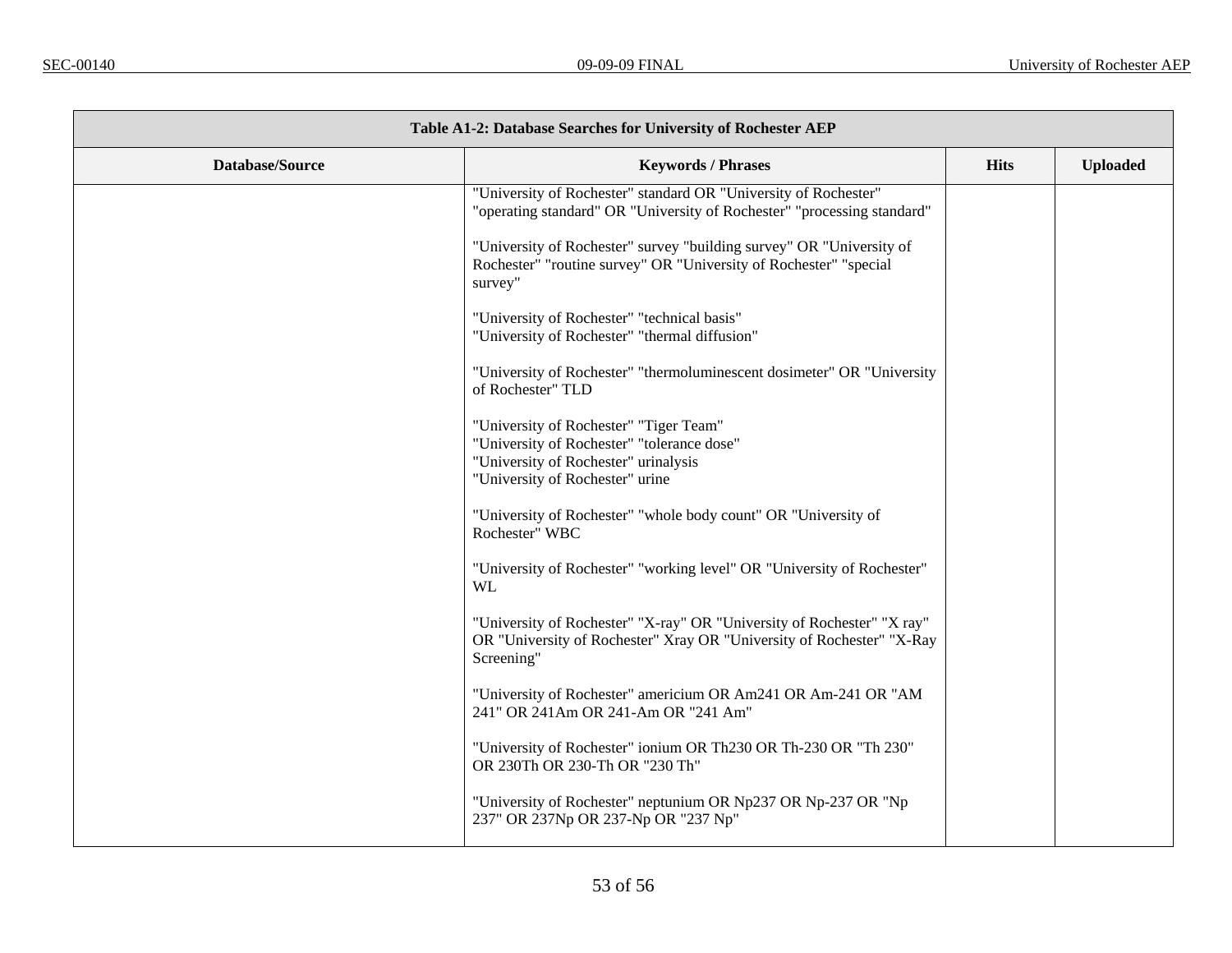| Table A1-2: Database Searches for University of Rochester AEP |                                                                                                                                                                                                 |             |                 |
|---------------------------------------------------------------|-------------------------------------------------------------------------------------------------------------------------------------------------------------------------------------------------|-------------|-----------------|
| Database/Source                                               | <b>Keywords / Phrases</b>                                                                                                                                                                       | <b>Hits</b> | <b>Uploaded</b> |
|                                                               | "University of Rochester" polonium OR Po210 OR Po-210 OR "Po 210"<br>OR 210Po OR 210-Po OR "210 Po"                                                                                             |             |                 |
|                                                               | "University of Rochester" thorium OR Th232 OR Th-232 OR "Th 232"<br>OR 232Th OR 232-Th OR "232 Th" OR "Z metal" OR myrnalloy OR<br>"chemical 10-66" OR "chemical 10-12" OR ionium OR UX1 OR UX2 |             |                 |
|                                                               | "University of Rochester" Th-230 OR Th230 OR "Th 230" OR 230-Th<br>OR "230 Th" OR 230Th OR Th-234 OR Th234 OR "Th 234" OR 234-Th<br>OR 234Th OR "234 Th"                                        |             |                 |
|                                                               | "University of Rochester" neptunium OR Np237 OR Np-237 OR "Np<br>237" OR 237Np OR 237-Np OR "237 Np"                                                                                            |             |                 |
|                                                               | "University of Rochester" uranium OR U233 OR U-233 OR "U 233" OR<br>233U OR 233-U OR "233 U" OR U234 OR "U 234" OR U-234 OR 234U<br>OR 234-U OR "234 U" OR U235 OR "U 235" OR U-235 OR 235-U    |             |                 |
|                                                               | "University of Rochester" 235U OR "235 U" OR U238 OR "U 238" OR<br>U-238 OR 238-U OR 238U OR "238 U" OR U308 OR "U 308" OR U-<br>308 OR 308-U OR 308U OR 308 U OR "uranium extraction"          |             |                 |
|                                                               | "University of Rochester" "black oxide" OR "brown oxide" OR "green<br>salt" OR "orange oxide" OR "yellow cake" OR UO2 OR UO3 OR UF4<br>OR UF6 OR C-216 OR C-616 OR C-65 OR C-211 OR U3O8        |             |                 |
|                                                               | "University of Rochester" plutonium OR Pu-238 OR Pu238 OR Pu 238<br>OR 238Pu OR 238-Pu OR "238 Pu" OR Pu-239 OR Pu239 OR "Pu 239"<br>OR 239Pu OR 239-Pu OR "239 Pu"                             |             |                 |
|                                                               | "University of Rochester" Pu-240 OR Pu240 OR "Pu 240" OR 240Pu OR<br>240-Pu OR "240 Pu" OR Pu-241 OR Pu241 OR "Pu 241" OR 241Pu OR<br>241-Pu OR "241 Pu"                                        |             |                 |
|                                                               | "University of Rochester" radium OR Ra-226 OR Ra226 OR Ra 226 OR<br>226-Ra OR 226Ra OR 226-Ra OR Ra-228 OR Ra228 OR Ra 228 OR<br>228Ra OR 228-Ra OR 228 Ra                                      |             |                 |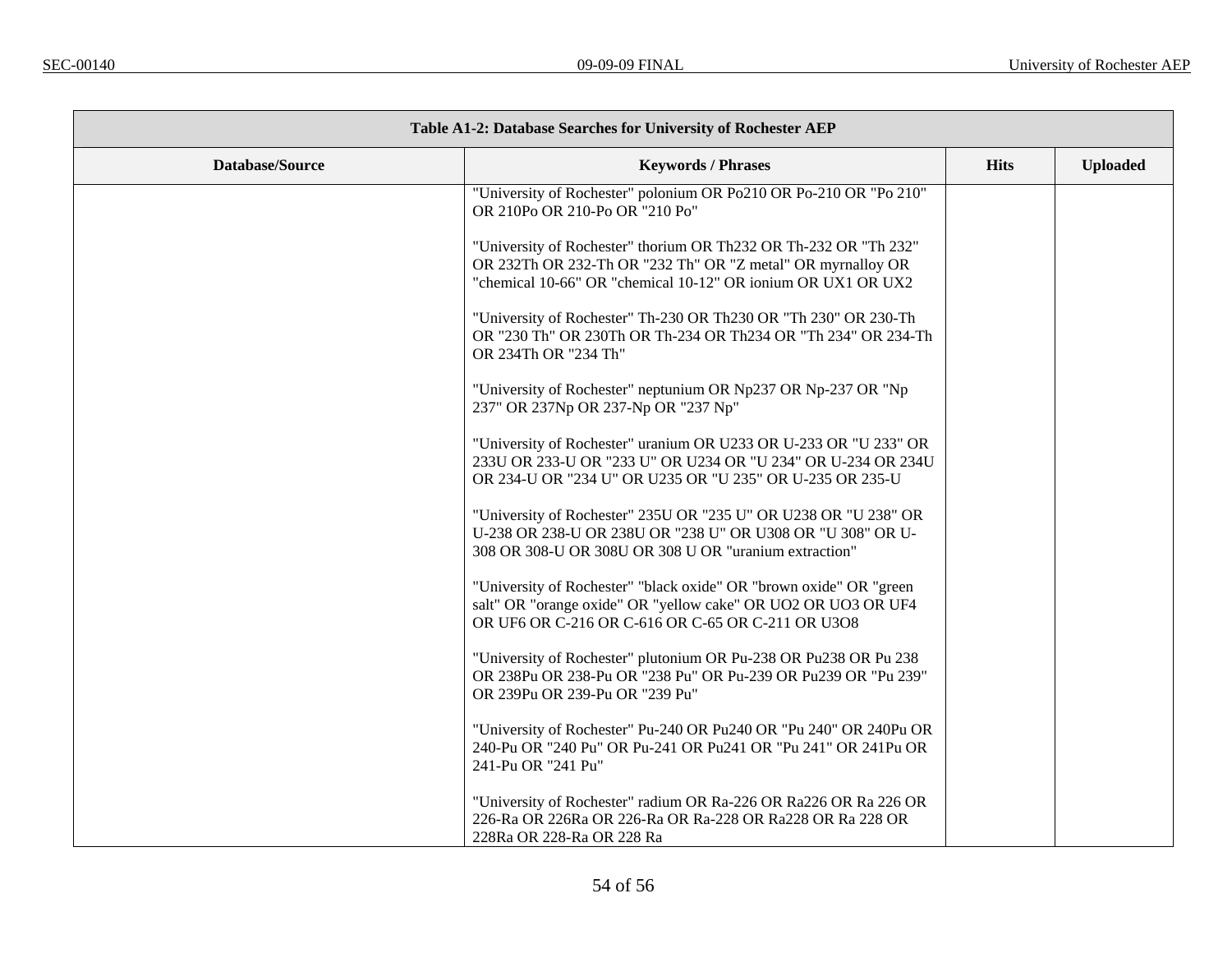| Table A1-2: Database Searches for University of Rochester AEP                                        |                                                                                                                                                                                                                                                                                                                                                                                                                                                                                                                                                                                                     |             |                 |
|------------------------------------------------------------------------------------------------------|-----------------------------------------------------------------------------------------------------------------------------------------------------------------------------------------------------------------------------------------------------------------------------------------------------------------------------------------------------------------------------------------------------------------------------------------------------------------------------------------------------------------------------------------------------------------------------------------------------|-------------|-----------------|
| Database/Source                                                                                      | <b>Keywords / Phrases</b>                                                                                                                                                                                                                                                                                                                                                                                                                                                                                                                                                                           | <b>Hits</b> | <b>Uploaded</b> |
|                                                                                                      | "University of Rochester" radon OR Rn-222 OR Rn222 OR Rn 222 OR<br>222Rn OR 222-Rn OR 222 Rn<br>"University of Rochester" thoron OR Rn-220 OR Rn220 OR "Rn 220"<br>OR 220Rn OR 220-Rn OR "220 Rn"<br>"University of Rochester" protactinium OR Pa-234m OR Pa234m OR "Pa<br>234m" OR 234mPa OR 234m-Pa OR "234m Pa"<br>"University of Rochester" strontium OR Sr-90 OR Sr90 OR "Sr 90" OR<br>90-Sr OR 90Sr OR "90 Sr"<br>"University of Rochester" "Energy Citations Database"<br>University of Rochester<br>"Atomic Energy Project"<br>"University of Rochester Atomic Energy Project" in any field |             |                 |
| <b>National Academies Press</b><br>http://www.nap.edu/<br>COMPLETED 04/15/2008                       |                                                                                                                                                                                                                                                                                                                                                                                                                                                                                                                                                                                                     | 433         | $\Omega$        |
| NNSA - Nevada Site Office<br>www.nv.doe.gov/main/search.htm<br>COMPLETED 04/23/2008                  |                                                                                                                                                                                                                                                                                                                                                                                                                                                                                                                                                                                                     | $\theta$    | $\Omega$        |
| NRC ADAMS Reading Room<br>http://www.nrc.gov/reading-rm/adams/web-based.html<br>COMPLETED 04/15/2008 |                                                                                                                                                                                                                                                                                                                                                                                                                                                                                                                                                                                                     | $\tau$      |                 |
| U.S. Transuranium & Uranium Registries<br>http://www.ustur.wsu.edu/<br>COMPLETED 04/15/2008          | University of Rochester                                                                                                                                                                                                                                                                                                                                                                                                                                                                                                                                                                             | $\tau$      | $\Omega$        |